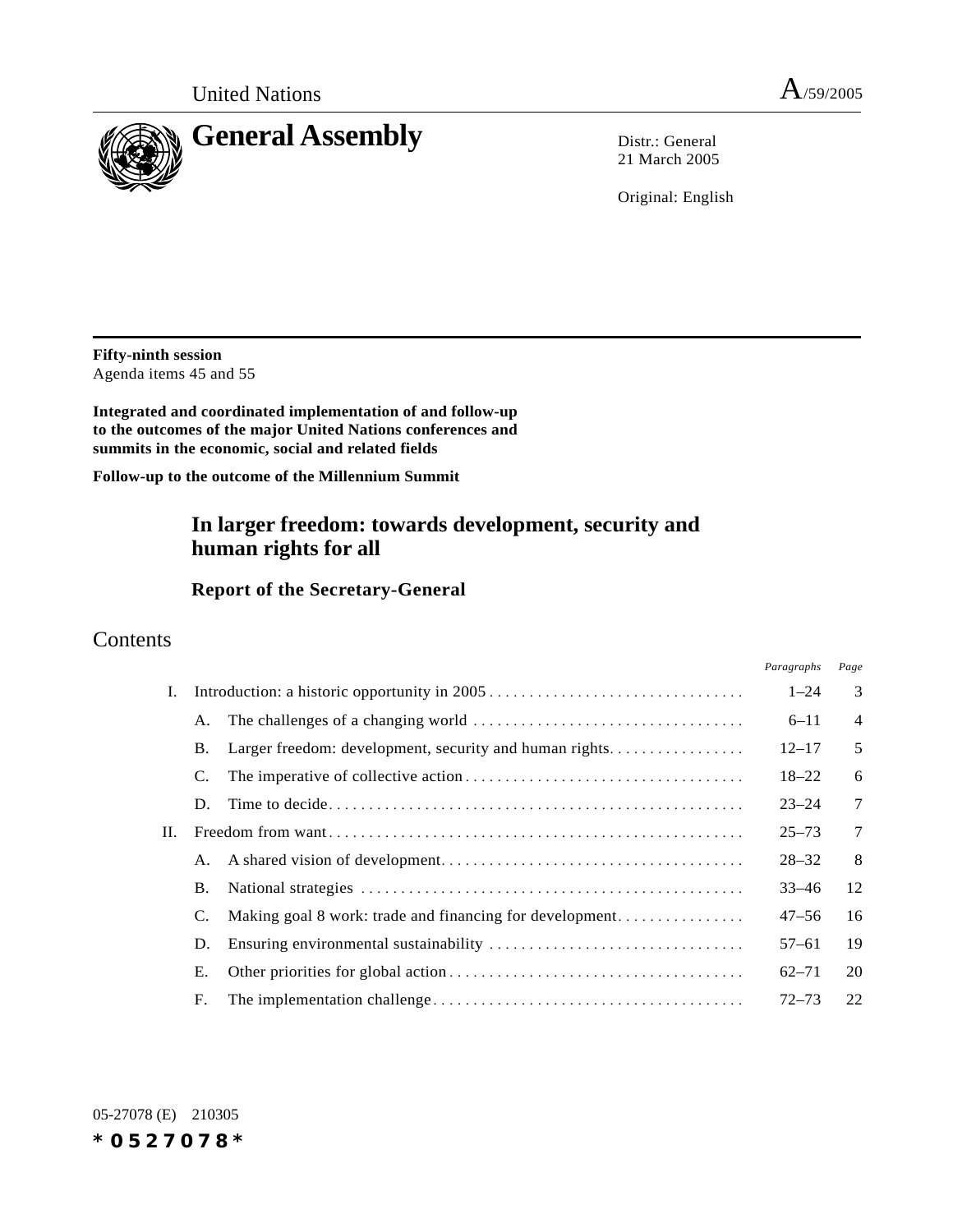| III.  |                 |                                               |             | 24 |
|-------|-----------------|-----------------------------------------------|-------------|----|
|       | A.              |                                               | $76 - 86$   | 24 |
|       | <b>B.</b>       |                                               | $87 - 96$   | 26 |
|       | C.              |                                               | $97 - 105$  | 28 |
|       | D.              |                                               | $106 - 121$ | 29 |
|       | E.              |                                               | $122 - 126$ | 33 |
| IV.   |                 |                                               |             | 34 |
|       | А.              |                                               | 133-139     | 35 |
|       | <b>B.</b>       |                                               | $140 - 147$ | 37 |
|       | $\mathcal{C}$ . |                                               | 148-152     | 38 |
| V.    |                 |                                               | $153 - 219$ | 39 |
|       | A.              |                                               | $158 - 164$ | 40 |
|       | <b>B.</b>       |                                               | $165 - 183$ | 41 |
|       | $\mathcal{C}$ . |                                               | 184-192     | 46 |
|       | D.              |                                               | 193-212     | 47 |
|       | E.              |                                               | $213 - 215$ | 52 |
|       | $F_{\cdot}$     |                                               | $216 - 219$ | 52 |
| VI.   |                 | Conclusion: our opportunity and our challenge | 220-222     | 53 |
| Annex |                 |                                               |             |    |
|       |                 |                                               |             | 55 |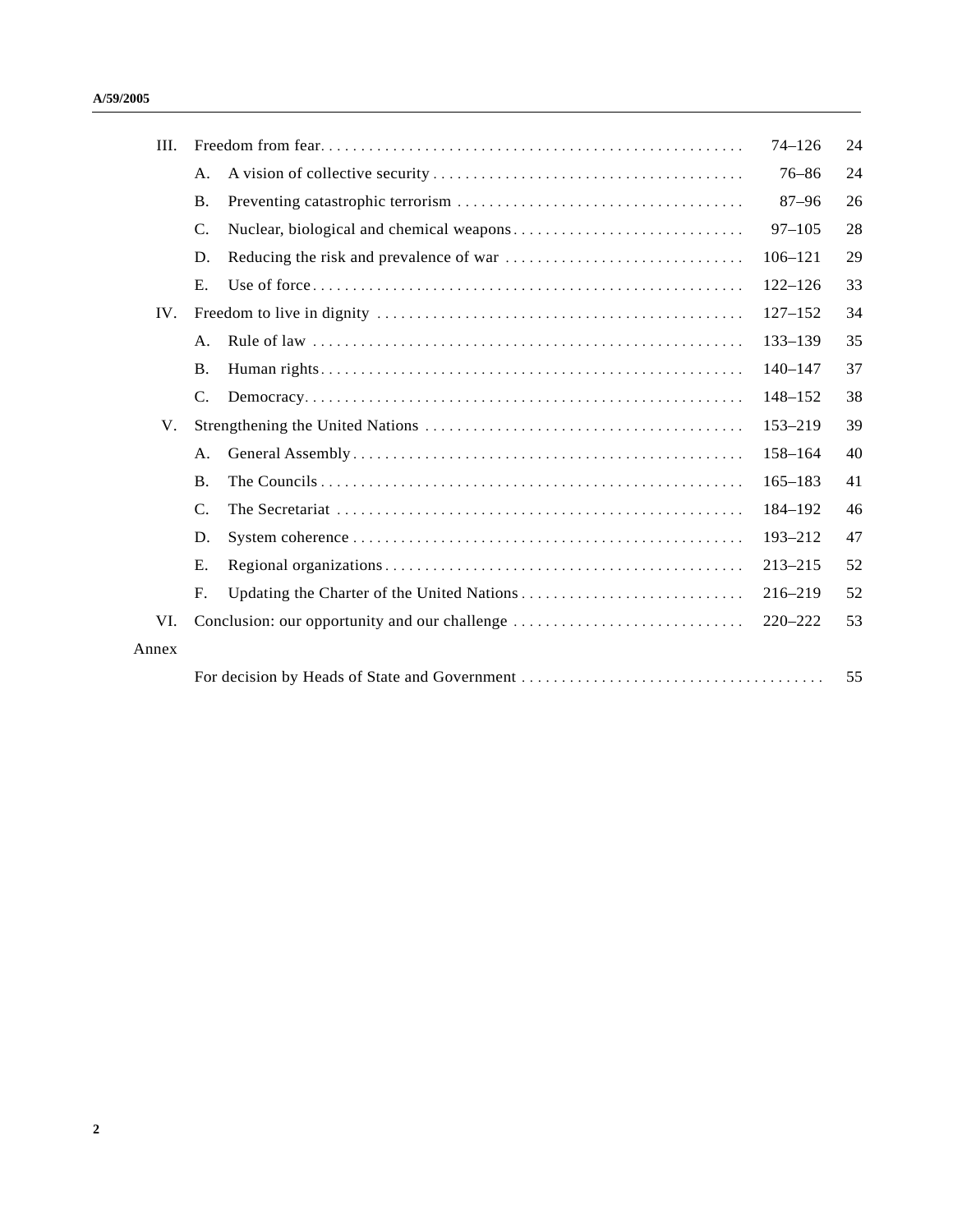# **I. Introduction: a historic opportunity in 2005**

1. Five years into the new millennium, we have it in our power to pass on to our children a brighter inheritance than that bequeathed to any previous generation. We can halve global poverty and halt the spread of major known diseases in the next 10 years. We can reduce the prevalence of violent conflict and terrorism. We can increase respect for human dignity in every land. And we can forge a set of updated international institutions to help humanity achieve these noble goals. If we act boldly — and if we act together — we can make people everywhere more secure, more prosperous and better able to enjoy their fundamental human rights.

2. All the conditions are in place for us to do so. In an era of global interdependence, the glue of common interest, if properly perceived, should bind all States together in this cause, as should the impulses of our common humanity. In an era of global abundance, our world has the resources to reduce dramatically the massive divides that persist between rich and poor, if only those resources can be unleashed in the service of all peoples. After a period of difficulty in international affairs, in the face of both new threats and old ones in new guises, there is a yearning in many quarters for a new consensus on which to base collective action. And a desire exists to make the most farreaching reforms in the history of the United Nations so as to equip and resource it to help advance this twenty-first century agenda.

3. The year 2005 presents an opportunity to move decisively in this direction. In September, world leaders will come together in New York to review progress made since the United Nations Millennium Declaration,<sup>1</sup> adopted by all Member States in 2000. In preparation for that summit, Member States have asked me to report comprehensively on the implementation of the Millennium Declaration. I respectfully submit that report today. I annex to it a proposed agenda to be taken up, and acted upon, at the summit.

4. In preparing the present report, I have drawn on my eight years' experience as Secretary-General, on my own conscience and convictions, and on my understanding of the Charter of the United Nations whose principles and purposes it is my duty to promote. I have also drawn inspiration from two wide-ranging reviews of our global challenges — one from the 16-member High-level Panel on Threats, Challenges and Change, whom I asked to make proposals to strengthen our collective security system (see  $A/59/565$ ); the other from the 250 experts who undertook the Millennium Project, which required them to produce a plan of action to achieve the Millennium Development Goals by 2015.

5. In the present report, I have resisted the temptation to include all areas in which progress is important or desirable. I have limited myself to items on which I believe action is both vital and achievable in the coming months. These are reforms that are within reach — reforms that are actionable if we can garner the necessary political will. With very few exceptions, this is an agenda of highest priorities for September. Many other issues will need to be advanced in other forums and on other occasions. And, of course, none of the proposals advanced here obviate the need for urgent action this year to make progress in resolving protracted conflicts that threaten regional and global stability.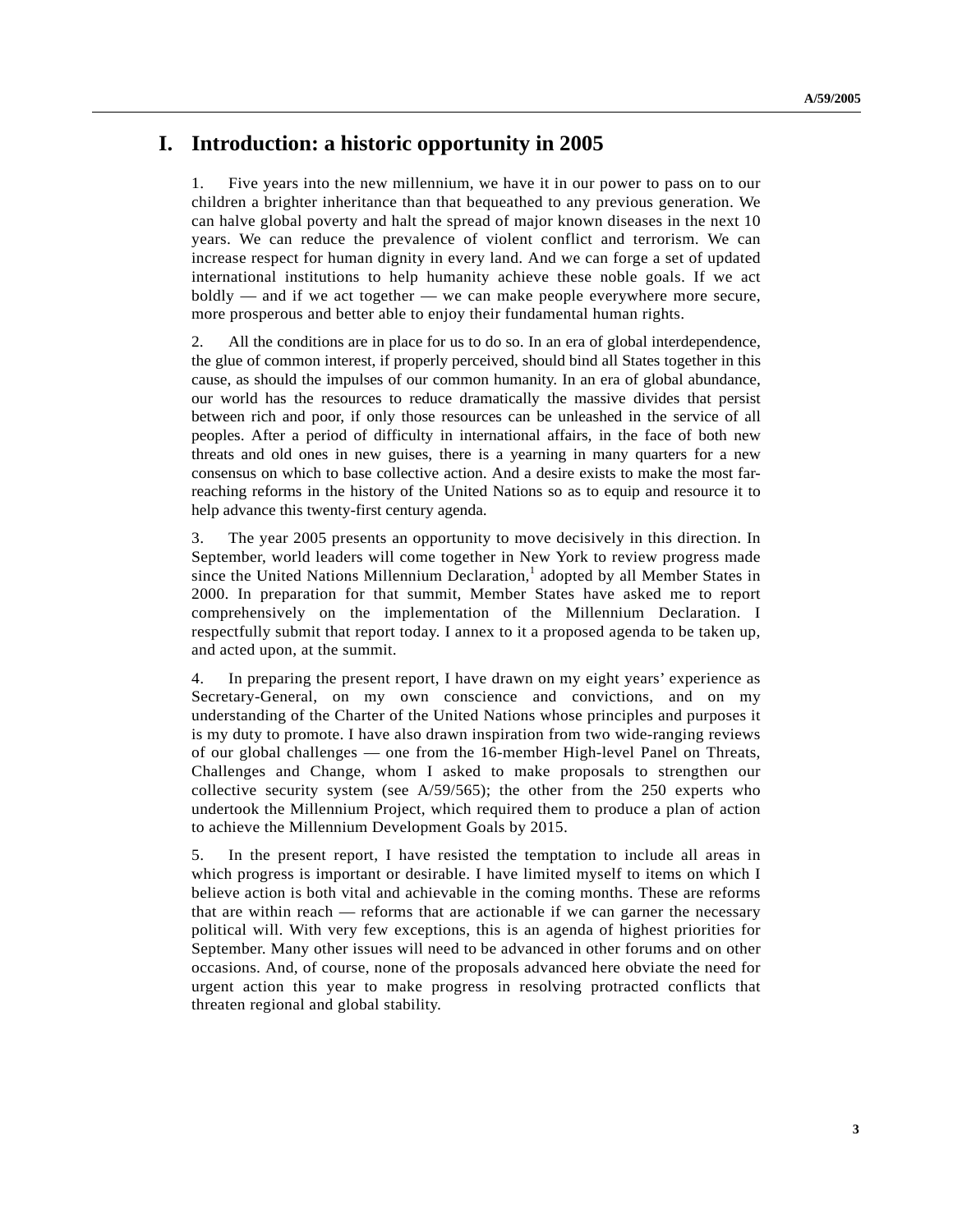### **A. The challenges of a changing world**

6. In the Millennium Declaration, world leaders were confident that humanity could, in the years ahead, make measurable progress towards peace, security, disarmament, human rights, democracy and good governance. They called for a global partnership for development to achieve agreed goals by 2015. They vowed to protect the vulnerable and meet the special needs of Africa. And they agreed that the United Nations needed to become more, not less, actively engaged in shaping our common future.

7. Five years later, a point-by-point report on the implementation of the Millennium Declaration would, I feel, miss the larger point, namely, that new circumstances demand that we revitalize consensus on key challenges and priorities and convert that consensus into collective action.

8. Much has happened since the adoption of the Millennium Declaration to compel such an approach. Small networks of non-State actors — terrorists — have, since the horrendous attacks of 11 September 2001, made even the most powerful States feel vulnerable. At the same time, many States have begun to feel that the sheer imbalance of power in the world is a source of instability. Divisions between major powers on key issues have revealed a lack of consensus about goals and methods. Meanwhile, over 40 countries have been scarred by violent conflict. Today, the number of internally displaced people stands at roughly 25 million, nearly one third of whom are beyond the reach of United Nations assistance, in addition to the global refugee population of 11 to 12 million, and some of them have been the victims of war crimes and crimes against humanity.

9. Many countries have been torn apart and hollowed out by violence of a different sort. HIV/AIDS, the plague of the modern world, has killed over 20 million men, women and children and the number of people infected has surged to over 40 million. The promise of the Millennium Development Goals still remains distant for many. More than one billion people still live below the extreme poverty line of one dollar per day, and 20,000 die from poverty each day. Overall global wealth has grown but is less and less evenly distributed within countries, within regions and in the world as a whole. While there has been real progress towards some of the Goals in some countries, too few Governments — from both the developed and developing world — have taken sufficient action to reach the targets by 2015. And while important work has been done on issues as diverse as migration and climate change, the scale of such long-term challenges is far greater than our collective action to date to meet them.

10. Events in recent years have also led to declining public confidence in the United Nations itself, even if for opposite reasons. For instance, both sides of the debate on the Iraq war feel let down by the Organization — for failing, as one side saw it, to enforce its own resolutions, or as the other side saw it, for not being able to prevent a premature or unnecessary war. Yet most people who criticize the United Nations do so precisely because they think the Organization is vitally important to our world. Declining confidence in the institution is matched by a growing belief in the importance of effective multilateralism.

11. I do not suggest that there has been no good news in the last five years. On the contrary, there is plenty we can point to which demonstrates that collective action can produce real results, from the impressive unity of the world after 11 September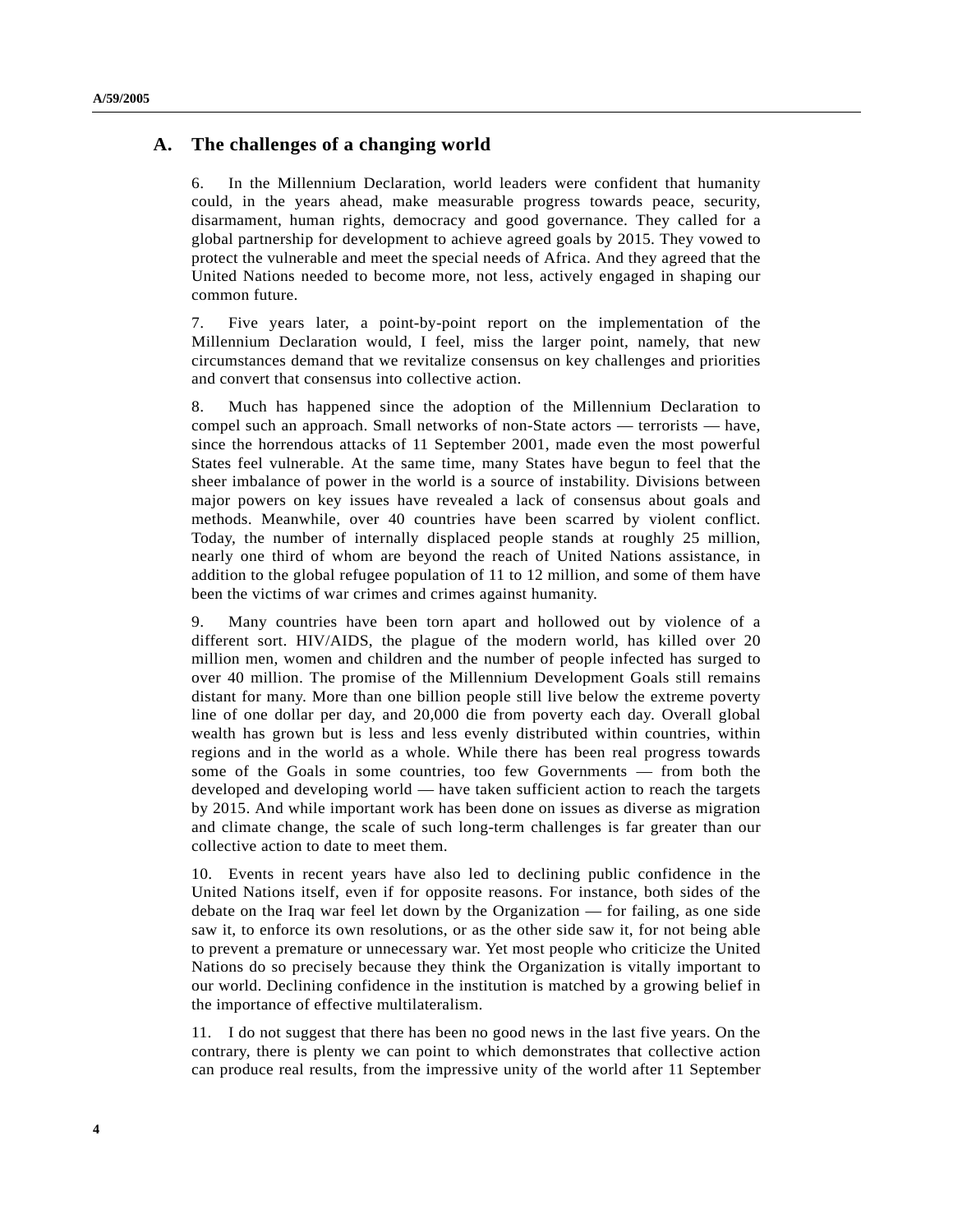2001 to the resolution of a number of civil conflicts, and from the appreciable increase of resources for development to the steady progress achieved in building peace and democracy in some war-torn lands. We should never despair. Our problems are not beyond our power to meet them. But we cannot be content with incomplete successes and we cannot make do with incremental responses to the shortcomings that have been revealed. Instead, we must come together to bring about far-reaching change.

### **B. Larger freedom: development, security and human rights**

12. Our guiding light must be the needs and hopes of peoples everywhere. In my Millennium Report, "We the peoples" (A/54/2000), I drew on the opening words of the Charter of the United Nations to point out that the United Nations, while it is an organization of sovereign States, exists for and must ultimately serve those needs. To do so, we must aim, as I said when first elected eight years ago, "to perfect the triangle of development, freedom and peace".

13. The framers of the Charter saw this very clearly. In setting out to save succeeding generations from the scourge of war, they understood that this enterprise could not succeed if it was narrowly based. They therefore decided to create an organization to ensure respect for fundamental human rights, establish conditions under which justice and the rule of law could be maintained, and "promote social progress and better standards of life in larger freedom".

14. I have named the present report "In larger freedom" to stress the enduring relevance of the Charter of the United Nations and to emphasize that its purposes must be advanced in the lives of individual men and women. The notion of larger freedom also encapsulates the idea that development, security and human rights go hand in hand.

15. Even if he can vote to choose his rulers, a young man with AIDS who cannot read or write and lives on the brink of starvation is not truly free. Equally, even if she earns enough to live, a woman who lives in the shadow of daily violence and has no say in how her country is run is not truly free. Larger freedom implies that men and women everywhere have the right to be governed by their own consent, under law, in a society where all individuals can, without discrimination or retribution, speak, worship and associate freely. They must also be free from want — so that the death sentences of extreme poverty and infectious disease are lifted from their lives — and free from fear — so that their lives and livelihoods are not ripped apart by violence and war. Indeed, all people have the right to security and to development.

16. Not only are development, security and human rights all imperative; they also reinforce each other. This relationship has only been strengthened in our era of rapid technological advances, increasing economic interdependence, globalization and dramatic geopolitical change. While poverty and denial of human rights may not be said to "cause" civil war, terrorism or organized crime, they all greatly increase the risk of instability and violence. Similarly, war and atrocities are far from the only reasons that countries are trapped in poverty, but they undoubtedly set back development. Again, catastrophic terrorism on one side of the globe, for example an attack against a major financial centre in a rich country, could affect the development prospects of millions on the other by causing a major economic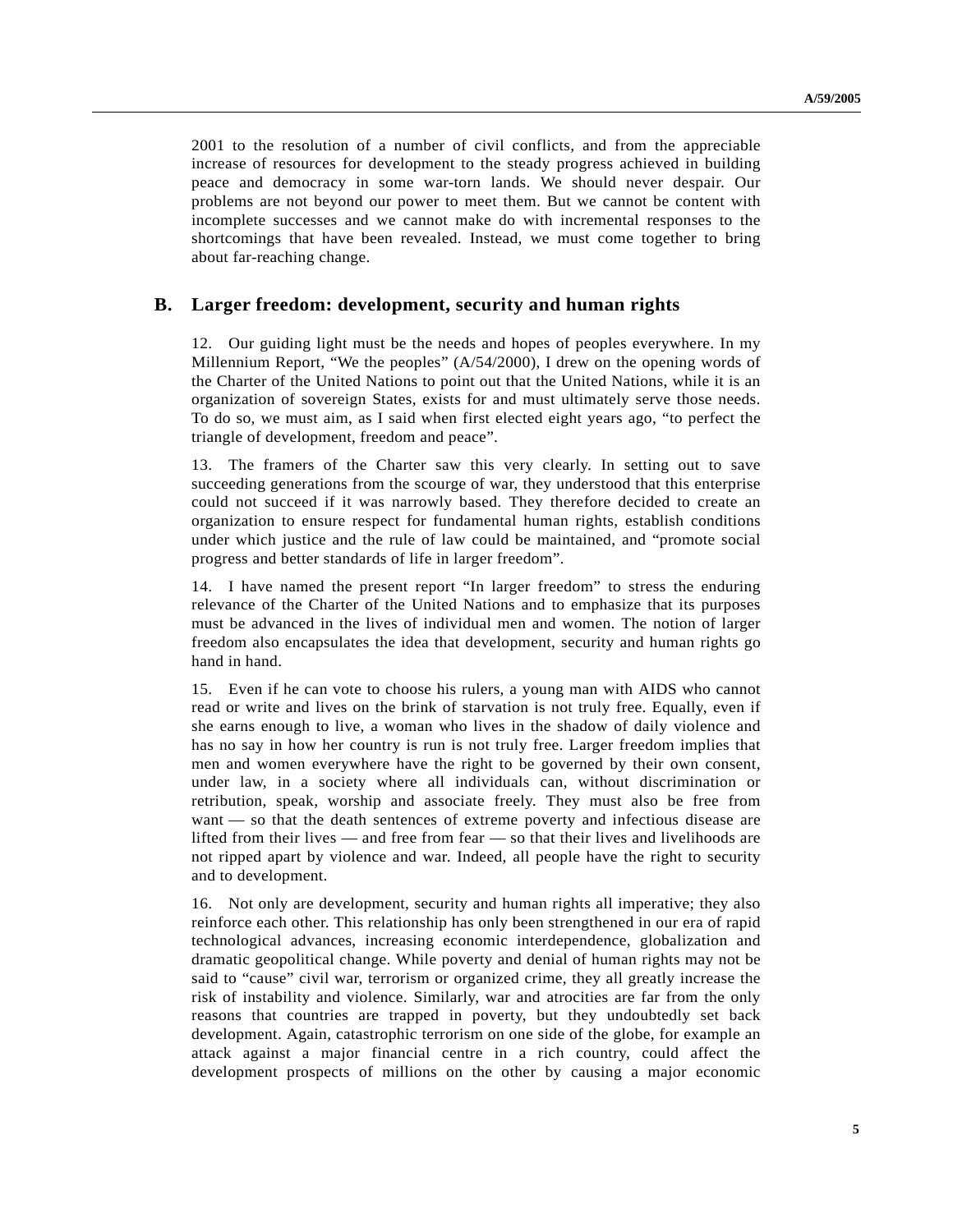downturn and plunging millions into poverty. And countries which are well governed and respect the human rights of their citizens are better placed to avoid the horrors of conflict and to overcome obstacles to development.

17. Accordingly, we will not enjoy development without security, we will not enjoy security without development, and we will not enjoy either without respect for human rights. Unless all these causes are advanced, none will succeed. In this new millennium, the work of the United Nations must move our world closer to the day when all people have the freedom to choose the kind of lives they would like to live, the access to the resources that would make those choices meaningful and the security to ensure that they can be enjoyed in peace.

### **C. The imperative of collective action**

18. In a world of interconnected threats and challenges, it is in each country's selfinterest that all of them are addressed effectively. Hence, the cause of larger freedom can only be advanced by broad, deep and sustained global cooperation among States. Such cooperation is possible if every country's policies take into account not only the needs of its own citizens but also the needs of others. This kind of cooperation not only advances everyone's interests but also recognizes our common humanity.

19. The proposals contained in the present report are designed to strengthen States and enable them to serve their peoples better by working together on the basis of shared principles and priorities — which is, after all, the very reason the United Nations exists. Sovereign States are the basic and indispensable building blocks of the international system. It is their job to guarantee the rights of their citizens, to protect them from crime, violence and aggression, and to provide the framework of freedom under law in which individuals can prosper and society develop. If States are fragile, the peoples of the world will not enjoy the security, development and justice that are their right. Therefore, one of the great challenges of the new millennium is to ensure that all States are strong enough to meet the many challenges they face.

20. States, however, cannot do the job alone. We need an active civil society and a dynamic private sector. Both occupy an increasingly large and important share of the space formerly reserved for States alone, and it is plain that the goals outlined here will not be achieved without their full engagement.

21. We also need agile and effective regional and global intergovernmental institutions to mobilize and coordinate collective action. As the world's only universal body with a mandate to address security, development and human rights issues, the United Nations bears a special burden. As globalization shrinks distances around the globe and these issues become increasingly interconnected, the comparative advantages of the United Nations become ever more evident. So too, however, do some of its real weaknesses. From overhauling basic management practices and building a more transparent, efficient and effective United Nations system to revamping our major intergovernmental institutions so that they reflect today's world and advance the priorities set forth in the present report, we must reshape the Organization in ways not previously imagined and with a boldness and speed not previously shown.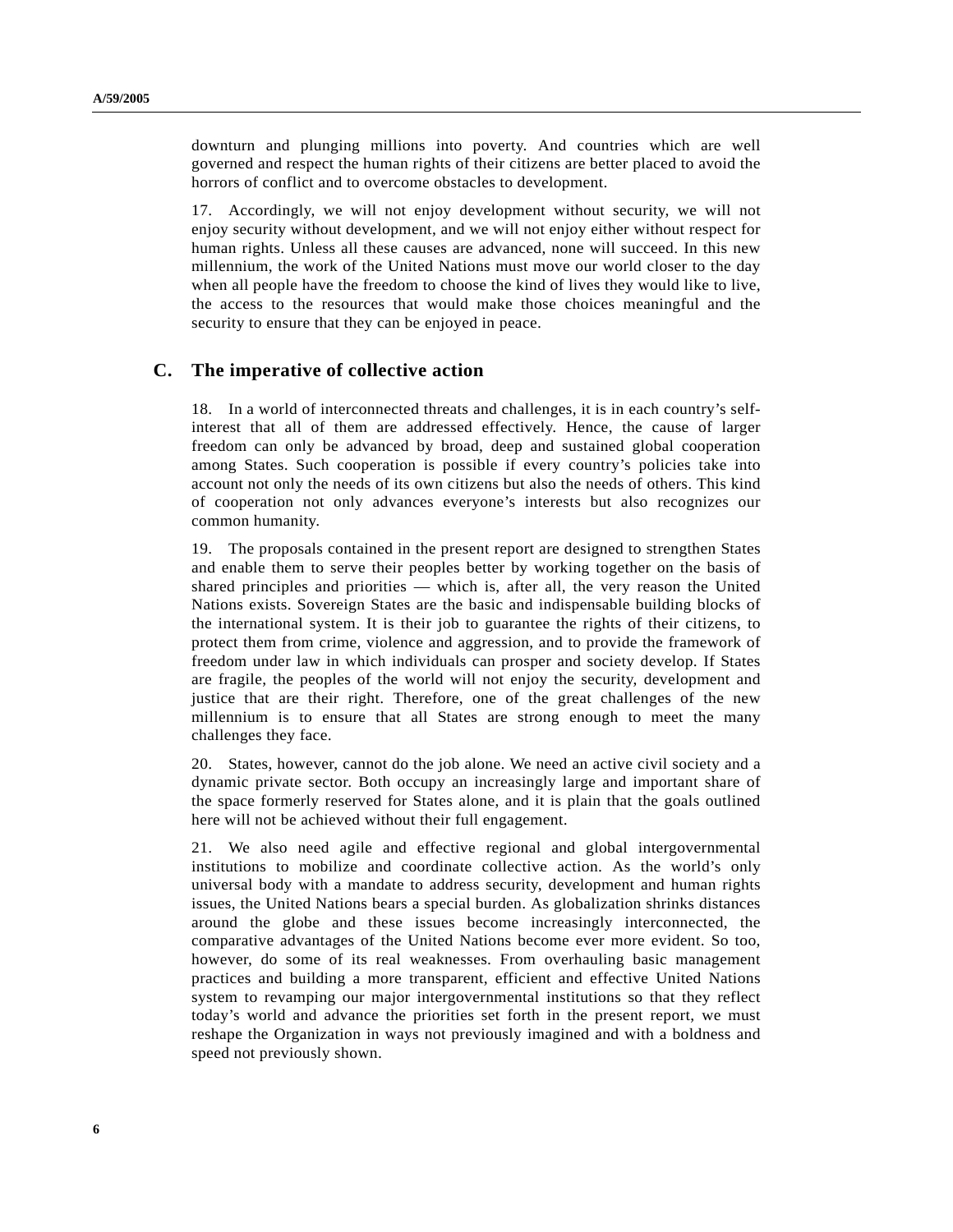22. In our efforts to strengthen the contributions of States, civil society, the private sector and international institutions to advancing a vision of larger freedom, we must ensure that all involved assume their responsibilities to turn good words into good deeds. We therefore need new mechanisms to ensure accountability — the accountability of States to their citizens, of States to each other, of international institutions to their members and of the present generation to future generations. Where there is accountability we will progress; where there is none we will underperform. The business of the summit to be held in September 2005 must be to ensure that, from now on, promises made are promises kept.

### **D. Time to decide**

23. At this defining moment in history, we must be ambitious. Our action must be as urgent as the need, and on the same scale. We must face immediate threats immediately. We must take advantage of an unprecedented consensus on how to promote global economic and social development, and we must forge a new consensus on how to confront new threats. Only by acting decisively now can we both confront the pressing security challenges and win a decisive victory in the global battle against poverty by 2015.

24. In today's world, no State, however powerful, can protect itself on its own. Likewise, no country, weak or strong, can realize prosperity in a vacuum. We can and must act together. We owe it to each other to do so, and we owe each other an account of how we do so. If we live up to those mutual commitments, we can make the new millennium worthy of its name.

# **II. Freedom from want**

25. The past 25 years have seen the most dramatic reduction in extreme poverty that the world has ever experienced. Spearheaded by progress in China and India, literally hundreds of millions of men, women and children all over the world have been able to escape the burdens of extreme impoverishment and begin to enjoy improved access to food, health care, education and housing.

26. Yet at the same time, dozens of countries have become poorer, devastating economic crises have thrown millions of families into poverty, and increasing inequality in large parts of the world means that the benefits of economic growth have not been evenly shared. Today, more than a billion people — one in every six human beings — still live on less than a dollar a day, lacking the means to stay alive in the face of chronic hunger, disease and environmental hazards. In other words, this is a poverty that kills. A single bite from a malaria-bearing mosquito is enough to end a child's life for want of a bed net or \$1 treatment. A drought or pest that destroys a harvest turns subsistence into starvation. A world in which every year 11 million children die before their fifth birthday and three million people die of AIDS is not a world of larger freedom.

27. For centuries, this kind of poverty has been regarded as a sad but inescapable aspect of the human condition. Today, that view is intellectually and morally indefensible. The scale and scope of progress made by countries in every region of the world has shown that, over a very short time, poverty and maternal and infant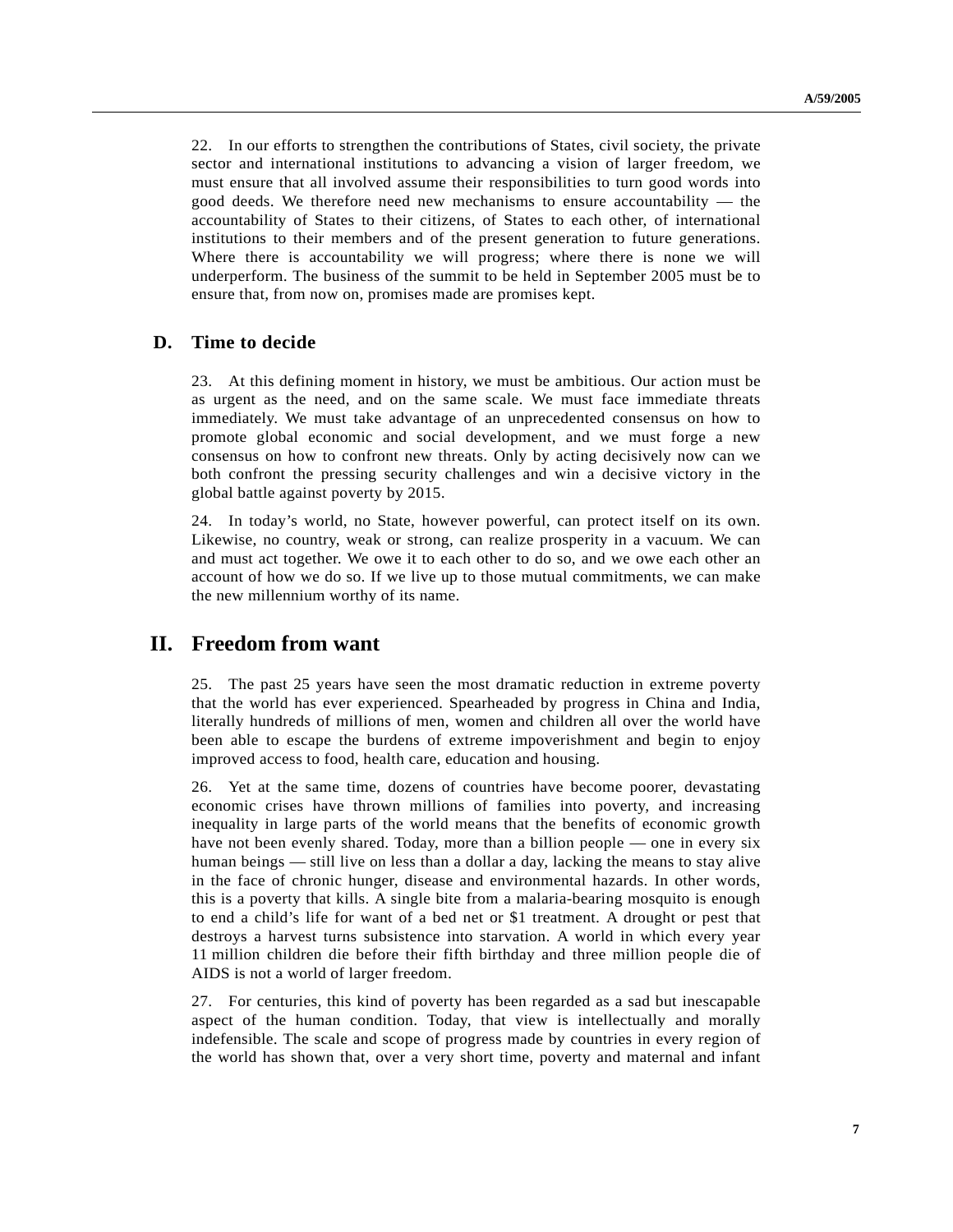mortality can be dramatically reduced, while education, gender equality and other aspects of development can be dramatically advanced. The unprecedented combination of resources and technology at our disposal today means that we are truly the first generation with the tools, the knowledge and the resources to meet the commitment, given by all States in the Millennium Declaration, "to making the right to development a reality for everyone and to freeing the entire human race from want".

### **A. A shared vision of development**

28. The multifaceted challenge of development cuts across a vast array of interlinked issues — ranging from gender equality through health and education to the environment. The historic United Nations conferences and summits held in the 1990s helped build a comprehensive normative framework around these linkages for the first time by mapping out a broad vision of shared development priorities. These laid the groundwork for the Millennium Summit to set out a series of time-bound targets across all these areas — ranging from halving extreme poverty to putting all children into primary school, all with a deadline of 2015 — that were later crystallized into the Millennium Development Goals (see box 1).

### **Box 1**

# **The Millennium Development Goals**

**Goal 1 Eradicate extreme poverty and hunger**

*Target 1*

Halve, between 1990 and 2015, the proportion of people whose income is less than one dollar a day

*Target 2*

Halve, between 1990 and 2015, the proportion of people who suffer from hunger

### **Goal 2 Achieve universal primary education**

*Target 3*

Ensure that, by 2015, children everywhere, boys and girls alike, will be able to complete a full course of primary schooling

### **Goal 3 Promote gender equality and empower women**

*Target 4*

Eliminate gender disparity in primary and secondary education, preferably by 2005, and to all levels of education no later than 2015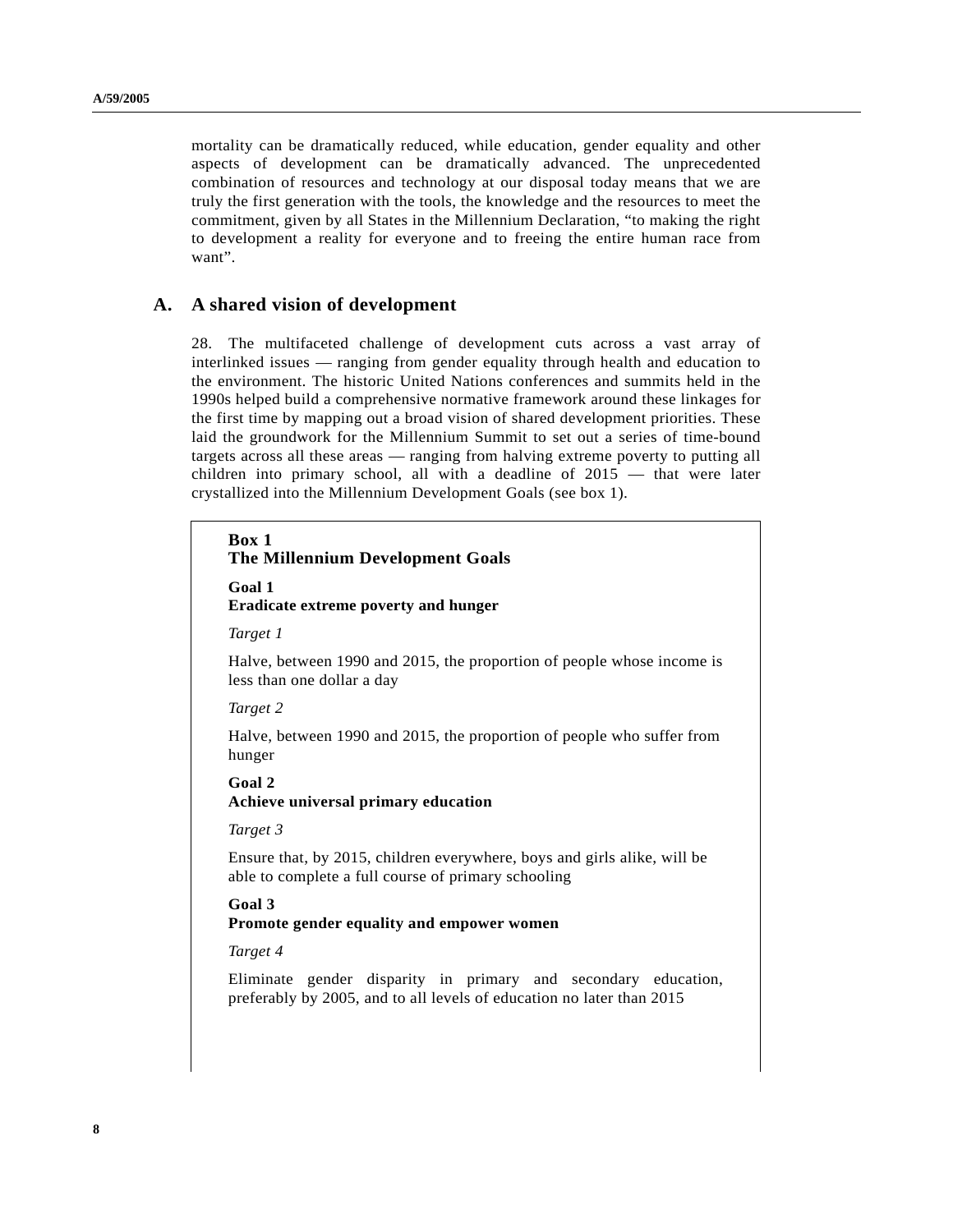#### **Goal 4 Reduce child mortality**

*Target 5*

Reduce by two thirds, between 1990 and 2015, the under-five mortality rate

### **Goal 5 Improve maternal health**

### *Target 6*

Reduce by three quarters, between 1990 and 2015, the maternal mortality ratio

### **Goal 6 Combat HIV/AIDS, malaria and other diseases**

*Target 7*

Have halted by 2015 and begun to reverse the spread of HIV/AIDS

#### *Target 8*

Have halted by 2015 and begun to reverse the incidence of malaria and other major diseases

#### **Goal 7 Ensure environmental sustainability**

### *Target 9*

Integrate the principles of sustainable development into country policies and programmes and reverse the loss of environmental resources

#### *Target 10*

Halve, by 2015, the proportion of people without sustainable access to safe drinking water and basic sanitation

#### *Target 11*

By 2020, to have achieved a significant improvement in the lives of at least 100 million slum-dwellers

### **Goal 8 Develop a global partnership for development**

*Target 12*

Develop further an open, rule-based, predictable, non-discriminatory trading and financial system (includes a commitment to good governance, development and poverty reduction — both nationally and internationally)

### *Target 13*

Address the special needs of the least developed countries (includes tariff- and quota-free access for least developed countries exports; enhanced programme of debt relief for heavily indebted poor countries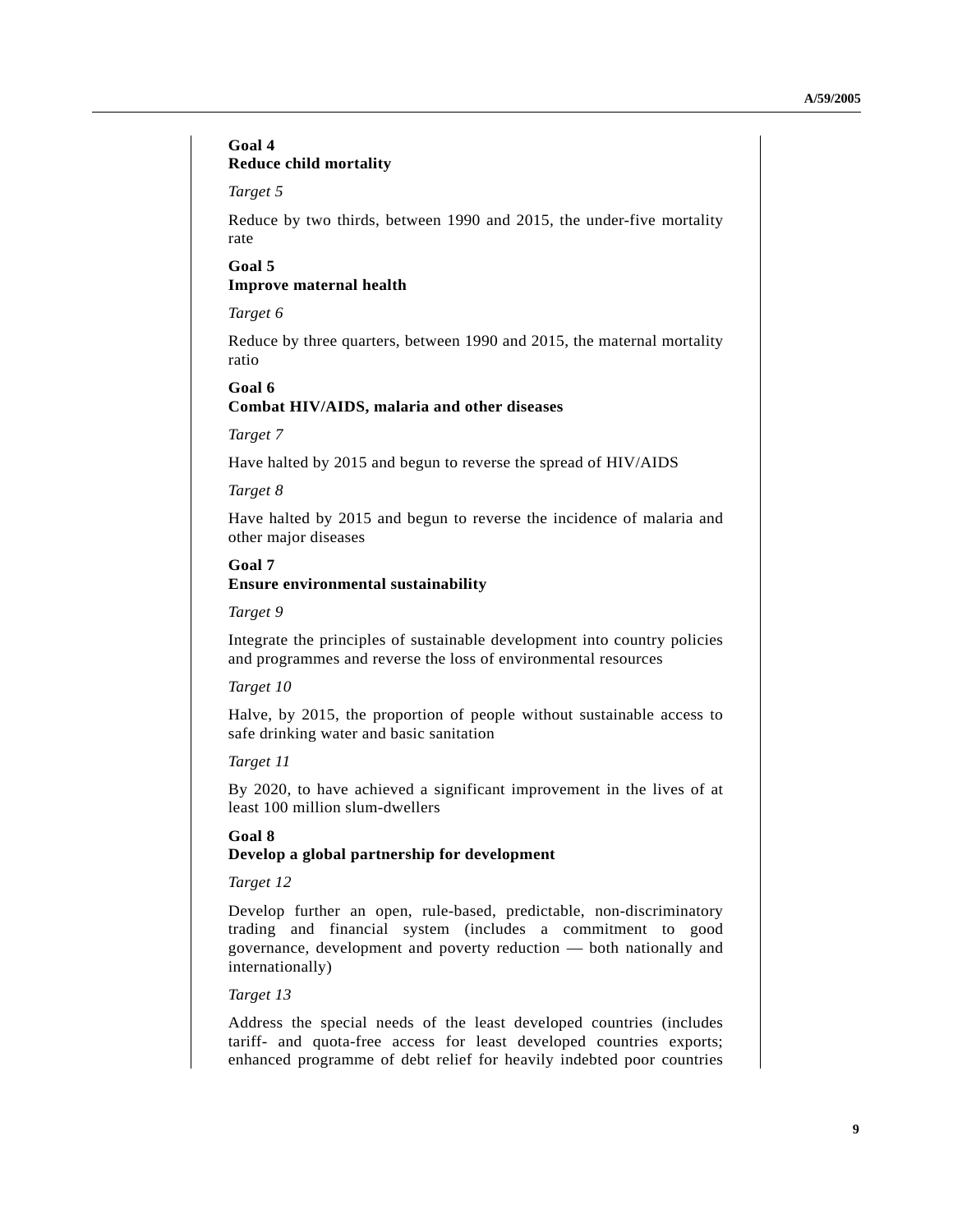and cancellation of official bilateral debt; and more generous ODA for countries committed to poverty reduction)

#### *Target 14*

Address the special needs of landlocked countries and small island developing States (through the Programme of Action for the Sustainable Development of Small Island Developing States and the outcome of the twenty-second special session of the General Assembly)

#### *Target 15*

Deal comprehensively with the debt problems of developing countries through national and international measures in order to make debt sustainable in the long term

#### *Target 16*

In cooperation with developing countries, develop and implement strategies for decent and productive work for youth

#### *Target 17*

In cooperation with pharmaceutical companies, provide access to affordable, essential drugs in developing countries

*Target 18*

In cooperation with the private sector, make available the benefits of new technologies, especially information and communications

29. The Millennium Development Goals have galvanized unprecedented efforts to meet the needs of the world's poorest, becoming globally accepted benchmarks of broader progress embraced by donors, developing countries, civil society and major development institutions alike. As such, they reflect an urgent and globally shared and endorsed set of priorities that we need to address at the September 2005 summit. Thanks to the work done by the Millennium Project, whose report, *Investing in Development: A Practical Plan to Achieve the Millennium Development* Goals,<sup>2</sup> was delivered to me in January 2005, there is now an action plan to achieve them. There are also encouraging signs that the critical ingredient — political will — is emerging. The real test will be whether broad-based actions by developed and developing countries to address this agenda are supported by global development assistance being more than doubled over the next few years, for this is what will be necessary to help achieve the Goals.

30. At the same time, we need to see the Millennium Development Goals as part of an even larger development agenda. While the Goals have been the subject of an enormous amount of follow-up both inside and outside the United Nations, they clearly do not in themselves represent a complete development agenda. They do not directly encompass some of the broader issues covered by the conferences of the 1990s, nor do they address the particular needs of middle-income developing countries or the questions of growing inequality and the wider dimensions of human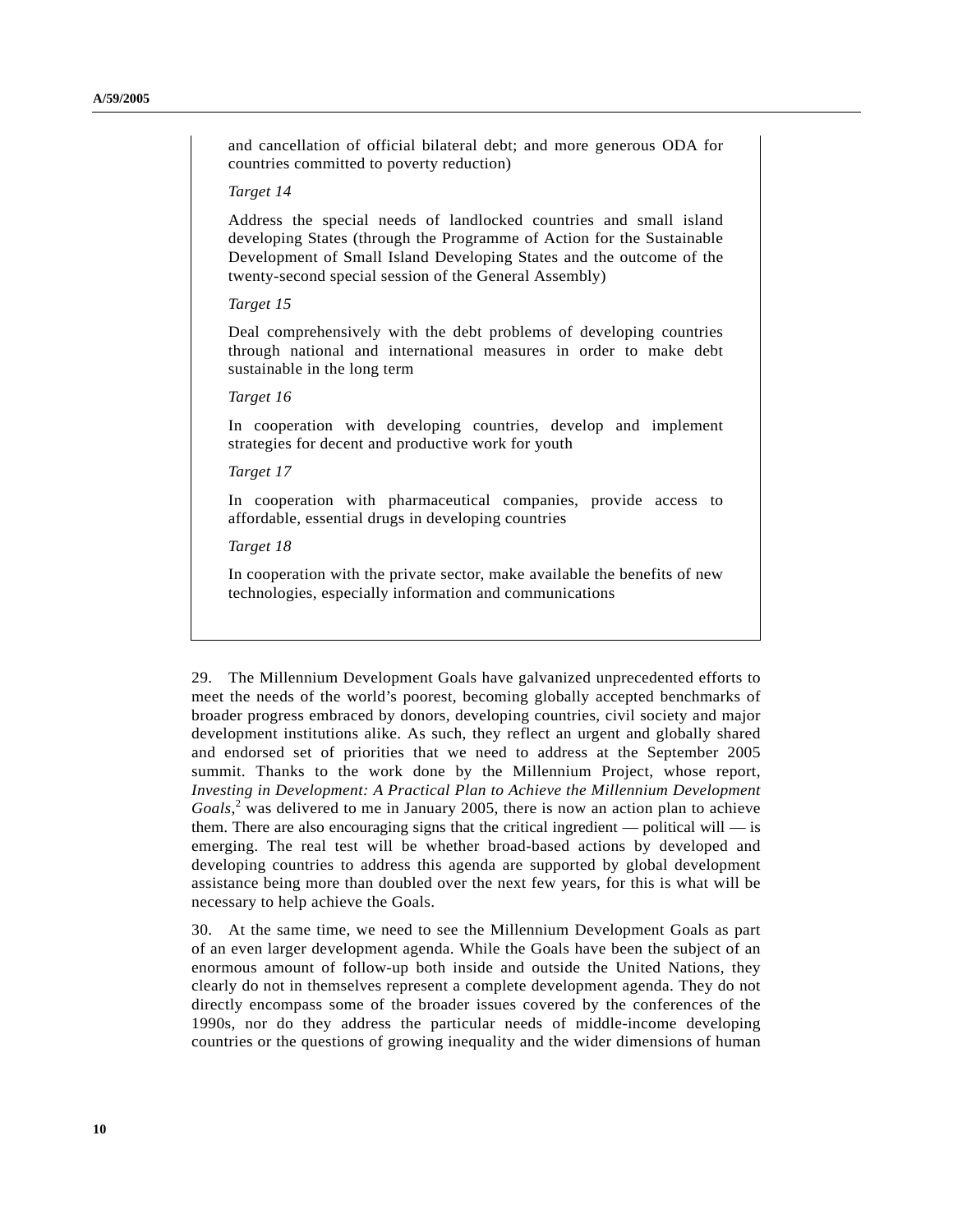development and good governance, which all require the effective implementation of conference outcomes.

31. Nevertheless, the urgency of achieving the Millennium Development Goals cannot be overstated. Despite progress in many areas, overall the world is falling short of what is needed, especially in the poorest countries (see box 2). As the Millennium Project's report makes clear, our agenda is still achievable globally and in most or even all countries — but only if we break with business as usual and dramatically accelerate and scale up action until 2015, beginning over the next 12 months. Success will require sustained action across the entire decade between now and the deadline. That is because development successes cannot take place overnight and many countries suffer significant capacity constraints. It takes time to train the teachers, nurses and engineers, to build the roads, schools and hospitals, and to grow the small and large businesses able to create the jobs and income needed.

# **Box 2**

### **Progress on the Millennium Development Goals**

Progress in achieving the Millennium Development Goals has been far from uniform across the world. The greatest improvements have been in East Asia and South Asia, where more than 200 million people have been lifted out of poverty since 1990 alone. Nonetheless, nearly 700 million people in Asia still live on less than \$1 a day — nearly two thirds of the world's poorest people — while even some of the fastest-growing countries are falling short on non-income Goals, such as protecting the environment and reducing maternal mortality. Sub-Saharan Africa is at the epicentre of the crisis, falling seriously short on most Goals, with continuing food insecurity, disturbingly high child and maternal mortality, growing numbers of people living in slums and an overall rise of extreme poverty despite some important progress in individual countries. Latin America, the transition economies, and the Middle East and North Africa, often hampered by growing inequality, have more mixed records, with significant variations in progress but general trends falling short of what is needed to meet the 2015 deadline.

Progress in the achievement of the different Goals has also varied. Although sub-Saharan Africa and Oceania are lagging in almost all areas, elsewhere major advances are being made in reducing hunger, improving access to drinking water and expanding the number of children in primary school. Child mortality rates have also generally declined, but progress has slowed in many regions and has even been reversed in parts of Central Asia. Meanwhile, despite dramatic progress in some countries overall access to sanitation is off track, particularly in Africa and Asia, where the number of slum-dwellers is also increasing rapidly. Maternal mortality remains unacceptably high throughout the developing world, as do the incidence and prevalence of HIV/AIDS, tuberculosis and malaria. Gender equality remains unfulfilled, the 2005 education parity target was missed in many countries. Environmental degradation is an extreme concern in all developing regions.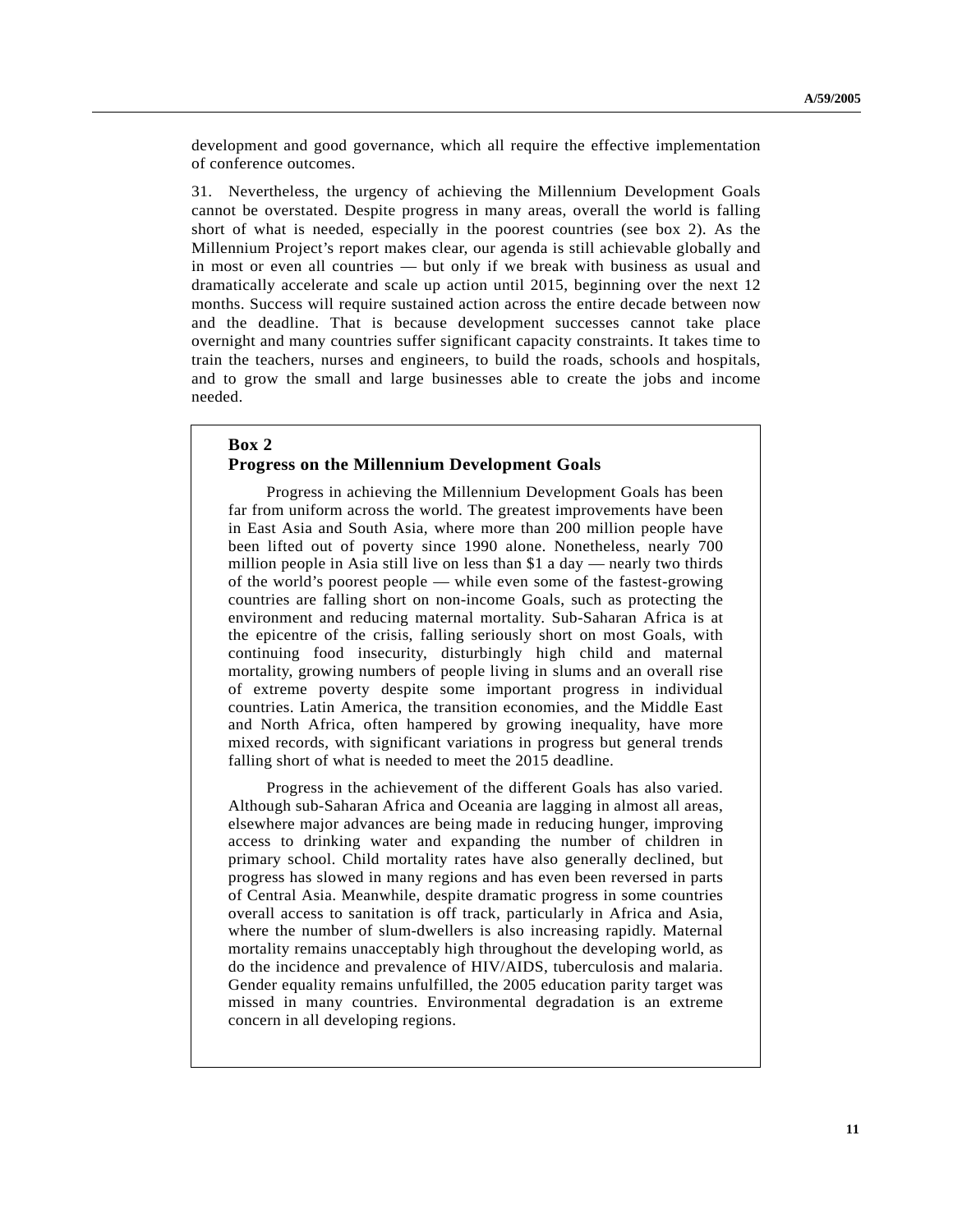32. In 2005, the development of a global partnership between rich and poor countries — which is itself the eighth Goal, reaffirmed and elaborated three years ago at the International Conference on Financing for Development, held in Monterrey, Mexico, and the World Summit on Sustainable Development, held in Johannesburg, South Africa — needs to become a reality. It is worth recalling the terms of that historic compact. **Each developing country has primary responsibility for its own development — strengthening governance, combating corruption and putting in place the policies and investments to drive privatesector-led growth and maximize domestic resources available to fund national development strategies. Developed countries, on their side, undertake that developing countries which adopt transparent, credible and properly costed development strategies will receive the full support they need, in the form of increased development assistance, a more development-oriented trade system and wider and deeper debt relief.** All of this has been promised but not delivered. That failure is measured in the rolls of the dead — and on it are written millions of new names each year.

### **B. National strategies**

33. Extreme poverty has many causes, ranging from adverse geography through poor or corrupt governance (including neglect of marginalized communities) to the ravages of conflict and its aftermath. Most pernicious are poverty traps that leave many of the poorest countries languishing in a vicious circle of destitution even when they have the benefit of honest, committed Governments. Lacking basic infrastructure, human capital and public administration, and burdened by disease, environmental degradation and limited natural resources, these countries cannot afford the basic investments needed to move onto a new path of prosperity unless they receive sustained, targeted external support.

34. As a first step towards addressing these problems, countries need to adopt bold, goal-oriented policy frameworks for the next 10 years, aimed at scaling up investments to achieve at least the quantitative Millennium Development Goals targets. **To that end, each developing country with extreme poverty should by 2006 adopt and begin to implement a national development strategy bold enough to meet the Millennium Development Goals targets for 2015.** This strategy should be anchored in the practical scaling up of public investments, capacity-building, domestic resource mobilization and, where needed, official development assistance. This recommendation may not sound revolutionary, but by linking actions directly to the needs derived from ambitious and monitorable targets, its implementation would mark a fundamental breakthrough towards greater boldness and accountability in the fight against poverty.

35. It is important to stress that this does not require the creation of any new instruments. All that is required is a different approach to their design and implementation. Countries that already have poverty reduction strategy papers nationally owned and developed three-year spending frameworks agreed with the World Bank and other international development partners — should align them with a 10-year framework of policies and investments consistent with achievement of the Millennium Development Goals. In middle-income countries and others where the Goals are already within reach, Governments should adopt a "Millennium Development Goals-plus" strategy, with more ambitious targets.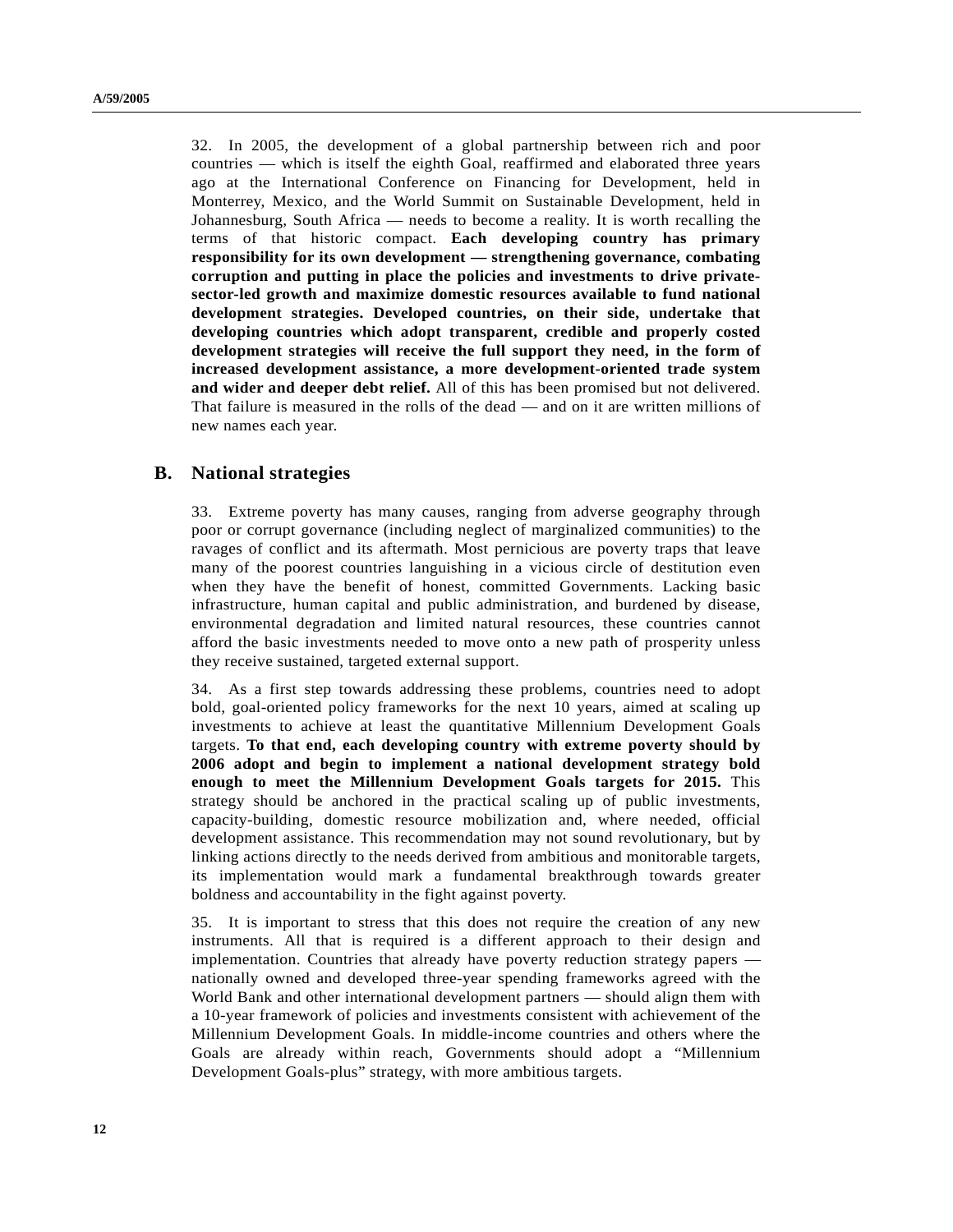### **A framework for action**

36. However well crafted on paper, investment strategies to achieve the Millennium Development Goals will not work in practice unless supported by States with transparent, accountable systems of governance, grounded in the rule of law, encompassing civil and political as well as economic and social rights, and underpinned by accountable and efficient public administration. Many of the poorest countries will need major capacity-building investments to put in place and maintain the necessary infrastructure and to train and employ qualified personnel. But without good governance, strong institutions and a clear commitment to rooting out corruption and mismanagement wherever it is found, broader progress will prove elusive.

37. Similarly, without dynamic, growth-oriented economic policies supporting a healthy private sector capable of generating jobs, income and tax revenues over time, sustainable economic growth will not be achieved. This requires significantly increased investments in human capital and development-oriented infrastructure, such as energy, transport and communications. In addition, small and medium-sized firms require a favourable legal and regulatory environment, including effective commercial laws that define and protect contracts and property rights, a rational public administration that limits and combats corruption, and expanded access to financial capital, including microfinance. As two important Commissions — the World Commission on the Social Dimension of Globalization<sup>3</sup> and the Commission on the Private Sector and Development<sup>4</sup> — reported to me last year, this is crucial for providing decent jobs that both provide income and empower the poor, especially women and younger people.

38. Civil society organizations have a critical role to play in driving this implementation process forward to "make poverty history". Not only is civil society an indispensable partner in delivering services to the poor at the scope required by the Millennium Development Goals but it can also catalyse action within countries on pressing development concerns, mobilizing broad-based movements and creating grass-roots pressure to hold leaders accountable for their commitments. Internationally, some civil society organizations can help create or galvanize global partnerships on specific issues or draw attention to the plight of indigenous peoples and other marginalized groups, while others can work to share best practices across countries through community exchanges and providing technical support and advice to Governments.

#### **National investment and policy priorities**

39. Each national strategy needs to take into account seven broad "clusters" of public investments and policies which directly address the Millennium Development Goals and set the foundation for private sector-led growth. As elaborated in the Millennium Project, all are essential for meeting the Goals, as well as wider development needs.

#### *Gender equality: overcoming pervasive gender bias*

40. Empowered women can be some of the most effective drivers of development. Direct interventions to advance gender equality include increasing primary school completion and secondary school access for girls, ensuring secure tenure of property to women, ensuring access to sexual and reproductive health services, promoting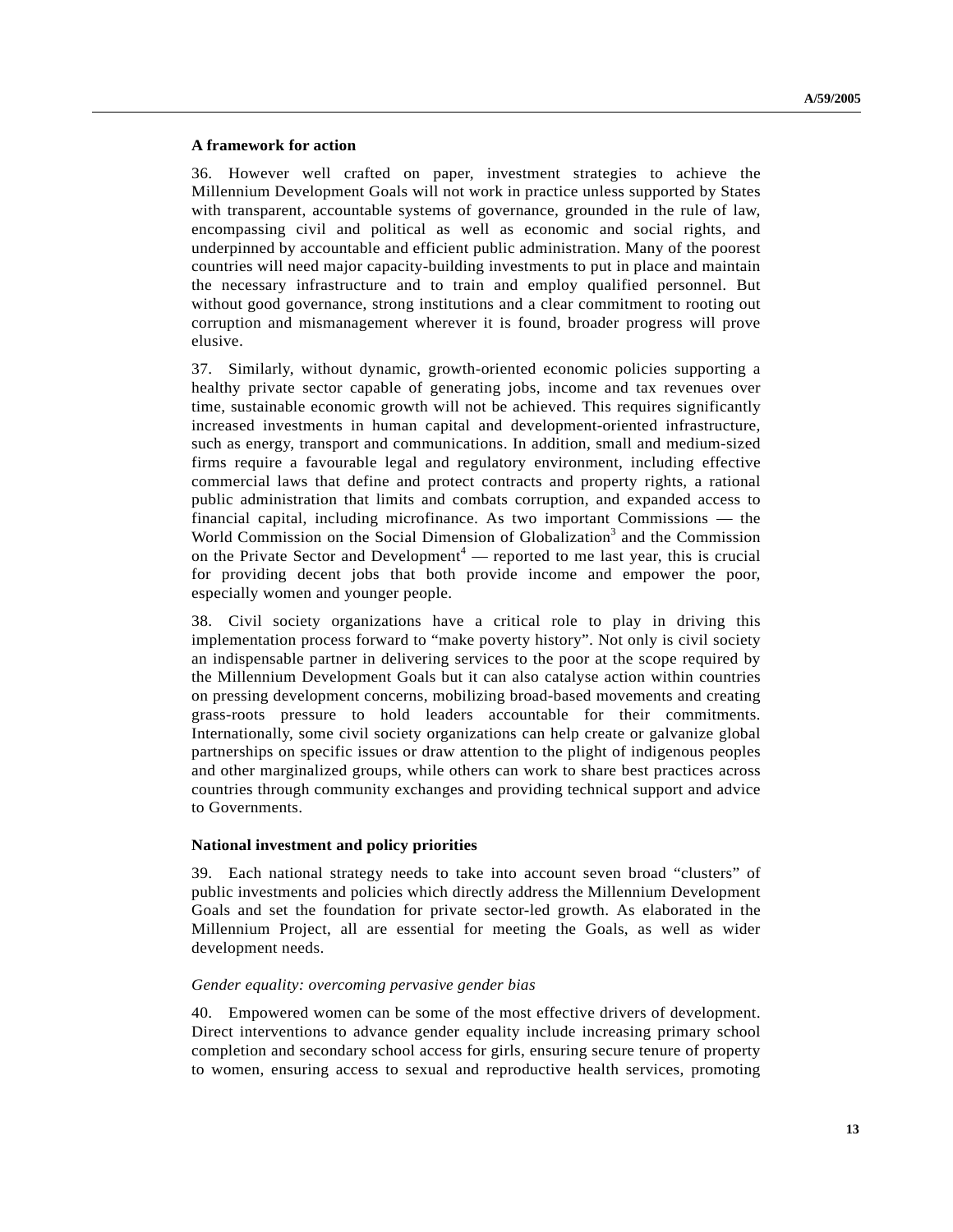equal access to labour markets, providing the opportunity for greater representation in government decision-making bodies and protecting women from violence.

#### *The environment: investing in better resource management*

41. Countries should adopt time-bound environmental targets, particularly for such priorities as forest replanting, integrated water resources management, ecosystem preservation and curbing pollution. To achieve targets, increased investments in environmental management need to be accompanied by broad policy reforms. Progress also depends on sector strategies, including strategies for agriculture, infrastructure, forestry, fisheries, energy and transport, which all require environmental safeguards. Further, improving access to modern energy services is critical for both reducing poverty and protecting the environment. There is also a need to ensure that enhancing access to safe drinking water and sanitation forms a part of development strategies.

#### *Rural development: increasing food output and incomes*

42. Smallholder farmers and others living in impoverished rural areas require soil nutrients, better plant varieties, improved water management and training in modern and environmentally sustainable farming practices, along with access to transport, water, sanitation and modern energy services. **In sub-Saharan Africa, these elements must be brought together to launch a twenty-first century African green revolution commencing in 2005.**

### *Urban development: promoting jobs, upgrading slums and developing alternatives to new slum formation*

43. For the large and growing number of urban poor, core infrastructure services, such as energy, transport, pollution control and waste disposal, are needed alongside improved security of tenure and community-led efforts to build decent housing and support urban planning. To this end, local authorities need to be strengthened and work closely with organizations of the urban poor.

#### *Health systems: ensuring universal access to essential services*

44. Strong health systems are required to ensure universal access to basic health services, including services to promote child and maternal health, to support reproductive health and to control killer diseases, such as AIDS, tuberculosis and malaria (see box 3). This requires sufficient investments, large numbers of motivated and adequately paid health workers, scaled-up infrastructure and supplies, strong management systems and the elimination of user fees.

#### *Education: ensuring universal primary, expanded secondary and higher education*

45. To advance education at all levels, parents and communities should be able to hold their schools accountable while Governments improve curricula, educational quality and mode of delivery; build human resource and infrastructure capacity, where needed; and institute incentives for bringing vulnerable children to school, including the elimination of user fees.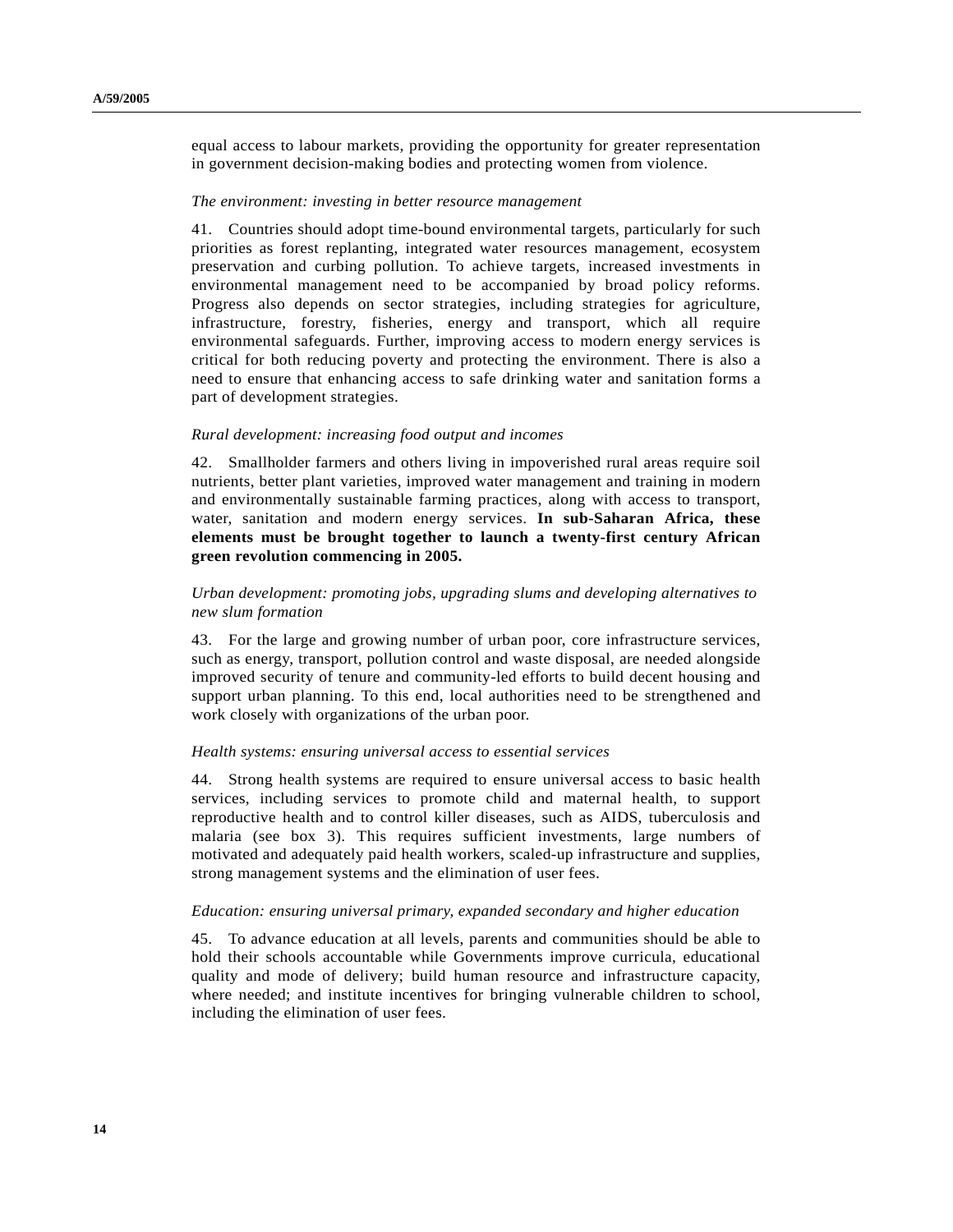*Science, technology, and innovation: building national capacities*

46. To increase countries' indigenous capacity for science and technology, including information and communications technology, Governments should establish scientific advisory bodies, promote infrastructure as an opportunity for technological learning, expand science and engineering faculties, and stress development and business applications in science and technology curricula.

### **Box 3 The Tragedy of HIV/AIDS**

The HIV/AIDS pandemic now kills more than 3 million people each year and poses an unprecedented threat to human development and security. The disease is wrecking millions of families and leaving tens of millions of orphans. More than just a public health crisis, AIDS undermines economic and social stability, ravaging health, education, agriculture and social welfare systems. While placing an enormous drag on economic growth, it also weakens governance and security structures, posing a further threat.

The epidemic demands an exceptional response. In the absence of a cure, only the mass mobilization of every section of society — unheard of to date in the history of public health — can begin to reverse AIDS. This requires comprehensive prevention, education, treatment and impact mitigation programmes, which in turn will not succeed without the personal commitment of Heads of State and Government to support and lead genuinely multisectoral AIDS responses.

Since 2000, the world has begun to achieve some successes in the fight against AIDS. More Governments have made it a strategic priority and set up integrated administrative structures to lead and coordinate the struggle. The Global Fund to Fight AIDS, Tuberculosis and Malaria, which I called for in 2001, now plays a leading role in the global effort, while also focusing attention on and fighting other killer pandemics. Altogether, as of December 2004, 700,000 people in the developing world were receiving antiretroviral treatment — a nearly 60 per cent increase in just five months. This reflects the priority that the international community has now placed on rapidly expanding treatment, and shows that a real difference can be made in a very short time.

However, much remains to be done if we are to have any realistic hope of reducing the incidence of HIV and providing proper antiretroviral treatment to all who need it within the coming decade. Many Governments have yet to tackle the disease and its stigma publicly, or are not sufficiently committed to the kind of frank discussion and action on gender equality that is needed. In particular, resources for AIDS remain far short of what is needed to mount a full inclusive response. National Governments, as well as multilateral and bilateral donors, must now take steps to meet these costs.

Four years ago, I called on the international community to provide \$7 billion to \$10 billion annually to address the projected needs to fight HIV/AIDS in the developing world. This amount has not been fully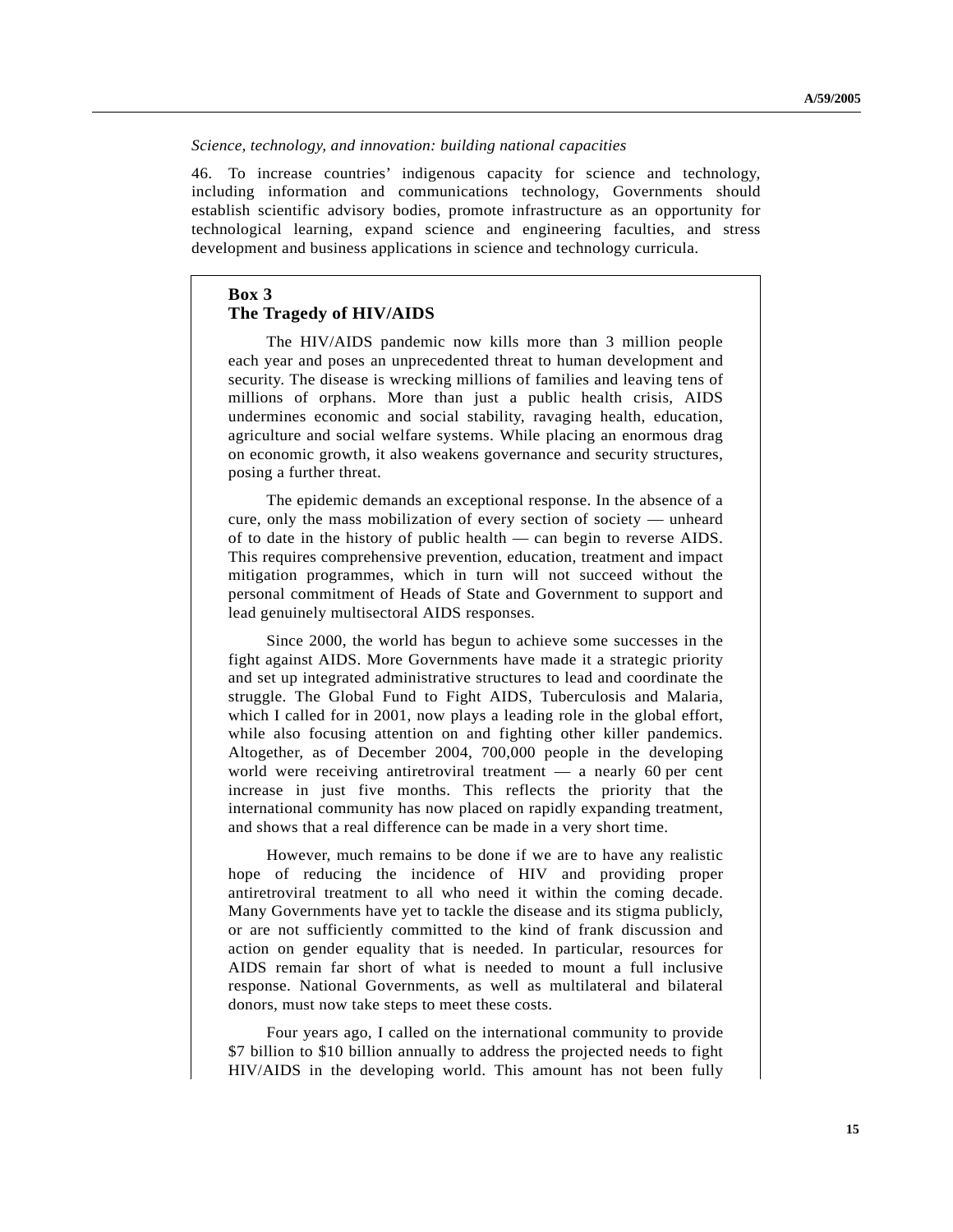funded. In the meantime, the disease has spread. As a result, we have an ever increasing gap between what is needed and what is provided. This cannot continue. We need a more ambitious and balanced strategy of both prevention and treatment. **Therefore, I call on the international community to provide urgently the resources needed for an expanded and comprehensive response to HIV/AIDS, as identified by the Joint United Nations Programme on HIV/AIDS (UNAIDS) and its partners, and to provide full funding for the Global Fund to Fight AIDS, Tuberculosis and Malaria.**

### **C. Making goal 8 work: trade and financing for development**

47. For many middle-income countries and some poorer ones, most of the resources needed to fund these strategies can and should be mobilized domestically from reallocated government revenues, household contributions and private-sector investment, supplemented by borrowing. But in most low-income countries and in nearly all the least developed countries, the maximum that can be raised by such efforts will fall far short of what is needed to reach the Millennium Development Goals. According to the Millennium Project, the investment costs for the Goals alone in a typical low-income country will be roughly \$75 per capita in 2006, rising to approximately \$140 in 2015 (in constant dollar terms). These small sums, equivalent to one third to one half of their annual per capita incomes, are far beyond the resources of most low-income countries. To create the conditions for greater private investment and an "exit strategy" from aid in the longer term for these countries, a big push in development assistance is needed.

#### **Aid**

48. One of the most encouraging shifts in recent years has been the increase in official development assistance (ODA), after a decade of steady decline in the 1990s. Expressed as a percentage of developed countries' gross national income, global ODA currently stands at 0.25 per cent — still well short of the 0.33 per cent reached in the late 1980s, let alone the long-standing target of 0.7 per cent that was reaffirmed in the Monterrey Consensus in  $2002$ <sup>5</sup> On the basis of recent commitments to future increases by several donors, annual ODA flows should increase to about \$100 billion by 2010 — nearly double their levels at the time of the Monterrey Conference. But a significant portion of this amount reflects debt write-offs and dollar depreciation rather than net long-term finance, and in any case the total would still be about \$50 billion short of the ODA levels that the Millennium Project calculates will be needed just to meet the Millennium Development Goals, let alone broader development priorities.

49. Happily, there are signs of further progress. A new group of donors has emerged, including new members of the European Union (EU) and some of the wealthier developing countries, such as Brazil, China and India, all of which are increasingly offering their expertise to other developing countries through technical cooperation. Five donor countries have already reached the 0.7 per cent target and six more have recently set timetables to achieve it. **Developed countries that have not already done so should establish timetables to achieve the 0.7 per cent**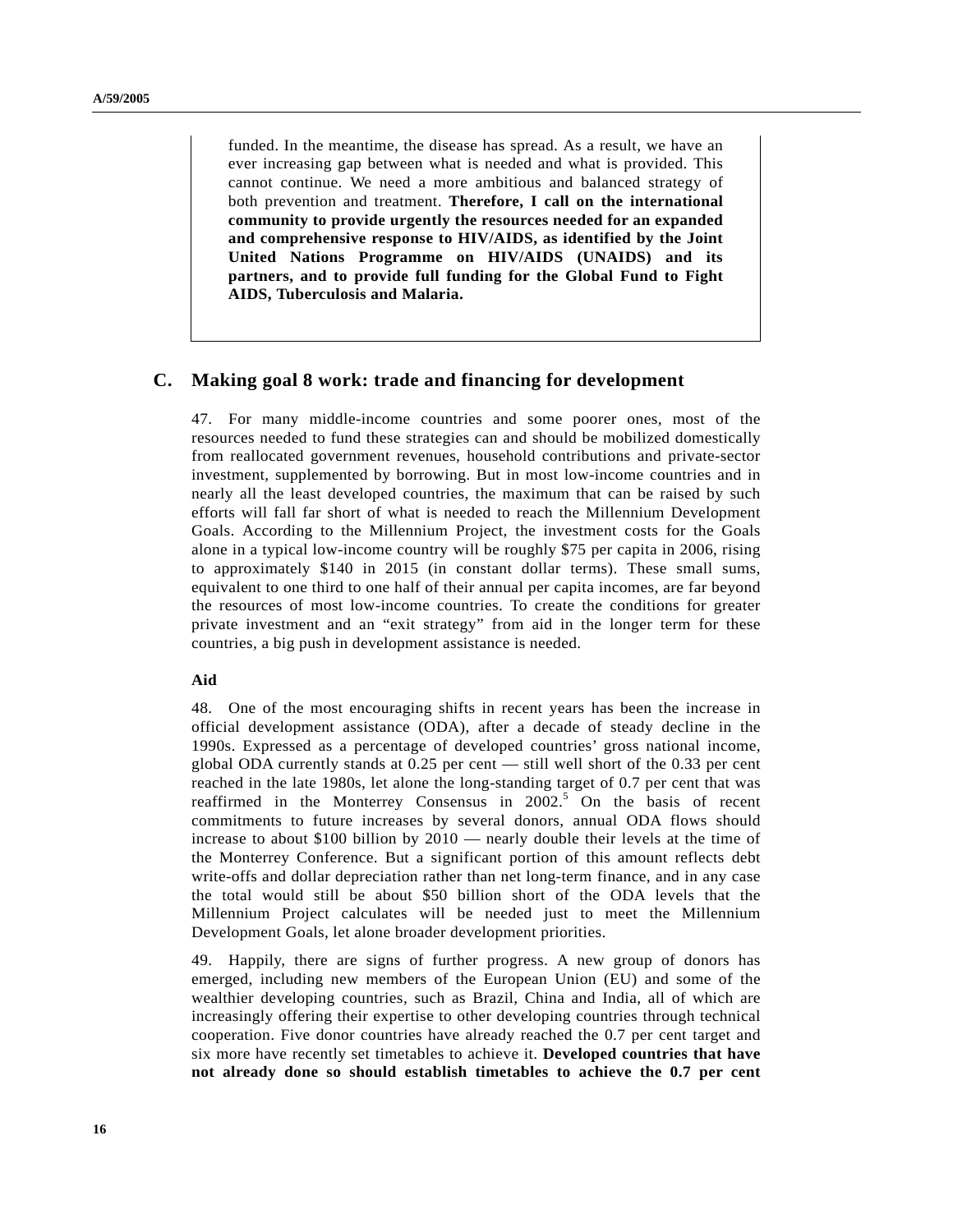**target of gross national income for official development assistance by no later than 2015, starting with significant increases no later than 2006 and reaching 0.5 per cent by 2009.**

50. While there are clearly capacity constraints in many developing countries, we must ensure that those countries that are ready receive an immediate scale up in assistance. **Starting in 2005, developing countries that put forward sound, transparent and accountable national strategies and require increased development assistance should receive a sufficient increase in aid, of sufficient quality and arriving with sufficient speed to enable them to achieve the Millennium Development Goals.**

51. The most direct way to increase ODA volumes is to allocate increasing shares of donor countries' national budgets to aid. However, because the achievement of the Millennium Development Goals requires a sharp upward turn in overall ODA spending over the next few years, new ways to finance a steep increase in the short and medium terms are well worth exploring. Several longer-term ideas for innovative sources of finance to complement ODA have been proposed, and an important initiative led by Brazil, Chile, France, Germany and Spain is currently exploring some of them. But what is needed now is a mechanism to ensure the immediate scale-up of financing. The proposed International Finance Facility has the potential to do this by "front-loading" future flows of ODA while still using existing disbursement channels. **The international community should in 2005 launch an International Finance Facility to support an immediate front-loading of ODA, underpinned by scaled-up commitments to achieving the 0.7 per cent ODA target no later than 2015. In the longer term, other innovative sources of finance for development should also be considered to supplement the Facility.**

52. **These steps can and should be supplemented by immediate action to support a series of "quick wins" — relatively inexpensive, high-impact initiatives with the potential to generate major short-term gains and save millions of lives.** These range from the free mass distribution of malaria bed nets and effective antimalaria medicines to the expansion of home-grown school meal programmes using locally produced food and the elimination of user fees for primary education and health services. Such rapid steps would provide a critical support for national Millennium Development Goals strategies. They would generate rapid momentum and early success stories that would broaden commitment to the Millennium Development Goals, although they would not be a substitute for longer-term, sustained investments.

53. At the same time, urgent steps are needed to increase the quality, transparency and accountability of ODA. Aid should be linked to the local needs identified in countries' national strategies and to the achievement of the Millennium Development Goals, not to the interests of suppliers in donor countries. This is obviously for the benefit of developing countries, but developed countries themselves also have an interest in being able to show their taxpayers that aid is effective. **In follow-up to the March 2005 Paris High-level Forum on Aid Effectiveness, donor countries should set, by September 2005, timetables and monitorable targets for aligning their aid delivery mechanisms with partner countries' Millennium Development Goals-based national strategies.** This includes commitments to Millennium Development Goals-based investment plans, a 2015 time horizon, predictable multi-year funding, dramatically simplified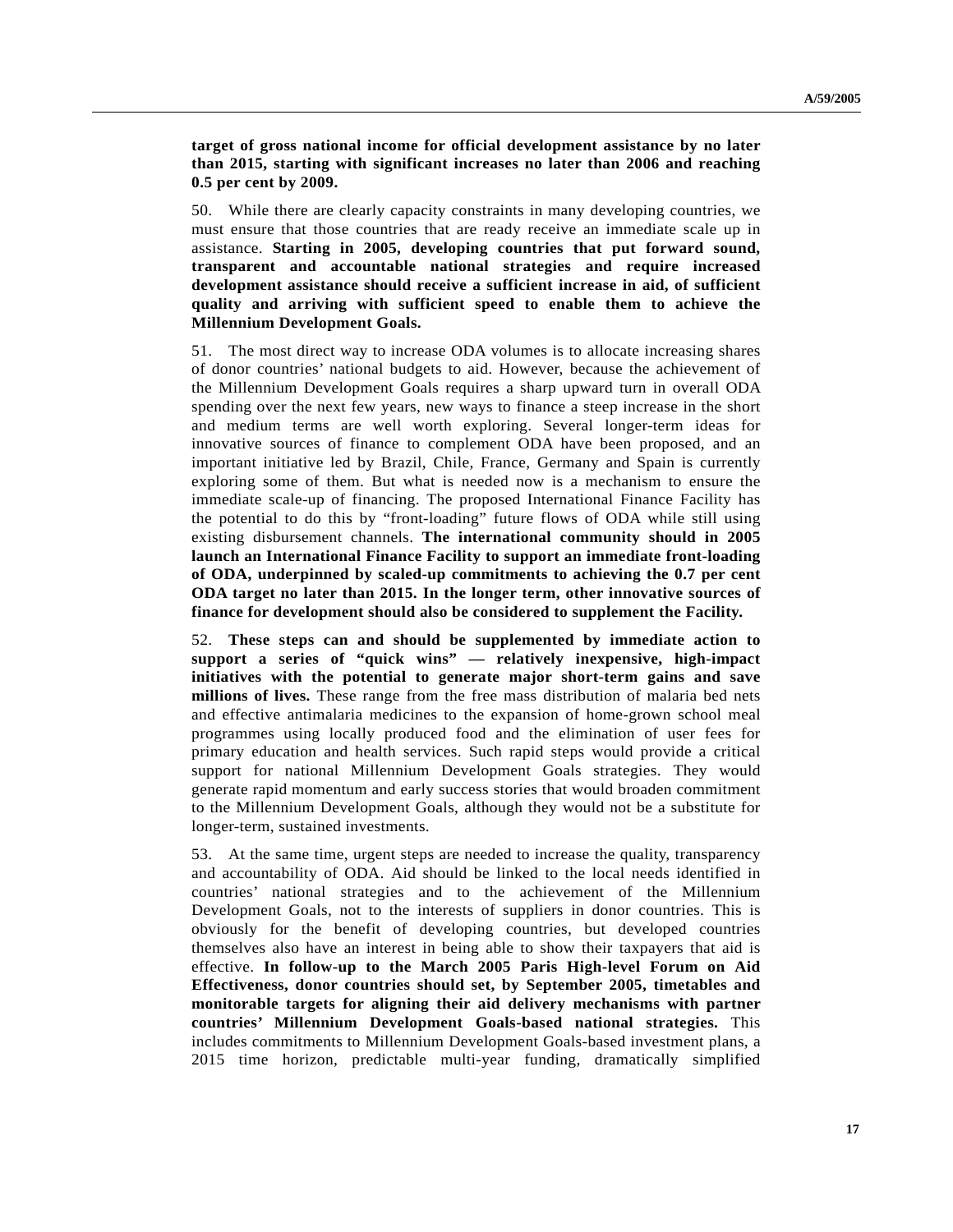procedures and direct budget support for countries with appropriate mechanisms in place.

#### **Debt**

54. Closely related to ODA is the issue of external debt. Under the Heavily Indebted Poor Countries Initiative (HIPC), \$54 billion has so far been committed for debt relief to 27 countries that have reached decision or completion points. But even though the evidence is persuasive that this unlocks resources which are critical for the Millennium Development Goals, it still falls far short of what is needed. **To move forward, we should redefine debt sustainability as the level of debt that allows a country to achieve the Millennium Development Goals and reach 2015 without an increase in debt ratios.** For most HIPC countries, this will require exclusively grant-based finance and 100 per cent debt cancellation, while for many heavily indebted non-HIPC and middle-income countries, it will require significantly more debt reduction than has yet been on offer. Additional debt cancellation should be achieved without reducing the resources available to other developing countries, and without jeopardizing the long-term financial viability of international financial institutions.

#### **Trade**

55. While trade does not obviate the need for large scale ODA-supported development investments, an open and equitable trading system can be a powerful driver of economic growth and poverty reduction, especially when combined with adequate aid. Development therefore rightly lies at the heart of the World Trade Organization (WTO) Doha round of multilateral trade negotiations. At present, developing countries are often denied a level playing field to compete in global trade because rich countries use a variety of tariffs, quotas and subsidies to restrict access to their own markets and shelter their own producers. The December 2005 WTO ministerial meeting offers a chance, which must not be missed, to map out agreement on how to correct these anomalies. An urgent priority is to establish a timetable for developed countries to dismantle market access barriers and begin phasing out trade-distorting domestic subsidies, especially in agriculture. **To address this priority, the Doha round of multilateral trade negotiations should fulfil its development promise and be completed no later than 2006. As a first step, Member States should provide duty-free and quota-free market access for all exports from the least developed countries.**

56. The Monterrey Consensus stressed that for many developing countries, particularly the poorest, which rely on a few commodity products, there is also a supply-side problem which manifests itself in a lack of capacity to diversify exports, a vulnerability to price fluctuations and a steady decline in terms of trade. To build trade competitiveness, national Millennium Development Goals strategies need to emphasize investments in agricultural productivity, trade-related infrastructure and competitive export industries, particularly for the least developed countries, landlocked developing countries and small island developing States. While a number of initiatives exist to address these problems, encourage diversification and reduce vulnerability to commodity price fluctuations, support for them has fallen far short of what is necessary.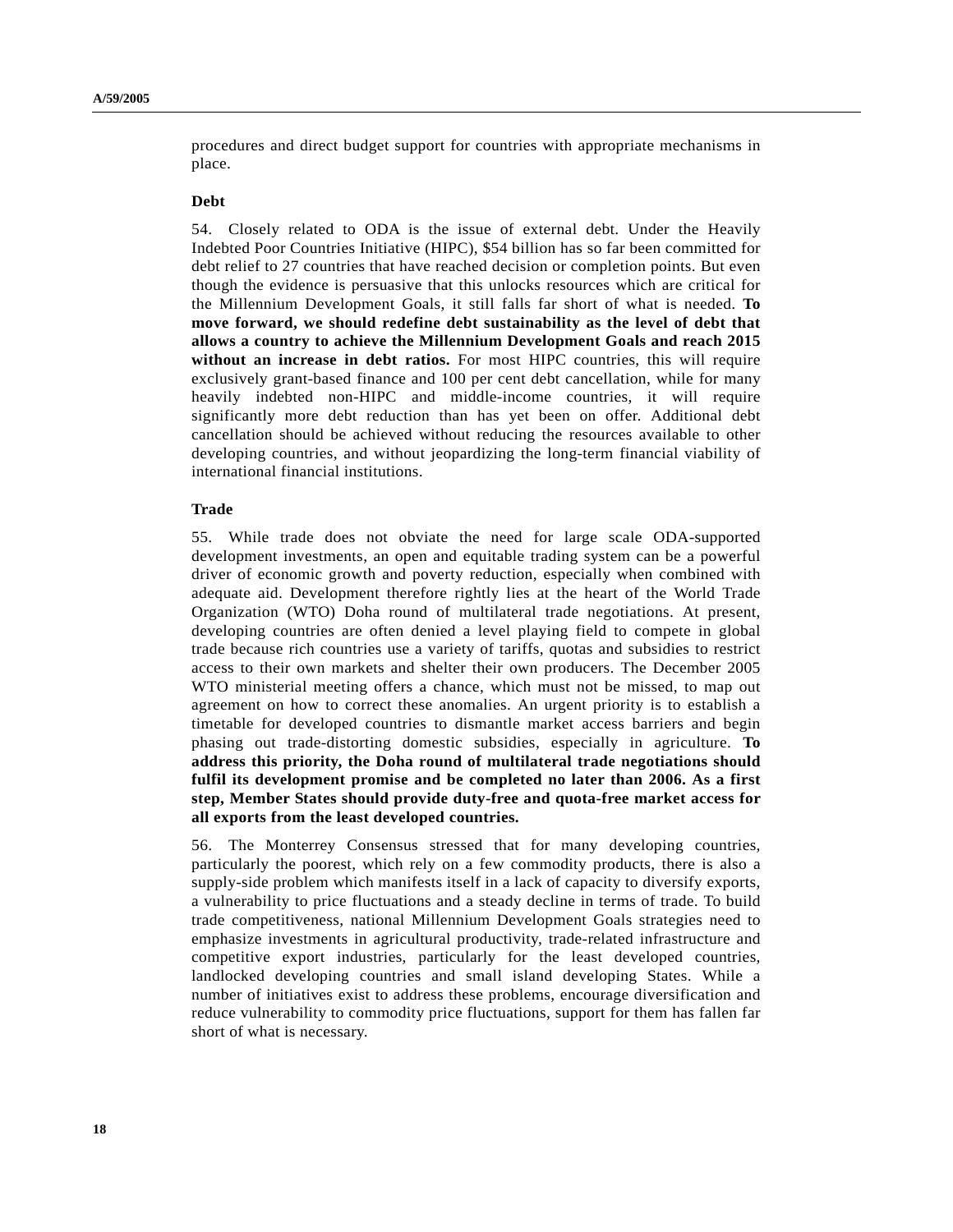### **D. Ensuring environmental sustainability**

57. We fundamentally depend on natural systems and resources for our existence and development. Our efforts to defeat poverty and pursue sustainable development will be in vain if environmental degradation and natural resource depletion continue unabated. At the country level, national strategies must include investments in improved environmental management and make the structural changes required for environmental sustainability. For many environmental priorities, such as shared waterways, forests, marine fisheries and biodiversity, regional and global efforts must be strengthened. We already have one encouraging example showing how global solutions can be found. Thanks to the Montreal Protocol on Substances that Deplete the Ozone Layer,<sup>6</sup> the risk of harmful radiation appears to be receding  $-$  a clear demonstration of how global environmental problems can be managed when all countries make determined efforts to implement internationally agreed frameworks. Today, three major challenges for the international community require particularly urgent action, as described below.

#### **Desertification**

58. The degradation of more than a billion hectares of land has had a devastating impact on development in many parts of the world. Millions of people have been forced to abandon their lands as farming and nomadic lifestyles have become unsustainable. Hundreds of millions more are at risk of becoming environmental refugees. To combat desertification, the international community must support and implement the United Nations Convention to Combat Desertification in Those Countries Experiencing Serious Drought and/or Desertification, Particularly in Africa<sup>7</sup>

### **Biodiversity**

59. Another serious concern is loss of biodiversity, which is occurring at an unprecedented rate within and across countries. Worrying in its own right, this trend also severely undermines health, livelihoods, food production and clean water, and increases the vulnerability of populations to natural disasters and climate change. To reverse these trends, all Governments should take steps, individually and collectively, to implement the Convention on Biological Diversity<sup>8</sup> and the Johannesburg commitment to achieve a significant reduction in the rate of loss of biodiversity by  $2010.<sup>9</sup>$ 

#### **Climate change**

60. One of the greatest environmental and development challenges in the twentyfirst century will be that of controlling and coping with climate change. The overwhelming majority of scientists now agree that human activity is having a significant impact on the climate. Since the advent of the industrial era in the mideighteenth century, atmospheric concentrations of greenhouse gases have increased significantly, the earth has warmed considerably and sea levels have risen measurably. The 1990s were the warmest decade on record, forcing glaciers and Arctic ice to retreat. With the concentration of greenhouse gases projected to rise still further over the next century, a corresponding increase in the global mean surface temperature is likely to trigger increased climate variability and greater incidence and intensity of extreme weather events, such as hurricanes and droughts.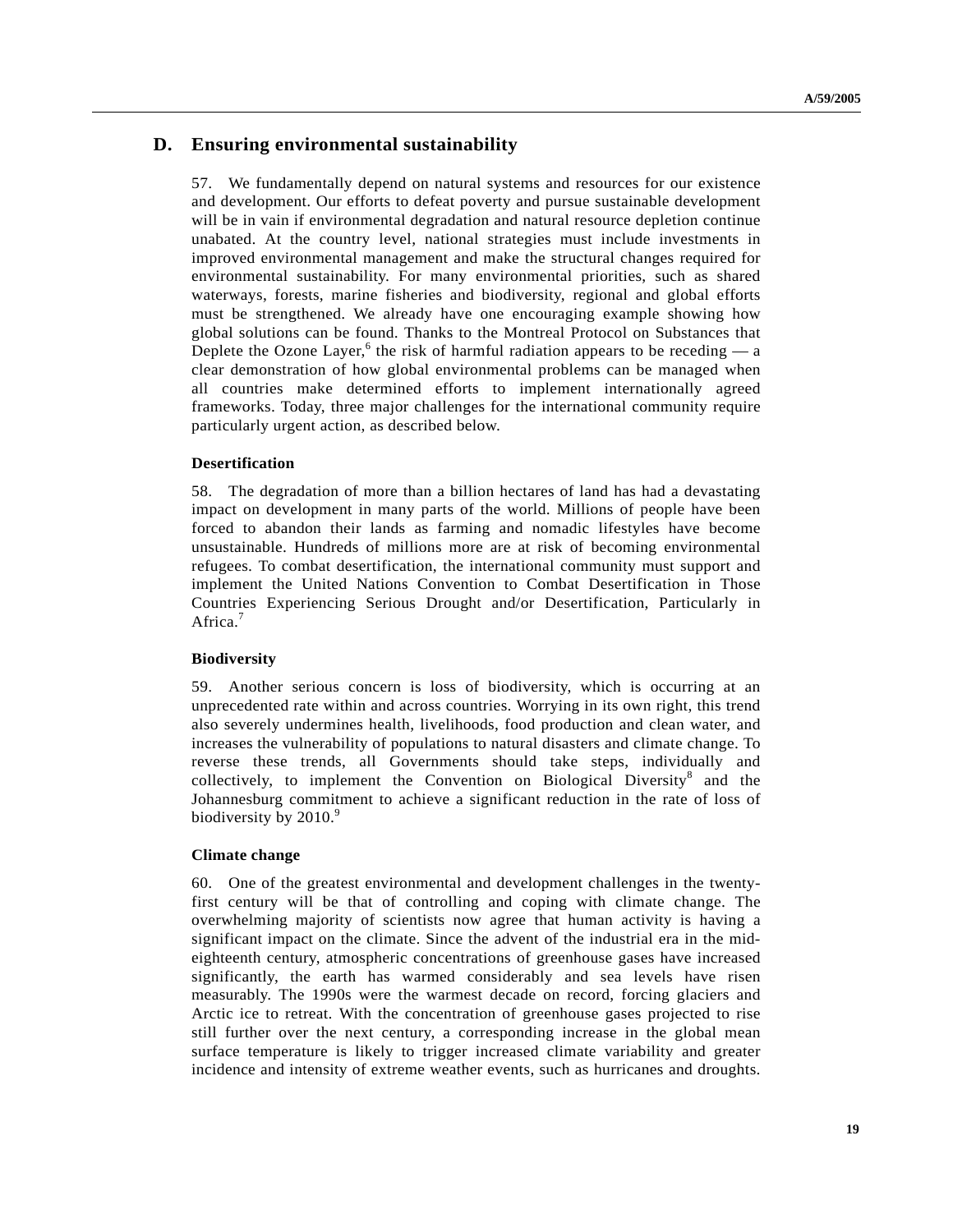The countries most vulnerable to such changes — small island developing States, coastal nations with large numbers of people living in low-lying areas, and countries in the arid and semi-arid tropics and subtropics — are least able to protect themselves. They also contribute least to the global emissions of greenhouse gases. Without action, they will pay a bitter price for the actions of others.

61. The entry into force in February 2005 of the 1997 Kyoto Protocol<sup>10</sup> to the United Nations Framework Convention on Climate Change<sup>11</sup> is an important step towards dealing with global warming, but it only extends until 2012. The international community must agree on stabilization targets for greenhouse gas concentrations beyond that date. Scientific advances and technological innovation have an important role to play in mitigating climate change and in facilitating adaptation to the new conditions. They must be mobilized now if we are to develop the tools needed in time. In particular, research and development funding for renewable energy sources, carbon management and energy efficiency needs to increase substantially. Policy mechanisms, such as carbon trading markets, should also be expanded. As agreed at Johannesburg, the primary responsibility for mitigating climate change and other unsustainable patterns of production and consumption must lie with the countries that contribute most to the problems. **We must develop a more inclusive international framework beyond 2012, with broader participation by all major emitters and both developed and developing countries, to ensure a concerted globally defined action, including through technological innovation, to mitigate climate change, taking into account the principle of common but differentiated responsibilities.**

### **E. Other priorities for global action**

62. To address broader development needs, action is also needed in a number of other areas, as set out below.

### **Infectious disease surveillance and monitoring**

63. The overall international response to evolving pandemics has been shockingly slow and remains shamefully underresourced. Malaria continues to rage throughout the tropical world, despite the availability of highly effective measures for prevention and treatment. Many infectious diseases that ravage developing countries today, notably HIV/AIDS and tuberculosis, pose severe risks for the entire world, particularly in the light of emerging drug resistance. Both familiar and new infectious diseases require a concerted international response. The severe acute respiratory syndrome (SARS) outbreak of 2003 drew attention to the fact that even long-distance flight times are shorter than the incubation periods for many infectious diseases, so that any one of the 700 million passengers who take international flights each year can be an unwitting disease carrier.

64. The rapid response to SARS also showed that the spread of infectious disease can be contained when effective global institutions, such as the World Health Organization (WHO), work in close partnership with functioning national health agencies and expert technical institutions. No State could have achieved this degree of containment on its own. **To strengthen existing mechanisms for timely and effective international cooperation, I call on Member States to agree on the revision of the International Health Regulations at the World Health Assembly**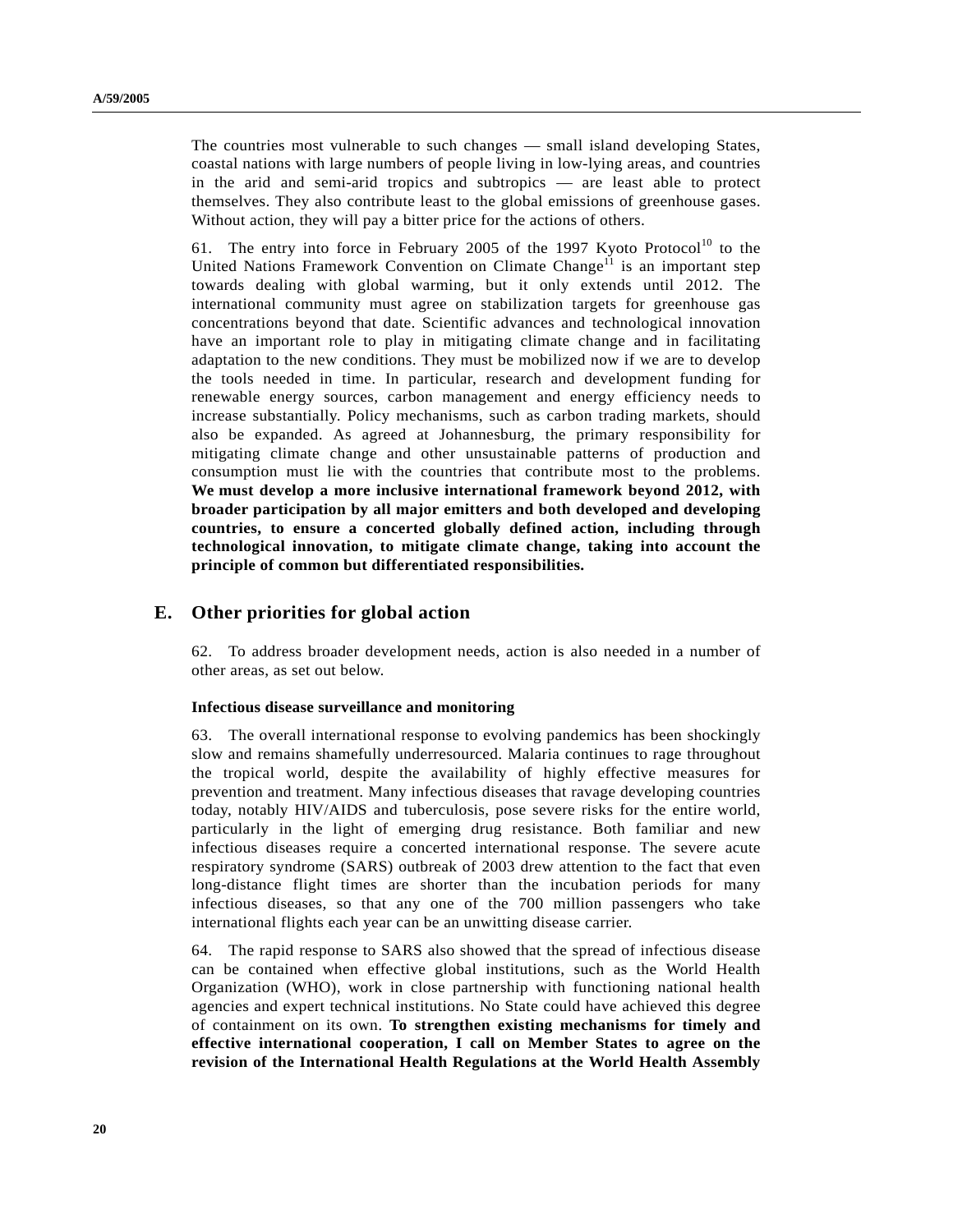**to be held in May 2005.** To contain the risk of future outbreaks, greater resources should also be given to the WHO Global Outbreak Alert and Response Network so that it can coordinate the response of a broad international partnership in support of national health surveillance and response systems.

#### **Natural disasters**

65. The devastating impact of the Indian Ocean tsunami has reminded us all of the vulnerability of human life to natural disasters, and also of the disproportionate effect they have on poor people. Unless more determined efforts are made to address the loss of lives, livelihoods and infrastructure, disasters will become an increasingly serious obstacle to the achievement of the Millennium Development Goals. The World Conference on Disaster Reduction, held in early 2005, adopted the Hyogo Framework for Action 2005-2015, which identifies strategic objectives and priority areas to reduce disaster risk in the next 10 years. We must proceed with its implementation.

66. The countries of the Indian Ocean region, with the help of the United Nations and others, are now taking steps to establish a regional tsunami early warning system. Let us not forget, however, the other hazards that people in all regions of the world are exposed to, including storms, floods, droughts, landslides, heat waves and volcanic eruptions. **To complement broader disaster preparedness and mitigation initiatives, I recommend the establishment of a worldwide early warning system for all natural hazards, building on existing national and regional capacity.** To assist in its establishment, I shall be requesting the International Strategy for Disaster Reduction secretariat to coordinate a survey of existing capacities and gaps, in cooperation with all United Nations system entities concerned, and I look forward to receiving its findings and recommendations. When disasters strike, we also need improved rapid response arrangements for immediate humanitarian relief, which are considered in section V below.

#### **Science and technology for development**

67. **To help drive economic development and to enable developing countries to forge solutions to their own problems, a significantly increased global effort is required to support research and development to address the special needs of the poor in the areas of health, agriculture, natural resource and environmental management, energy and climate.** Two particular priorities should be to mount a major global initiative on research in tropical diseases and to provide additional support to the Consultative Group on International Agricultural Research (CGIAR) for research on tropical agriculture.

68. Information and communication technologies can significantly contribute to the achievement of the Millennium Development Goals. To fully utilize the potential of information and communication technology (ICT), we need to address the digital divide, including through voluntary financing mechanisms, such as the recently launched Digital Solidarity Fund.

#### **Regional infrastructure and institutions**

69. Regional infrastructure and policy cooperation are essential for supporting economic development. This is particularly so when developing countries are landlocked or small islands, both of which need special support. But other countries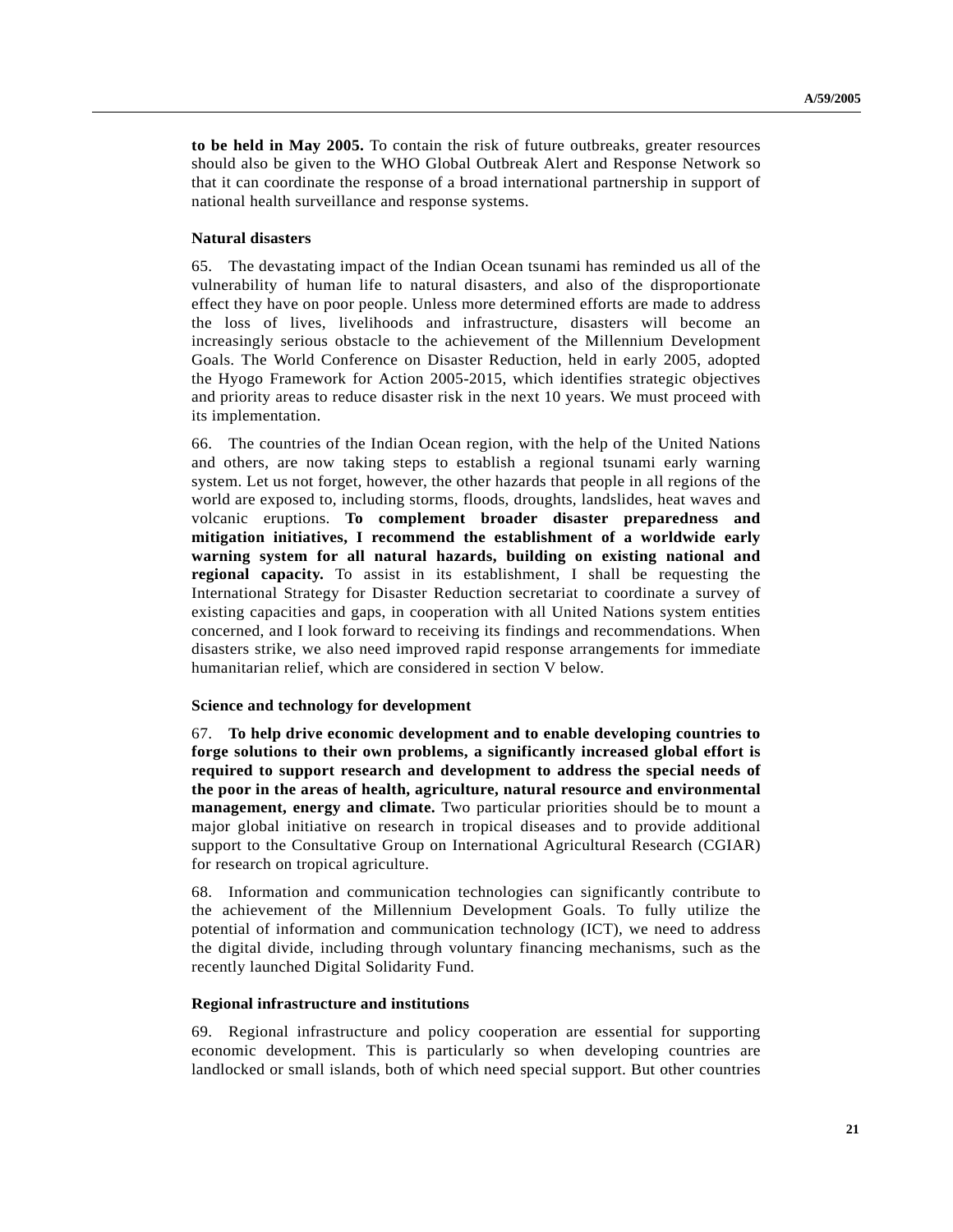that may simply have small populations or are dependent on their neighbours for transport, food, water or energy, also need assistance. International donors should support regional cooperation to deal with these problems, and developing countries should make such cooperation an integral part of their national strategies. This should cover not only economic cooperation but also mechanisms for regional political dialogue and consensus-building, such as the African Peer Review Mechanism and the New Partnership for Africa's Development (NEPAD).

#### **Global institutions**

70. The international financial institutions are essential to ensuring development around the world and successful implementation of the Millennium Development Goals. I encourage them to ensure that the country programmes they support are ambitious enough to achieve the Millennium Development Goals. In addition, these institutions and their shareholders should consider what changes they might undergo in order to better reflect the changes in the world's political economy since 1945. This should be done in the context of the Monterrey Consensus agreement to broaden and strengthen the participation of developing and transition countries in international economic decision-making and norm-setting. The Bretton Woods institutions have already taken some steps to strengthen the voice and participation of developing countries. But more significant steps are needed to overcome the widespread perception among developing countries that they are underrepresented in both bodies, which in turn tends to put their legitimacy in doubt.

#### **Migration**

71. Today, more people live outside their countries of origin than at any time in history and their numbers are expected to increase in the future. Migration offers many opportunities — to the migrants themselves, to the countries that receive younger workforce and also — notably in the form of remittance payments, which have grown spectacularly in recent years — to their countries of origin. But it also involves many complex challenges. It can contribute simultaneously to unemployment in one region or sector and to labour shortages and "brain drains" in another. If not carefully managed, it can also provoke acute social and political tensions. The impact of these trends is not yet well understood, but I believe that the report of the Global Commission on International Migration, which I shall receive later in 2005, will provide some valuable guidance. The high-level dialogue on the subject to be held by the General Assembly in 2006 will provide an important opportunity to tackle the hard questions on this issue.

### **F. The implementation challenge**

72. The urgent task in 2005 is to implement in full the commitments already made and to render genuinely operational the framework already in place. The principles of mutual responsibility and mutual accountability that underpinned the Monterrey Consensus are sound and need to be translated into deeds. The September summit must produce a pact for action, to which all nations subscribe and on which all can be judged. The Millennium Development Goals must no longer be floating targets, referred to now and then to measure progress. They must inform, on a daily basis, national strategies and international assistance alike. Without a bold breakthrough in 2005 that lays the groundwork for a rapid progress in coming years, we will miss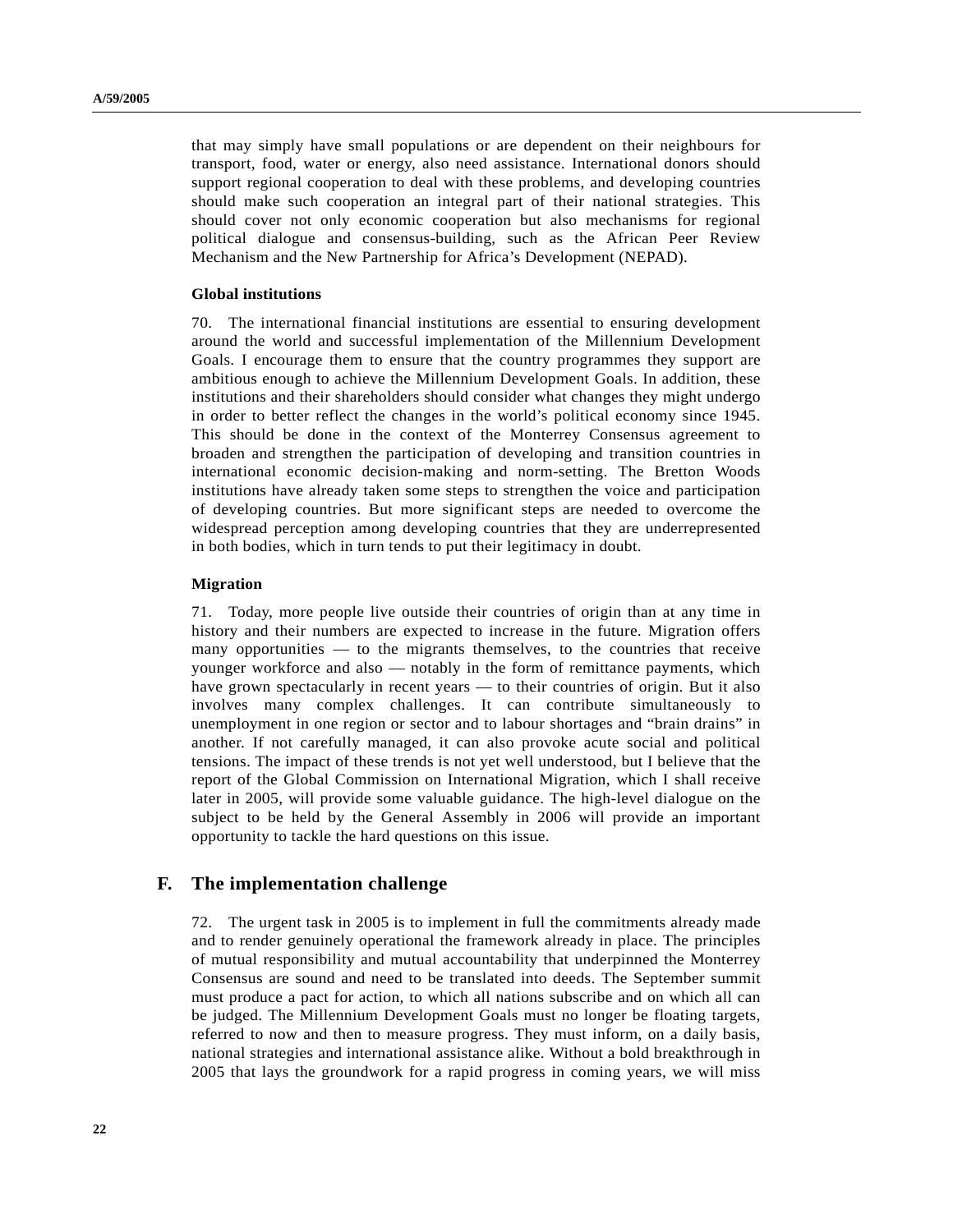the targets. Let us be clear about the costs of missing this opportunity: millions of lives that could have been saved will be lost; many freedoms that could have been secured will be denied; and we shall inhabit are more dangerous and unstable world.

73. By the same token, development would be at best hindered and at worst reversed in a world riven by violent conflict or mesmerized by the fear of terrorism and weapons of mass destruction, or one in which human rights were trampled, the rule of law was disregarded and citizens' views and needs were ignored by unresponsive and unrepresentative Governments. Progress on the issues covered in sections III and IV below, therefore, is essential to realizing the objectives set out above, just as development is itself an indispensable underpinning for longer-term security, human rights and the rule of law.

### **Box 4 The special needs of Africa**

The problems discussed in the present report are global in nature, and solutions must be global. Yet almost all of them affect Africa disproportionately. If we are to achieve truly global solutions, we must recognize Africa's special needs, as world leaders did in the Millennium Declaration. From action to achieve the Millennium Development Goals to better collective capacity to build peace and strengthen States, the special needs of Africa lie at the heart of every part of the present report.

There have been some positive developments in Africa in the past five years. Today, more African States have democratically elected Governments than ever before and the number of military coups on the continent has declined significantly. Some long-standing conflicts, such as those in Angola and Sierra Leone, have been resolved. From Uganda to Mozambique, many individual countries are experiencing rapid and sustained economic and social recovery. And throughout the continent, ordinary people are organizing themselves and making their voices heard.

And yet much of Africa — especially South of the Sahara continues to suffer the tragic effects of persistent violent conflict, extreme poverty and disease. Some 2.8 million refugees — and fully half of the world's 24.6 million internally displaced people — are victims of conflict and upheaval in Africa. Africa continues to lag behind the rest of the developing world in achieving the Millennium Development Goals. About three quarters of the world's AIDS deaths every year occur in Africa, with women the most affected. The high prevalence of HIV/AIDS in many African countries is both a human tragedy and a major obstacle to development. Of the one million or more people in the world killed by malaria each year, roughly 90 per cent are killed in sub-Saharan Africa, most of them children less than five years old. Much of sub-Saharan Africa continues to face a combination of high transport costs and small markets, low agricultural productivity, a very high disease burden and slow diffusion of technology from abroad. All these make it particularly prone to persistent poverty.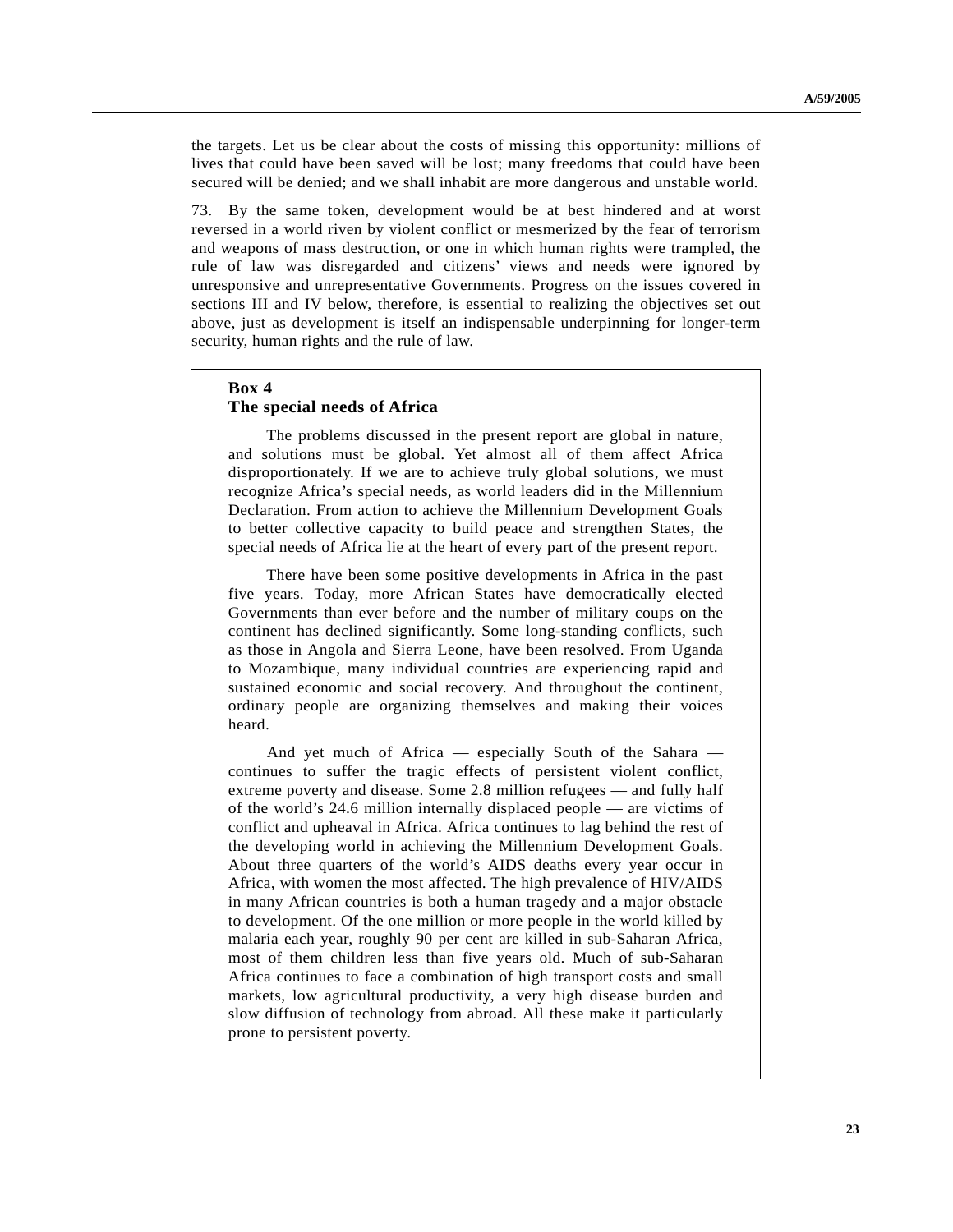Today, African States are addressing these problems with new energy and determination. They are adopting more robust development strategies to meet the Millennium Development Goals by 2015. Africa is building a new architecture of institutions, including the African Union and the New Partnership for Africa's Development, through which to prevent, manage and resolve violent conflict, promote good governance and democracy, and create the right conditions for its economies to grow and thrive in a sustainable way.

As the Commission on Africa set up by the United Kingdom reported in March 2005, Africa's leaders and people will need special support from the rest of the world to succeed in these pioneering efforts. The international community must respond to this need. It must give tangible and sustained support to African countries and regional and subregional organizations, in a spirit of partnership and solidarity. This means ensuring follow-through on existing and needed commitments on debt relief, opening markets and providing greatly increased official development assistance. It also means contributing troops for peacekeeping operations and strengthening the capacity of African States to provide security for their citizens and to meet their needs.

# **III. Freedom from fear**

74. While, in the development sphere, we suffer from weak implementation, on the security side, despite a heightened sense of threat among many we lack even a basic consensus and implementation, where it occurs, is all too often contested.

75. Unless we can agree on a shared assessment of these threats and a common understanding of our obligations in addressing them, the United Nations will lag in providing security to all of its members and all the world's people. Our ability to assist those who seek freedom from fear will then be partial at best.

### **A. A vision of collective security**

76. In November 2003, alarmed by the lack of agreement among Member States on the proper role of the United Nations in providing collective security — or even on the nature of the most compelling threats that we face — I set up the High-level Panel on Threats, Challenges and Change. The Panel delivered its report, "A more secure world: our shared responsibility" (A/59/565), in December 2004.

77. I fully embrace the broad vision that the report articulates and its case for a more comprehensive concept of collective security: one that tackles new threats and old and that addresses the security concerns of all States. I believe that this concept can bridge the gap between divergent views of security and give us the guidance we need to face today's dilemmas.

78. The threats to peace and security in the twenty-first century include not just international war and conflict but civil violence, organized crime, terrorism and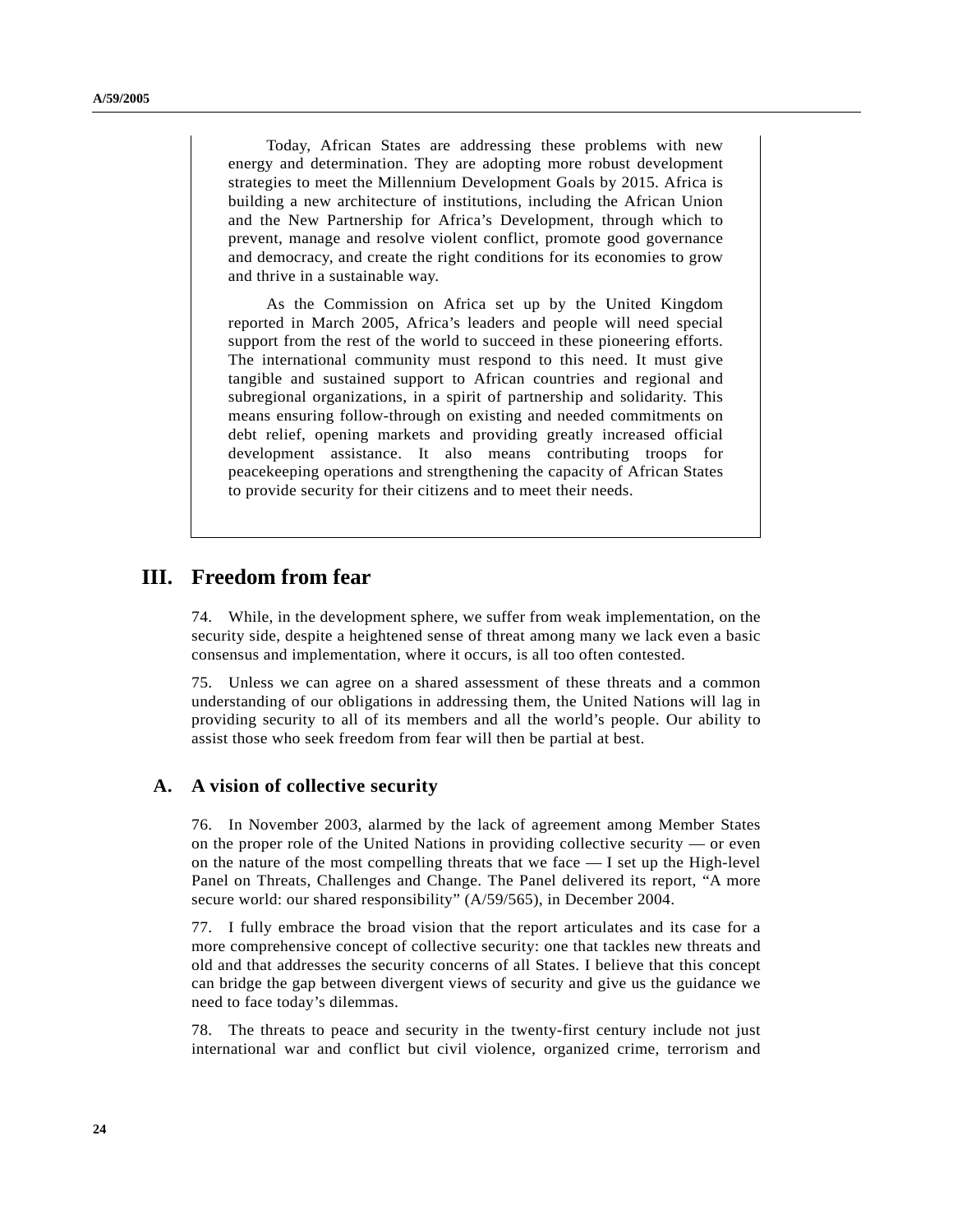weapons of mass destruction. They also include poverty, deadly infectious disease and environmental degradation since these can have equally catastrophic consequences. All of these threats can cause death or lessen life chances on a large scale. All of them can undermine States as the basic unit of the international system.

79. Depending on wealth, geography and power, we perceive different threats as the most pressing. But the truth is we cannot afford to choose. Collective security today depends on accepting that the threats which each region of the world perceives as most urgent are in fact equally so for all.

80. In our globalized world, the threats we face are interconnected. The rich are vulnerable to the threats that attack the poor and the strong are vulnerable to the weak, as well as vice versa. A nuclear terrorist attack on the United States or Europe would have devastating effects on the whole world. But so would the appearance of a new virulent pandemic disease in a poor country with no effective health-care system.

81. On this interconnectedness of threats we must found a new security consensus, the first article of which must be that all are entitled to freedom from fear, and that whatever threatens one threatens all. Once we understand this, we have no choice but to tackle the whole range of threats. We must respond to HIV/AIDS as robustly as we do to terrorism and to poverty as effectively as we do to proliferation. We must strive just as hard to eliminate the threat of small arms and light weapons as we do to eliminate the threat of weapons of mass destruction. Moreover, we must address all these threats preventively, acting at a sufficiently early stage with the full range of available instruments.

82. We need to ensure that States abide by the security treaties they have signed so that all can continue to reap the benefit. More consistent monitoring, more effective implementation and, where necessary, firmer enforcement are essential if States are to have confidence in multilateral mechanisms and use them to avoid conflict.

83. These are not theoretical issues but issues of deadly urgency. If we do not reach a consensus on them this year and start to act on it, we may not have another chance. This year, if ever, we must transform the United Nations into the effective instrument for preventing conflict that it was always meant to be by acting on several key policy and institutional priorities.

84. We must act to ensure that catastrophic terrorism never becomes a reality. This will require a new global strategy, which begins with Member States agreeing on a definition of terrorism and including it in a comprehensive convention. It will also require all States to sign, ratify, implement and comply with comprehensive conventions against organized crime and corruption. And it will require from them a commitment to take urgent steps to prevent nuclear, chemical and biological weapons getting into the hands of terrorist groups.

85. We must revitalize our multilateral frameworks for handling threats from nuclear, biological and chemical weapons. The threat posed by these weapons is not limited to terrorist use. The existence of multilateral instruments to promote disarmament and prevent proliferation among States has been central to the maintenance of international peace and security ever since those instruments were agreed. But they are now in danger of erosion. They must be revitalized to ensure continued progress on disarmament and to address the growing risk of a cascade of proliferation, especially in the nuclear field.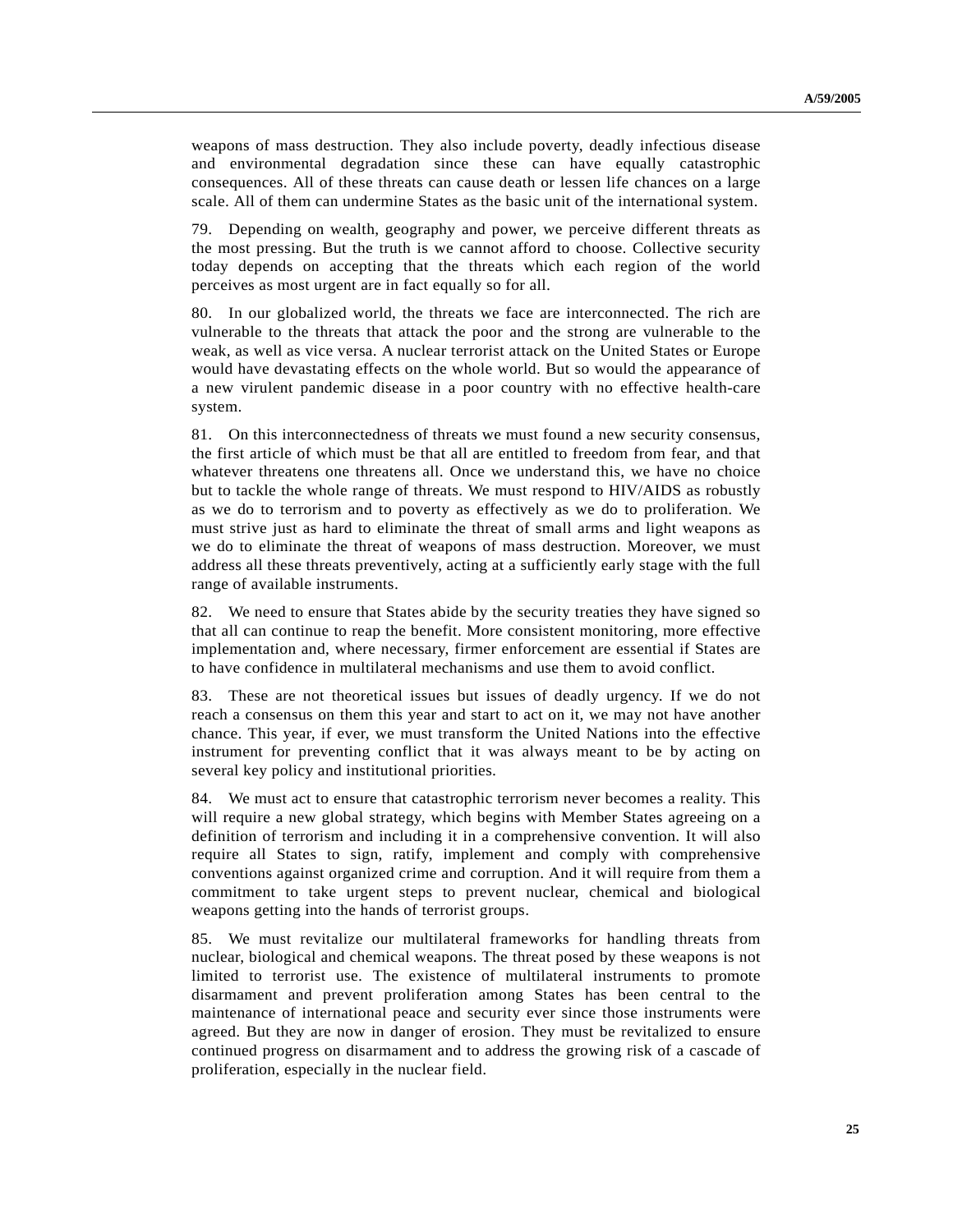86. We must continue to reduce the prevalence and risk of war. This requires both the emphasis on development outlined in section II above and the strengthening of tools to deliver the military and civilian support needed to prevent and end wars as well as to build a sustainable peace. Investment in prevention, peacemaking, peacekeeping and peacebuilding can save millions of lives. If only two peace agreements had been successfully implemented in the early 1990s — the Bicesse Accords in Angola and the Arusha Accords in Rwanda — we could have prevented the deaths of almost three million people.

### **B. Preventing catastrophic terrorism**

#### **Transnational terrorism**

87. Terrorism is a threat to all that the United Nations stands for: respect for human rights, the rule of law, the protection of civilians, tolerance among peoples and nations, and the peaceful resolution of conflict. It is a threat that has grown more urgent in the last five years. Transnational networks of terrorist groups have global reach and make common cause to pose a universal threat. Such groups profess a desire to acquire nuclear, biological and chemical weapons and to inflict mass casualties. Even one such attack and the chain of events it might set off could change our world forever.

88. Our strategy against terrorism must be comprehensive and should be based on five pillars: it must aim at dissuading people from resorting to terrorism or supporting it; it must deny terrorists access to funds and materials; it must deter States from sponsoring terrorism; it must develop State capacity to defeat terrorism; and it must defend human rights. **I urge Member States and civil society organizations everywhere to join in that strategy.**

89. Several steps are urgently required, as described below.

90. We must convince all those who may be tempted to support terrorism that it is neither an acceptable nor an effective way to advance their cause. But the moral authority of the United Nations and its strength in condemning terrorism have been hampered by the inability of Member States to agree on a comprehensive convention that includes a definition.

91. It is time to set aside debates on so-called "State terrorism". The use of force by States is already thoroughly regulated under international law. And the right to resist occupation must be understood in its true meaning. It cannot include the right to deliberately kill or maim civilians. I endorse fully the High-level Panel's call for a definition of terrorism, which would make it clear that, in addition to actions already proscribed by existing conventions, any action constitutes terrorism if it is intended to cause death or serious bodily harm to civilians or non-combatants with the purpose of intimidating a population or compelling a Government or an international organization to do or abstain from doing any act. **I believe this proposal has clear moral force, and I strongly urge world leaders to unite behind it and to conclude a comprehensive convention on terrorism before the end of the sixtieth session of the General Assembly.**

92. It is vital that we deny terrorists access to nuclear materials. This means consolidating, securing and, when possible, eliminating hazardous materials and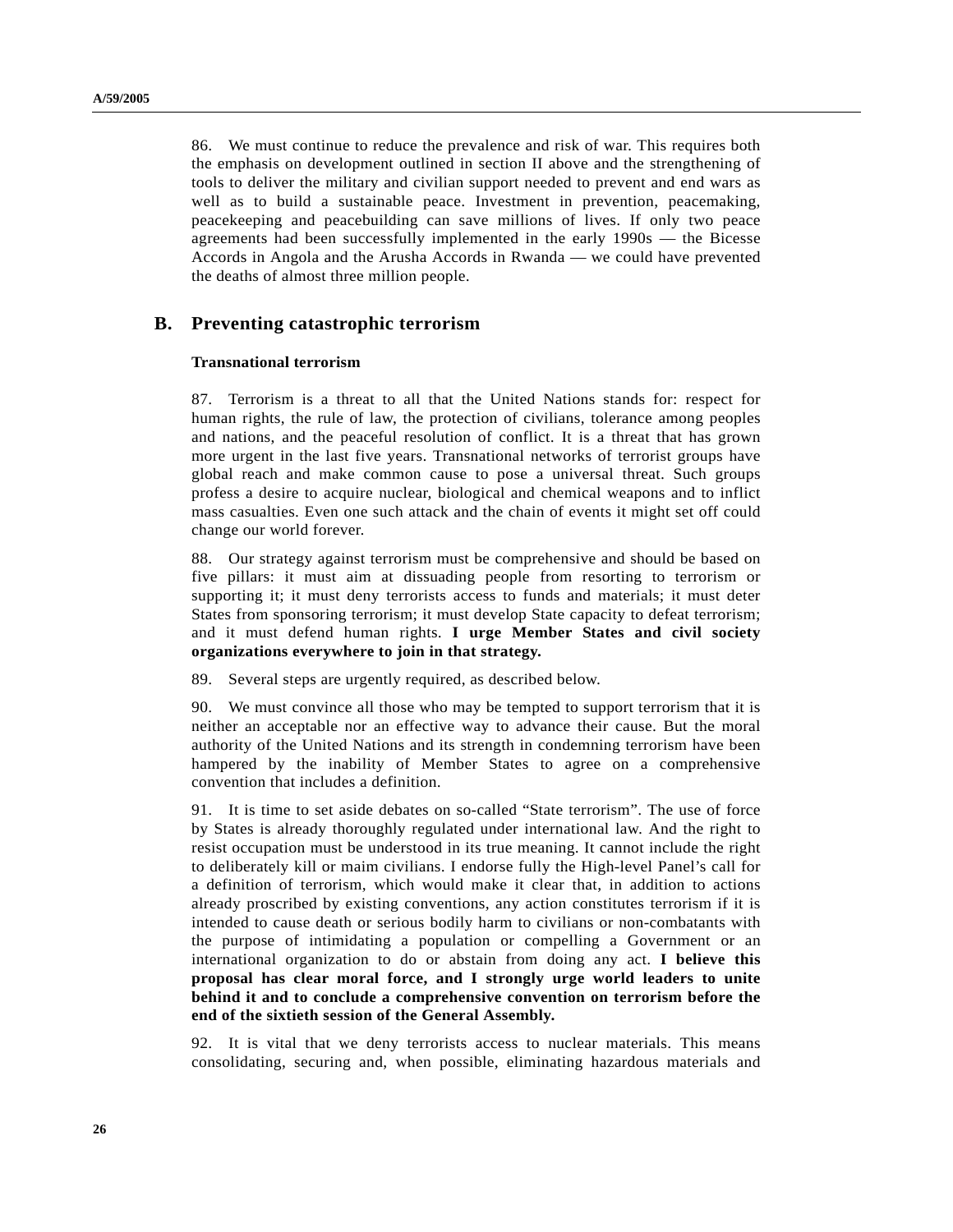implementing effective export controls. While the Group of Eight Major Industrialized Countries (G8) and the Security Council have taken important steps to do this, we need to make sure that these measures are fully enforced and that they reinforce each other. **I urge Member States to complete, without delay, an international convention for the suppression of acts of nuclear terrorism.**

93. The threat of biological terrorism differs from that of nuclear terrorism. There will soon be thousands of laboratories around the world capable of producing designer bugs with awesome lethal potential. Our best defence against this danger lies in strengthening public health, and the recommendations to this end contained in section II above have a double merit: they would both help to address the scourge of naturally occurring infectious disease and contribute to our safety against manmade outbreaks. As we commit ourselves to strengthen local health systems a task that will take us a generation — we must also ensure that our existing global response is adequate. The World Health Organization Global Outbreak Alert and Response Network has done an impressive job in monitoring and responding to outbreaks of deadly infectious disease, whether natural or suspicious. But it has done so on a shoestring. **I urge Member States to give it the resources it needs to do the job thoroughly, in all our interests.**

94. Terrorists are accountable to no one. We, on the other hand, must never lose sight of our accountability to citizens all around the world. In our struggle against terrorism, we must never compromise human rights. When we do so we facilitate achievement of one of the terrorist's objectives. By ceding the moral high ground we provoke tension, hatred and mistrust of Governments among precisely those parts of the population where terrorists find recruits. **I urge Member States to create a special rapporteur who would report to the Commission on Human Rights on the compatibility of counter-terrorism measures with international human rights laws.**

#### **Organized crime**

95. The threat of terrorism is closely linked to that of organized crime, which is growing and affects the security of all States. Organized crime contributes to State weakness, impedes economic growth, fuels many civil wars, regularly undermines United Nations peacebuilding efforts and provides financing mechanisms to terrorist groups. Organized criminal groups are also heavily involved in the illegal smuggling of migrants and trafficking in firearms.

96. In recent years, the United Nations has made important progress in building a framework of international standards and norms for the fight against organized crime and corruption, with the adoption or entry into force of several major conventions and protocols. However, many of the States parties to these treaties have not implemented them adequately, sometimes because they genuinely lack the capacity to do so. **All States should both ratify and implement these conventions, while helping each other to strengthen their domestic criminal justice and ruleof-law systems. And Member States should give adequate resources to the United Nations Office on Drugs and Crime for its key role in overseeing implementation of the conventions.**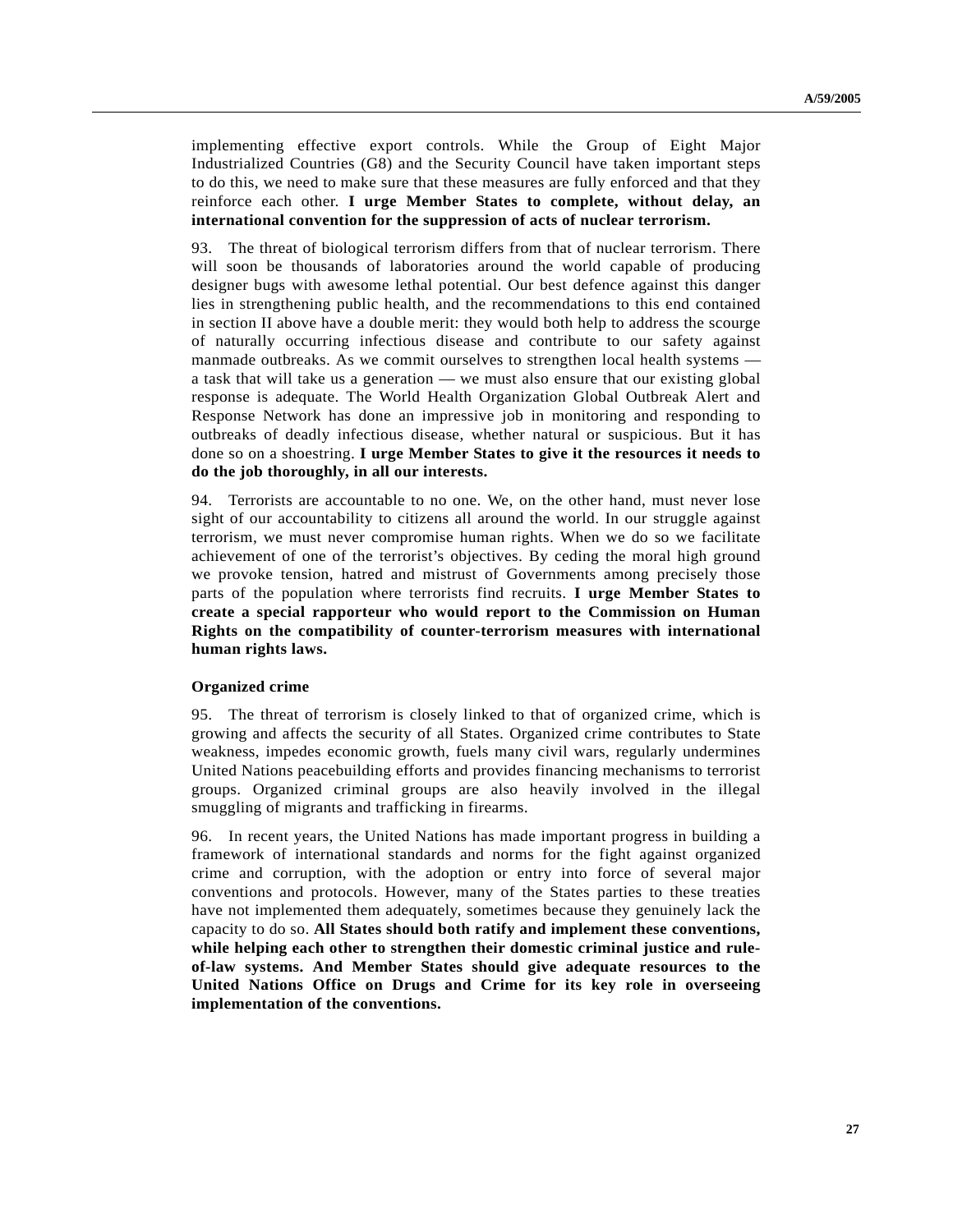### **C. Nuclear, biological and chemical weapons**

97. Multilateral efforts to bridle the dangers of nuclear technology while harnessing its promise are nearly as old as the United Nations itself. The Treaty on the Non-Proliferation of Nuclear Weapons, $12$  35 years old this month, has proved indispensable: it has not only diminished nuclear peril but has also demonstrated the value of multilateral agreements in safeguarding international peace and security. But today, the Treaty has suffered the first withdrawal of a party to the Treaty and faces a crisis of confidence and compliance born of a growing strain on verification and enforcement. The Conference on Disarmament, for its part, faces a crisis of relevance resulting in part from dysfunctional decision-making procedures and the paralysis that accompanies them.

98. Progress in both disarmament and non-proliferation is essential and neither should be held hostage to the other. Recent moves towards disarmament by the nuclear-weapon States should be recognized. Bilateral agreements, including the 2002 Strategic Offensive Reductions Treaty signed by the United States and the Russian Federation, have led to the dismantlement of thousands of nuclear weapons, accompanied by commitments to further sharp reductions in stockpiles**. However, the unique status of nuclear-weapon States also entails a unique responsibility, and they must do more, including but not limited to further reductions in their arsenals of non-strategic nuclear weapons and pursuing arms control agreements that entail not just dismantlement but irreversibility. They should also reaffirm their commitment to negative security assurances. Swift negotiation of a fissile material cut-off treaty is essential. The moratorium on nuclear test explosions must also be upheld until we can achieve the entry into force of the Comprehensive Nuclear Test-Ban Treaty. I strongly encourage States parties to the Treaty on the Non-Proliferation of Nuclear Weapons to endorse these measures at the 2005 Review Conference.**

99. The spread of nuclear technology has exacerbated a long-standing tension within the nuclear regime, arising from the simple fact that the technology required for civilian nuclear fuel can also be used to develop nuclear weapons. Measures to mitigate this tension must confront the dangers of nuclear proliferation but must also take into account the important environmental, energy, economic and research applications of nuclear technology. **First, the verification authority of the International Atomic Energy Agency (IAEA) must be strengthened through universal adoption of the Model Additional Protocol. Second, while the access of non-nuclear weapon States to the benefits of nuclear technology should not be curtailed, we should focus on creating incentives for States to voluntarily forego the development of domestic uranium enrichment and plutonium separation capacities, while guaranteeing their supply of the fuel necessary to develop peaceful uses.** One option is an arrangement in which IAEA would act as a guarantor for the supply of fissile material to civilian nuclear users at market rates.

100. While the Treaty on the Non-Proliferation of Nuclear Weapons remains the foundation of the non-proliferation regime, we should welcome recent efforts to supplement it. These include Security Council resolution 1540 (2004), designed to prevent non-State actors from gaining access to nuclear, chemical and biological weapons, technology and materials, and their means of delivery; and the voluntary Proliferation Security Initiative, under which more and more States are cooperating to prevent illicit trafficking in nuclear, biological and chemical weapons.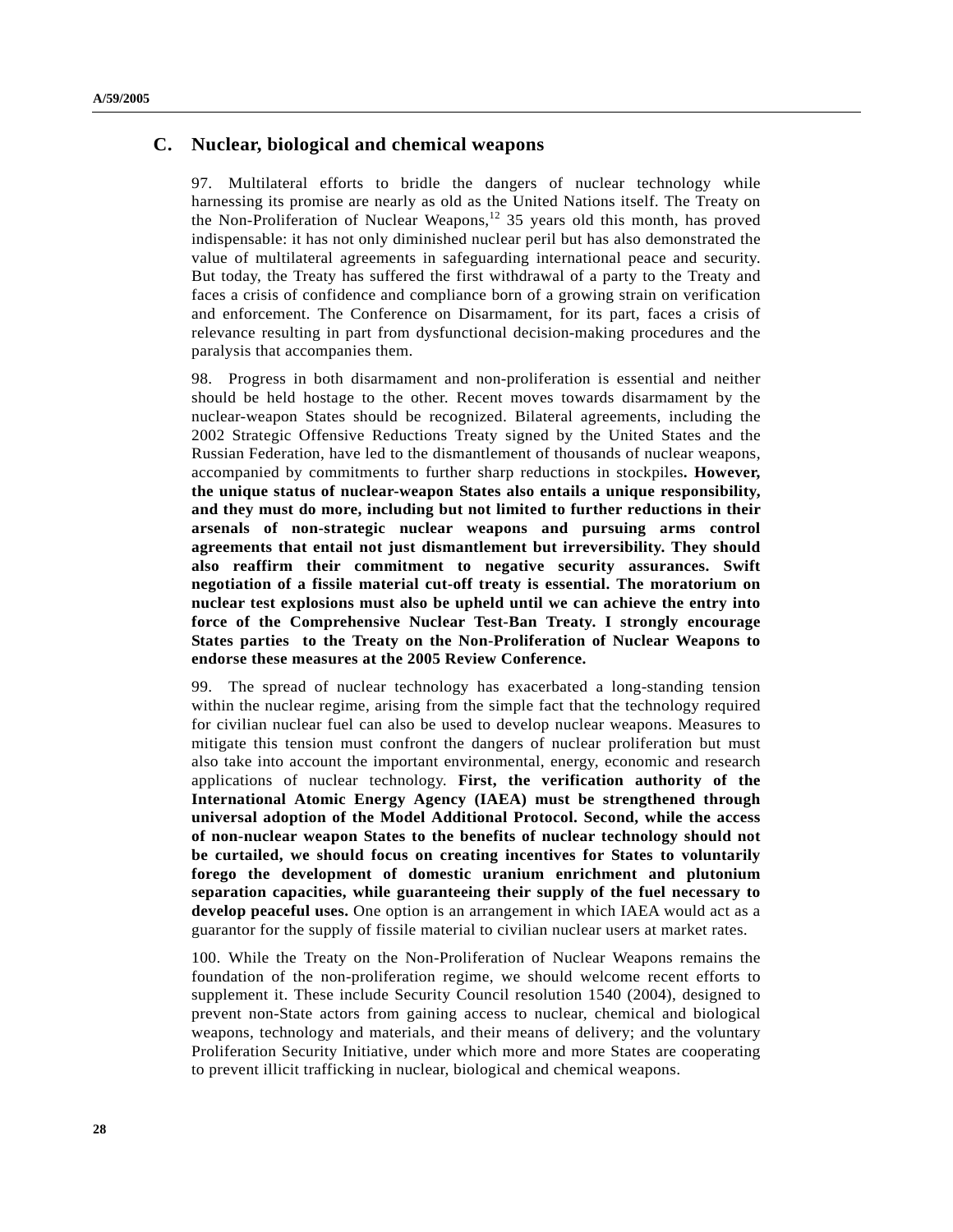101. The availability of ballistic missiles with extended range and greater accuracy is of growing concern to many States, as is the spread of shoulder-fired missiles which could be used by terrorists. **Member States should adopt effective national export controls covering missiles and other means of delivery for nuclear, biological and chemical weapons, rockets and shoulder-fired missiles, as well as a ban on transferring any of them to non-State actors.** The Security Council should also consider adopting a resolution aimed at making it harder for terrorists to acquire or use shoulder-fired missiles.

102. Where progress has been made, it should be consolidated. The 1997 Convention on the Prohibition of the Development, Production, Stockpiling and Use of Chemical Weapons and on Their Destruction<sup>13</sup> calls for the complete elimination and destruction of chemical weapons by all States parties, thus offering a historic opportunity to complete a task begun more than a century ago. **States parties to the Convention on Chemical Weapons should recommit themselves to achieving the scheduled destruction of declared chemical weapons stockpiles. I call upon all States to accede immediately to the Convention.**

103. The 1975 Convention on the Prohibition of the Development, Production and Stockpiling of Bacteriological (Biological) and Toxin Weapons and on Their Destruction<sup>14</sup> has enjoyed a remarkable degree of support and adherence, and has been strengthened further through recent annual meetings. **States parties should consolidate the results of these meetings at the 2006 Review Conference and commit themselves to further measures to strengthen the Biological and Toxin Weapons Convention. I also call upon all States to accede immediately to the Convention and to increase the transparency of bio-defence programmes.**

104. Further efforts are needed to bolster the biological security regime. The capability of the Secretary-General to investigate suspected use of biological agents, as authorized by the General Assembly in its resolution 42/37, should be strengthened to incorporate the latest technology and expertise; and the Security Council should make use of that capability, consistent with Security Council resolution 620 (1988).

105. Indeed, the Security Council must be better informed on all matters relevant to nuclear, chemical and biological threats. I encourage the Council to regularly invite the Director-General of IAEA and the Director-General of the Organization for the Prohibition of Chemical Weapons to brief the Council on the status of safeguards and verification processes. And I myself stand ready, in consultation with the Director-General of the World Health Organization, to use my powers under Article 99 of the Charter of the United Nations to call to the attention of the Security Council any overwhelming outbreak of infectious disease that threatens international peace and security.

### **D. Reducing the risk and prevalence of war**

106. No task is more fundamental to the United Nations than the prevention and resolution of deadly conflict. Prevention, in particular, must be central to all our efforts, from combating poverty and promoting sustainable development; through strengthening national capacities to manage conflict, promoting democracy and the rule of law, and curbing the flow of small arms and light weapons; to directing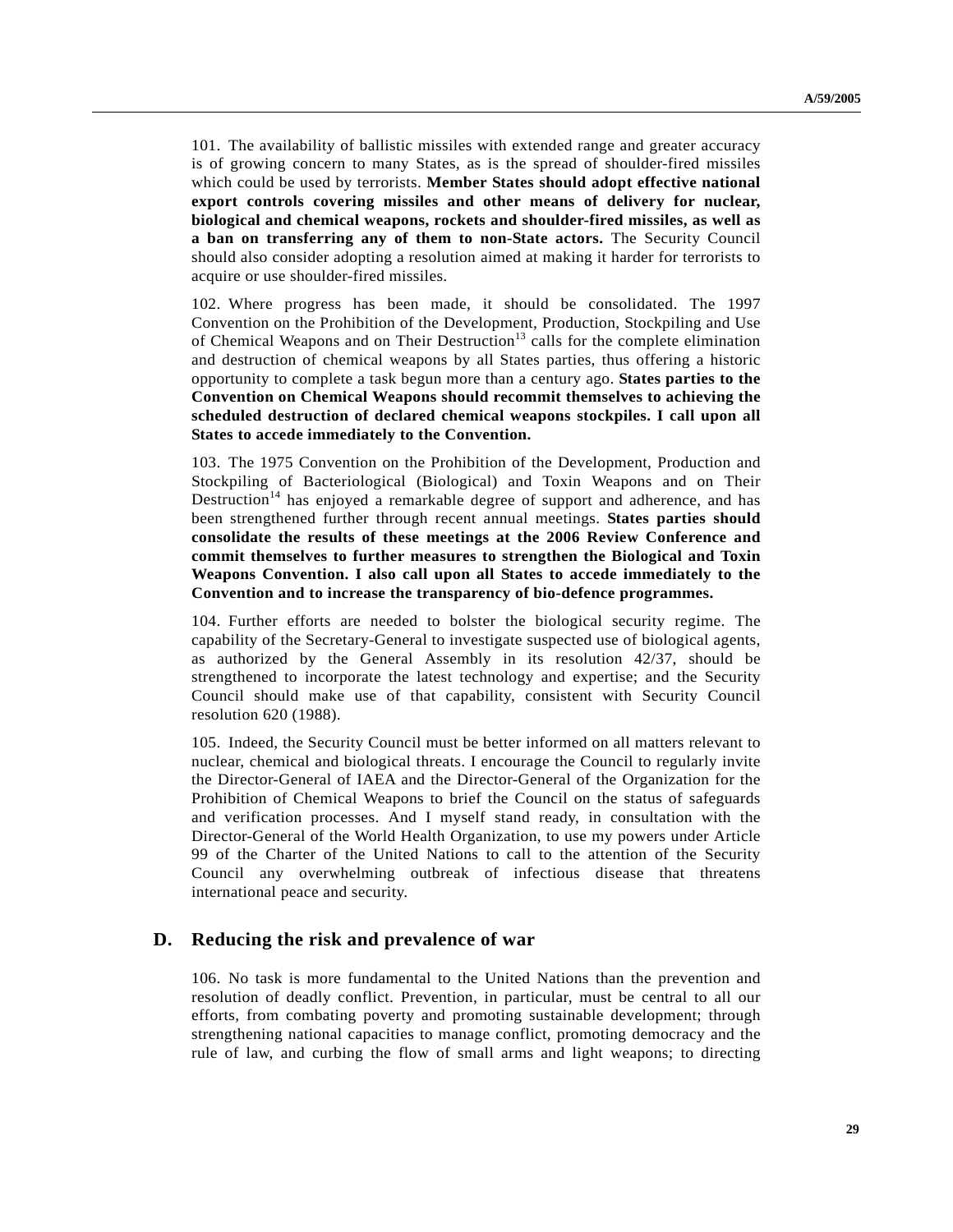preventive operational activities, such as the use of good offices, Security Council missions and preventive deployments.

107. Member States must ensure that the United Nations has the right structure and sufficient resources to perform these vital tasks.

### **Mediation**

108. Although it is difficult to demonstrate, the United Nations has almost certainly prevented many wars by using the Secretary-General's "good offices" to help resolve conflicts peacefully. And over the past 15 years, more civil wars have ended through mediation than in the previous two centuries, in large part because the United Nations provided leadership, opportunities for negotiation, strategic coordination and the resources to implement peace agreements. But we could undoubtedly save many more lives if we had the capacity and personnel to do so. **I urge Member States to allocate additional resources to the Secretary-General for his good offices function.**

#### **Sanctions**

109. Sanctions are a vital tool at the disposal of the Security Council for dealing preventively with threats to international peace and security. They constitute a necessary middle ground between war and words. In some cases, sanctions can help to produce agreements. In others, they can be combined with military pressure to weaken and isolate rebel groups or States that are in flagrant violation of Security Council resolutions.

110. The use of financial, diplomatic, arms, aviation, travel and commodity sanctions to target belligerents, in particular the individuals most directly responsible for reprehensible policies, will continue to be a vital tool in the United Nations arsenal. **All Security Council sanctions should be effectively implemented and enforced by strengthening State capacity to implement sanctions, establishing well resourced monitoring mechanisms and mitigating humanitarian consequences.** Given the difficult environments in which sanctions are often used and the lessons learned in recent years, future sanctions regimes must also be structured carefully so as to minimize the suffering caused to innocent third parties — including the civilian populations of targeted States — and to protect the integrity of the programmes and institutions involved.

#### **Peacekeeping**

111. Over the decades, the United Nations has done a great deal to stabilize zones of conflict, and in the last 15 years or so also to help countries emerge from conflict, by deploying peacekeeping forces. Since the issuance of the report of the Panel on United Nations Peace Operations (A/55/305-S/2000/809, annex), which led to important reforms in the management of our peacekeeping operations, the renewed confidence of Member States in United Nations peacekeeping has led to a surge in demand, with the result that the United Nations now has more missions on the ground than ever before. The majority of these are in Africa, where — I regret to say — developed countries are increasingly reluctant to contribute troops. As a result, our capacity is severely stretched.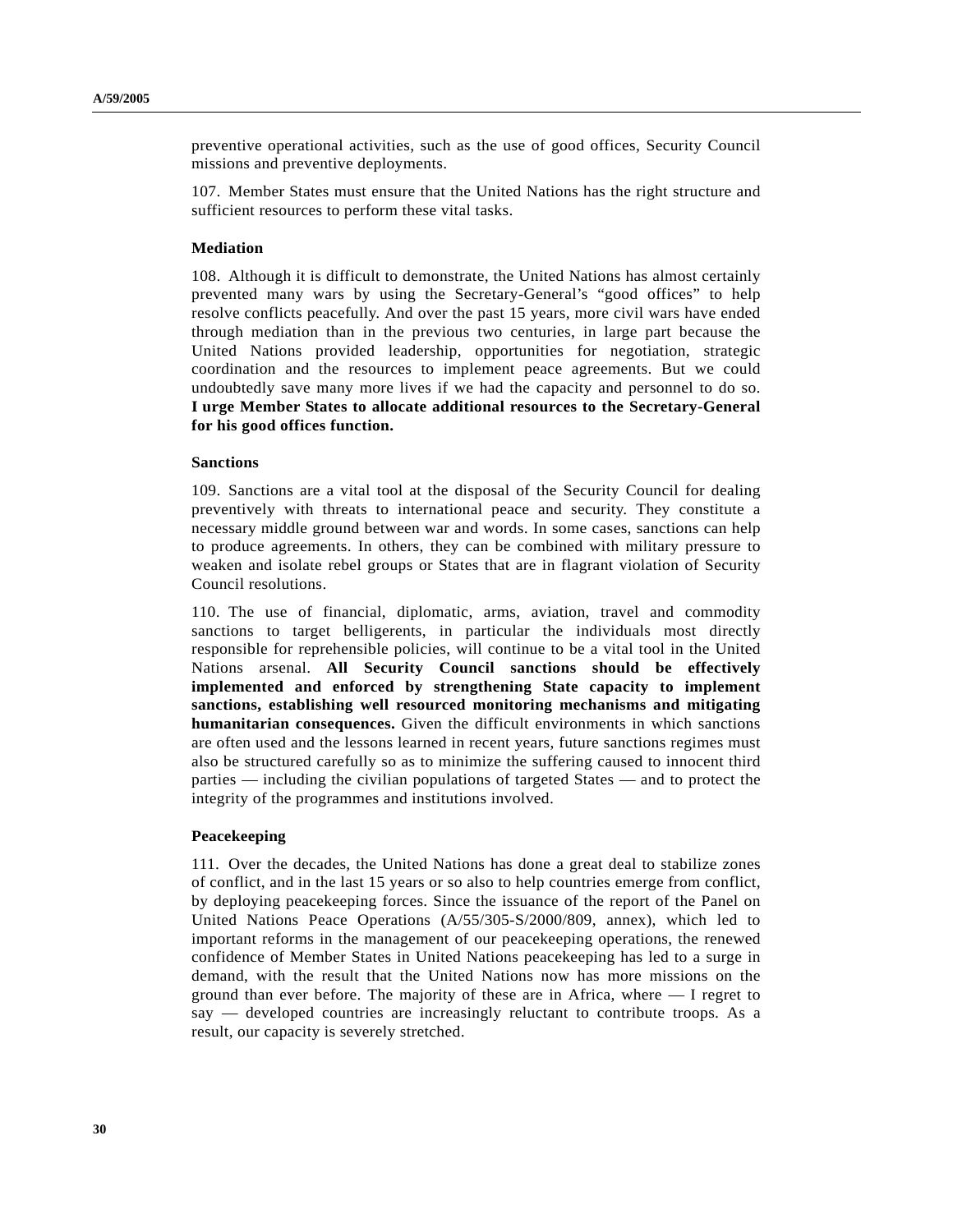112. **I appeal to Member States to do more to ensure that the United Nations has effective capacities for peacekeeping, commensurate with the demands that they place upon it.** In particular, I urge them to improve our deployment options by creating strategic reserves that can be deployed rapidly, within the framework of United Nations arrangements. United Nations capacity should not be developed in competition with the admirable efforts now being made by many regional organizations but in cooperation with them. Decisions by the European Union to create standby battle groups, for instance, and by the African Union to create African reserve capacities, are a very valuable complement to our own efforts. **Indeed, I believe the time is now ripe for a decisive move forward: the establishment of an interlocking system of peacekeeping capacities that will enable the United Nations to work with relevant regional organizations in predictable and reliable partnerships.**

113. Since the rule of law is an essential element of lasting peace, United Nations peacekeepers and peacebuilders have a solemn responsibility to respect the law themselves, and especially to respect the rights of the people whom it is their mission to help. In the light of recent allegations of misconduct by United Nations administrators and peacekeepers, the United Nations system should reaffirm its commitment to respect, adhere to and implement international law, fundamental human rights and the basic standards of due process. I will work to strengthen the internal capacity of the United Nations to exercise oversight of peacekeeping operations, and I remind Member States of their obligation to prosecute any members of their national contingents who commit crimes or offences in the States where they are deployed. **I am especially troubled by instances in which United Nations peacekeepers are alleged to have sexually exploited minors and other vulnerable people, and I have enacted a policy of "zero tolerance" towards such offences that applies to all personnel engaged in United Nations operations. I strongly encourage Member States to do the same with respect to their national contingents.**

#### **Peacebuilding**

114. Our record of success in mediating and implementing peace agreements is sadly blemished by some devastating failures. Indeed, several of the most violent and tragic episodes of the 1990s occurred after the negotiation of peace agreements — for instance in Angola in 1993 and in Rwanda in 1994. Roughly half of all countries that emerge from war lapse back into violence within five years. These two points drive home the message: if we are going to prevent conflict we must ensure that peace agreements are implemented in a sustained and sustainable manner. Yet at this very point there is a gaping hole in the United Nations institutional machinery: no part of the United Nations system effectively addresses the challenge of helping countries with the transition from war to lasting peace. **I therefore propose to Member States that they create an intergovernmental Peacebuilding Commission, as well as a Peacebuilding Support Office within the United Nations Secretariat, to achieve this end.**

115. A Peacebuilding Commission could perform the following functions: in the immediate aftermath of war, improve United Nations planning for sustained recovery, focusing on early efforts to establish the necessary institutions; help to ensure predictable financing for early recovery activities, in part by providing an overview of assessed, voluntary and standing funding mechanisms; improve the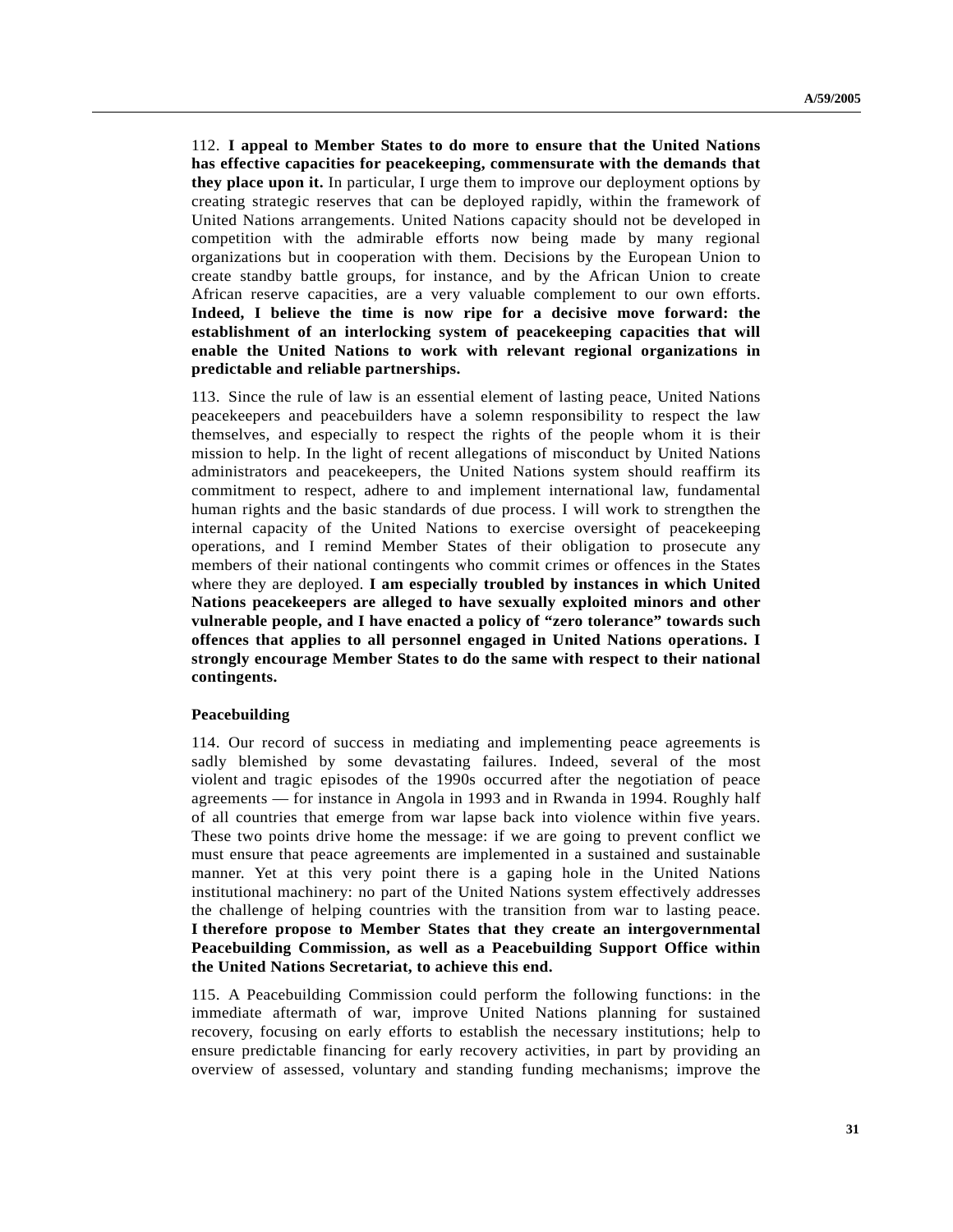coordination of the many post-conflict activities of the United Nations funds, programmes and agencies; provide a forum in which the United Nations, major bilateral donors, troop contributors, relevant regional actors and organizations, the international financial institutions and the national or transitional Government of the country concerned can share information about their respective post-conflict recovery strategies, in the interests of greater coherence; periodically review progress towards medium-term recovery goals; and extend the period of political attention to post-conflict recovery. I do not believe that such a body should have an early warning or monitoring function, but it would be valuable if Member States could at any stage make use of the Peacebuilding Commission's advice and could request assistance from a standing fund for peacebuilding to build their domestic institutions for reducing conflict, including through strengthening the rule-of-law institutions.

116. I believe that such a body would best combine efficiency with legitimacy if it were to report to the Security Council and the Economic and Social Council in sequence, depending on the phase of the conflict. Simultaneous reporting lines should be avoided because they will create duplication and confusion.

117. The Peacebuilding Commission would be most effective if its core membership comprised a sub-set of Security Council members, a similar number of Economic and Social Council members, leading troop contributors and the major donors to a standing fund for peacebuilding. In its country-specific operations, the Peacebuilding Commission should involve the national or transitional authorities, relevant regional actors and organizations, troop contributors, where applicable, and the major donors to the specific country.

118. The participation of international financial institutions is vital. I have started discussions with them to determine how best they can be involved, with due respect for their mandates and governing arrangements.

119. Once these discussions are completed, in advance of September 2005, I will present Member States a more fully developed proposal for their consideration.

#### **Small arms, light weapons and landmines**

120. The accumulation and proliferation of small arms and light weapons continues to be a serious threat to peace, stability and sustainable development. Since the adoption in 2001 of the Programme of Action to Prevent, Combat and Eradicate the Illicit Trade in Small Arms and Light Weapons in All Its Aspects, $15$  awareness of the problem has grown and there have been various initiatives to tackle it. We must now begin to make a real difference by ensuring better enforcement of arms embargoes, strengthening programmes for the disarmament of ex-combatants and negotiating a legally binding international instrument to regulate the marking and tracing of small arms and light weapons, as well as one to prevent, combat and eradicate illicit brokering. **I urge Member States to agree on an instrument to regulate marking and tracing no later than next year's Review Conference on the Programme of Action, and to expedite negotiations on an instrument on illicit brokering.**

121. We must also continue our work to remove the scourge of landmines, which along with other explosive remnants of war — still kill and maim innocent people in nearly half the world's countries and hold back entire communities from working their way out of poverty. The Convention on the Prohibition of the Use, Stockpiling, Production and Transfer of Anti-Personnel Mines and on Their Destruction,<sup>1</sup>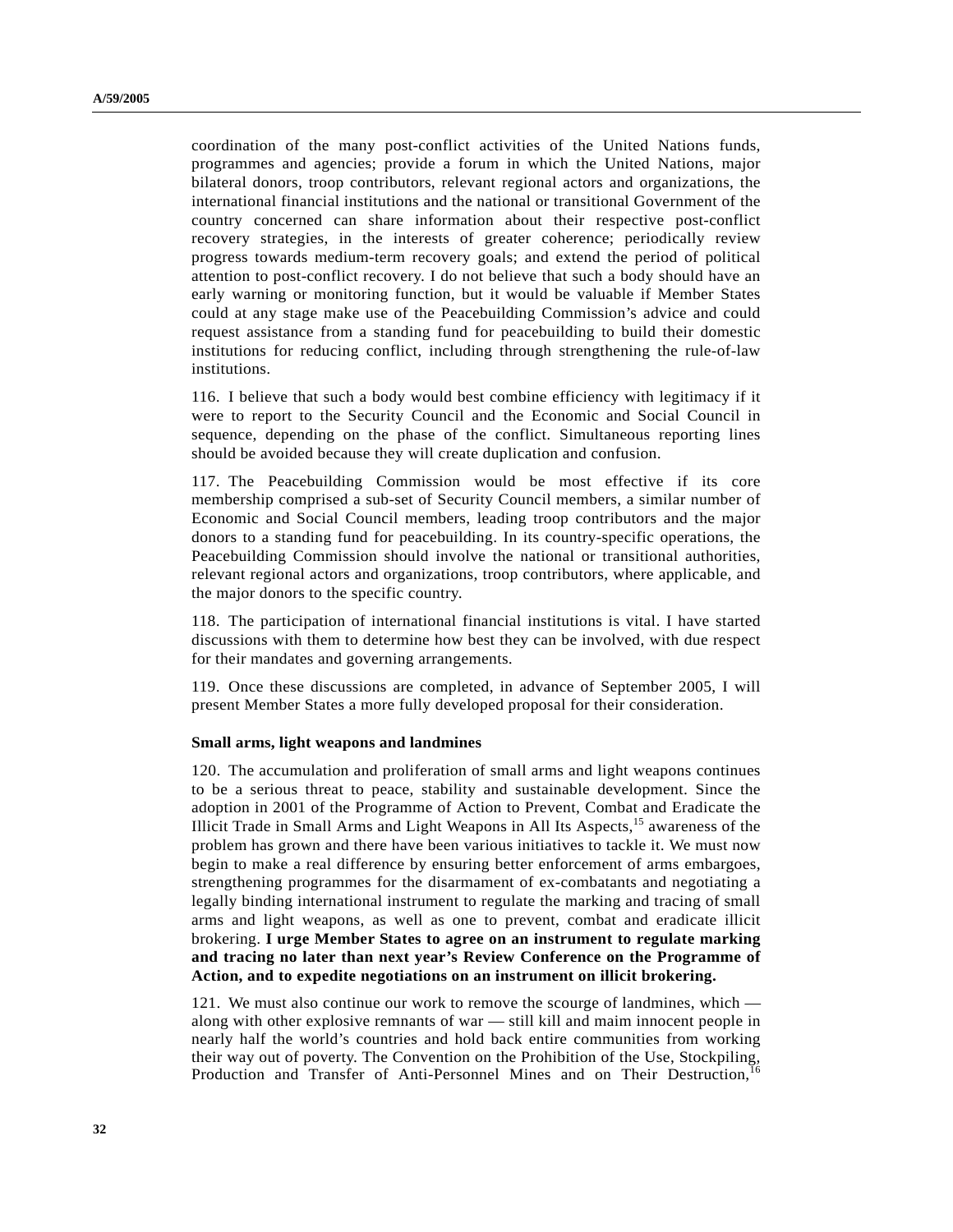supplemented by Amended Protocol  $II^{17}$  to the Convention on Prohibitions or Restrictions on the Use of Certain Conventional Weapons Which May Be Deemed to Be Excessively Injurious or to Have Indiscriminate Effects,<sup>18</sup> now has 144 States parties and has made a real difference on the ground. Transfers of mines have virtually halted, large tracts of previously mined lands have been cleared and more than 31 million stockpiled mines have been destroyed. Yet not all States parties to the Convention have fully implemented it and there are vast stockpiles of mines in the arsenals of States that remain outside it. **I therefore urge States parties to implement their obligations in full, and call on those States that have not yet done so to accede to both the Convention and the Protocol at the earliest possible moment.**

### **E. Use of force**

122. Finally, an essential part of the consensus we seek must be agreement on when and how force can be used to defend international peace and security. In recent years, this issue has deeply divided Member States. They have disagreed about whether States have the right to use military force pre-emptively, to defend themselves against imminent threats; whether they have the right to use it preventively to defend themselves against latent or non-imminent threats; and whether they have the right — or perhaps the obligation — to use it protectively to rescue the citizens of other States from genocide or comparable crimes.

123. Agreement must be reached on these questions if the United Nations is to be — as it was intended to be — a forum for resolving differences rather than a mere stage for acting them out. And yet I believe the Charter of our Organization, as it stands, offers a good basis for the understanding that we need.

124. Imminent threats are fully covered by Article 51, which safeguards the inherent right of sovereign States to defend themselves against armed attack. Lawyers have long recognized that this covers an imminent attack as well as one that has already happened.

125. Where threats are not imminent but latent, the Charter gives full authority to the Security Council to use military force, including preventively, to preserve international peace and security. As to genocide, ethnic cleansing and other such crimes against humanity, are they not also threats to international peace and security, against which humanity should be able to look to the Security Council for protection?

126. The task is not to find alternatives to the Security Council as a source of authority but to make it work better. When considering whether to authorize or endorse the use of military force, the Council should come to a common view on how to weigh the seriousness of the threat; the proper purpose of the proposed military action; whether means short of the use of force might plausibly succeed in stopping the threat; whether the military option is proportional to the threat at hand; and whether there is a reasonable chance of success. By undertaking to make the case for military action in this way, the Council would add transparency to its deliberations and make its decisions more likely to be respected, by both Governments and world public opinion. **I therefore recommend that the Security Council adopt a resolution setting out these principles and expressing its intention to be guided by them when deciding whether to authorize or mandate the use of force.**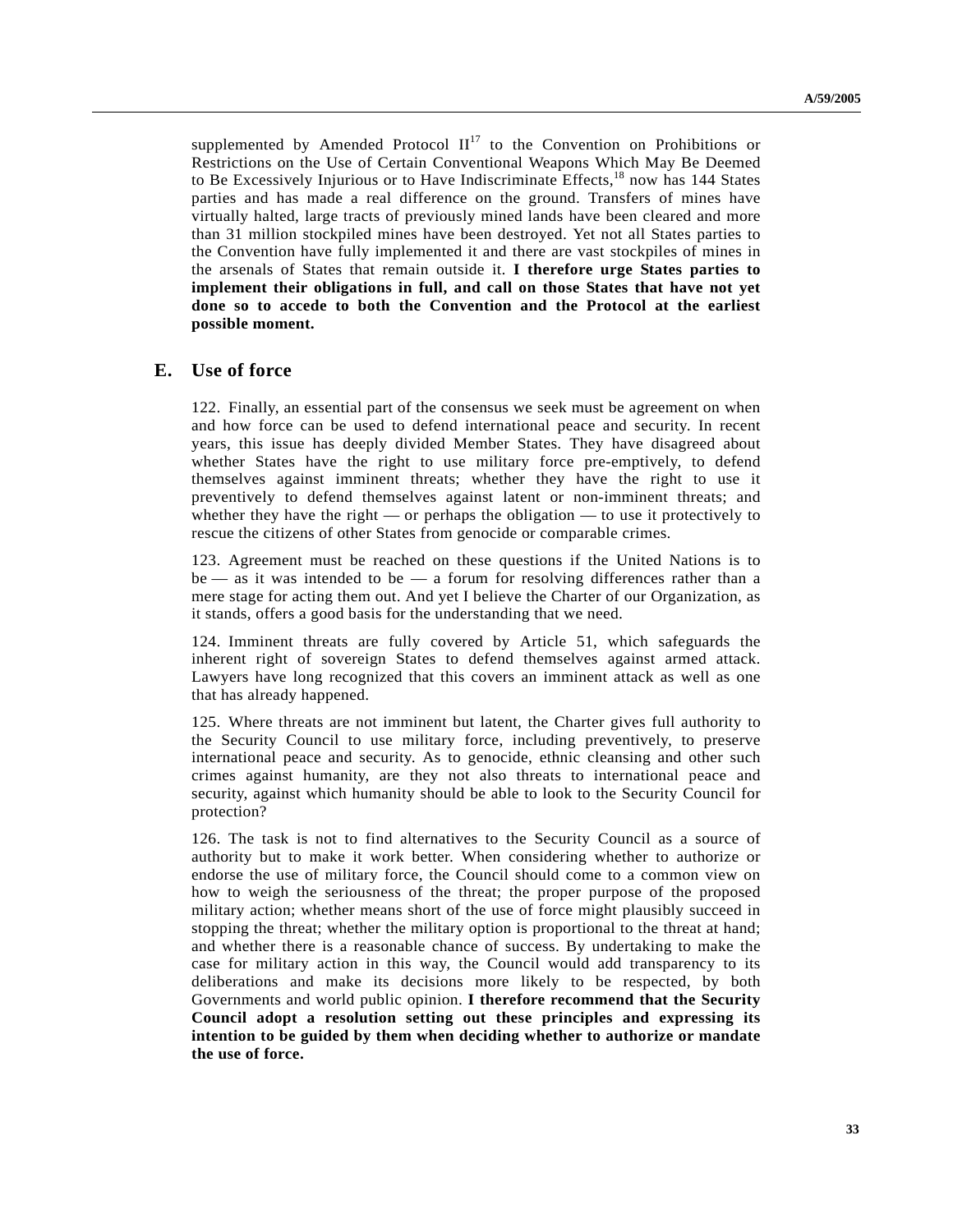# **IV. Freedom to live in dignity**

127. In the Millennium Declaration, Member States stated that they would spare no effort to promote democracy and strengthen the rule of law, as well as respect for all internationally recognized human rights and fundamental freedoms. In so doing, they recognized that while freedom from want and fear are essential they are not enough. All human beings have the right to be treated with dignity and respect.

128. The protection and promotion of the universal values of the rule of law, human rights and democracy are ends in themselves. They are also essential for a world of justice, opportunity and stability. No security agenda and no drive for development will be successful unless they are based on the sure foundation of respect for human dignity.

129. When it comes to laws on the books, no generation has inherited the riches that we have. We are blessed with what amounts to an international bill of human rights, among which are impressive norms to protect the weakest among us, including victims of conflict and persecution. We also enjoy a set of international rules on everything from trade to the law of the sea, from terrorism to the environment and from small arms to weapons of mass destruction. Through hard experience, we have become more conscious of the need to build human rights and rule-of-law provisions into peace agreements and ensure that they are implemented. And even harder experience has led us to grapple with the fact that no legal principle — not even sovereignty — should ever be allowed to shield genocide, crimes against humanity and mass human suffering.

130. But without implementation, our declarations ring hollow. Without action, our promises are meaningless. Villagers huddling in fear at the sound of Government bombing raids or the appearance of murderous militias on the horizon find no solace in the unimplemented words of the Geneva Conventions, to say nothing of the international community's solemn promises of "never again" when reflecting on the horrors of Rwanda a decade ago. Treaties prohibiting torture are cold comfort to prisoners abused by their captors, particularly if the international human rights machinery enables those responsible to hide behind friends in high places. A warweary population infused with new hope after the signing of a peace agreement quickly reverts to despair when, instead of seeing tangible progress towards a Government under the rule of law, it sees war lords and gang leaders take power and become laws unto themselves. And solemn commitments to strengthen democracy at home, which all States made in the Millennium Declaration, remain empty words to those who have never voted for their rulers and who see no sign that things are changing.

131. To advance a vision of larger freedom, the United Nations and its Member States must strengthen the normative framework that has been so impressively advanced over the last six decades. Even more important, we must take concrete steps to reduce selective application, arbitrary enforcement and breach without consequence. Those steps would give new life to the commitments made in the Millennium Declaration.

132. Accordingly, I believe that decisions should be made in 2005 to help strengthen the rule of law internationally and nationally, enhance the stature and structure of the human rights machinery of the United Nations and more directly support efforts to institute and deepen democracy in nations around the globe. We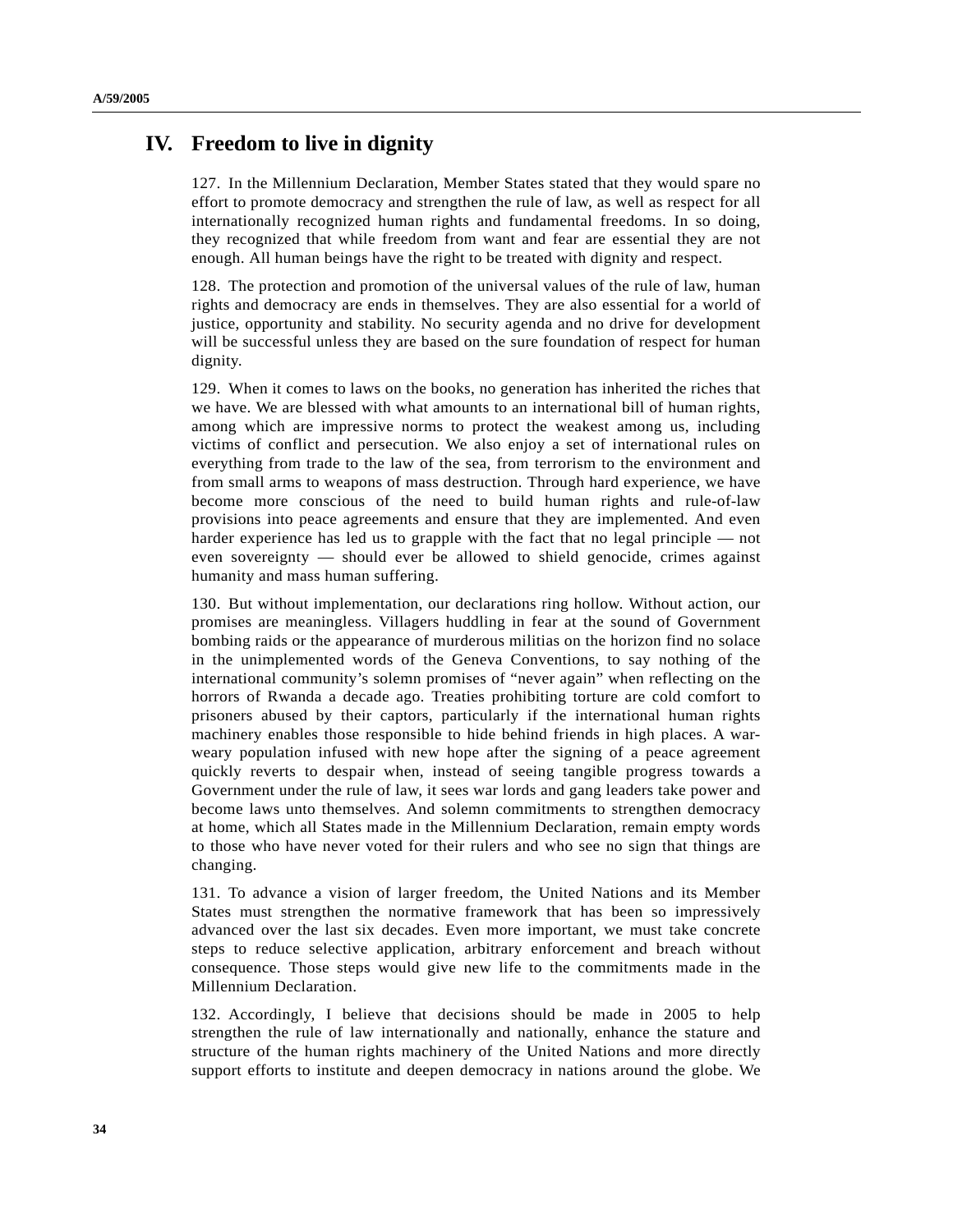must also move towards embracing and acting on the "responsibility to protect" potential or actual victims of massive atrocities. The time has come for Governments to be held to account, both to their citizens and to each other, for respect of the dignity of the individual, to which they too often pay only lip service. We must move from an era of legislation to an era of implementation. Our declared principles and our common interests demand no less.

### **A. Rule of law**

133. I strongly believe that every nation that proclaims the rule of law at home must respect it abroad and that every nation that insists on it abroad must enforce it at home. Indeed, the Millennium Declaration reaffirmed the commitment of all nations to the rule of law as the all-important framework for advancing human security and prosperity. Yet in many places, Governments and individuals continue to violate the rule of law, often without consequences for them but with deadly consequences for the weak and the vulnerable. In other instances, those who make no pretence of being bound by the rule of law, such as armed groups and terrorists, are able to flout it because our peacemaking institutions and compliance mechanisms are weak. The rule of law as a mere concept is not enough. New laws must be put into place, old ones must be put into practice and our institutions must be better equipped to strengthen the rule of law.

134. Nowhere is the gap between rhetoric and reality — between declarations and deeds — so stark and so deadly as in the field of international humanitarian law. It cannot be right, when the international community is faced with genocide or massive human rights abuses, for the United Nations to stand by and let them unfold to the end, with disastrous consequences for many thousands of innocent people. I have drawn Member States' attention to this issue over many years. On the occasion of the tenth anniversary of the Rwandan genocide, I presented a five-point action plan to prevent genocide. The plan underscored the need for action to prevent armed conflict, effective measures to protect civilians, judicial steps to fight impunity, early warning through a Special Adviser on the Prevention of Genocide, and swift and decisive action when genocide is happening or about to happen. Much more, however, needs to be done to prevent atrocities and to ensure that the international community acts promptly when faced with massive violations.

135. The International Commission on Intervention and State Sovereignty and more recently the High-level Panel on Threats, Challenges and Change, with its 16 members from all around the world, endorsed what they described as an "emerging norm that there is a collective responsibility to protect" (see A/59/565, para. 203). While I am well aware of the sensitivities involved in this issue, I strongly agree with this approach. **I believe that we must embrace the responsibility to protect,** and, when necessary, we must act on it. This responsibility lies, first and foremost, with each individual State, whose primary raison d'être and duty is to protect its population. But if national authorities are unable or unwilling to protect their citizens, then the responsibility shifts to the international community to use diplomatic, humanitarian and other methods to help protect the human rights and well-being of civilian populations. When such methods appear insufficient, the Security Council may out of necessity decide to take action under the Charter of the United Nations, including enforcement action, if so required. In this case, as in others, it should follow the principles set out in section III above.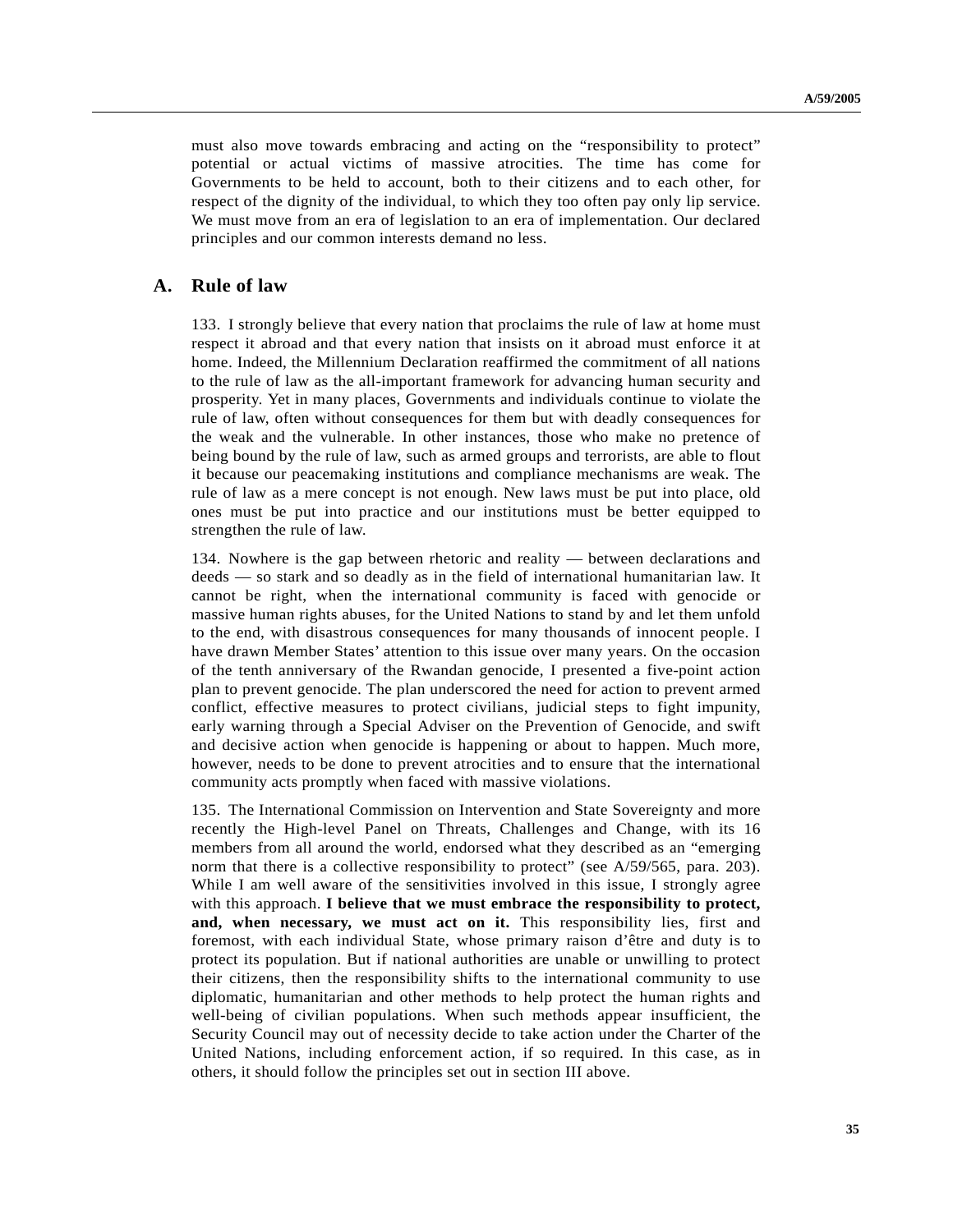136. Support for the rule of law must be strengthened by universal participation in multilateral conventions. At present, many States remain outside the multilateral conventional framework, in some cases preventing important conventions from entering into force. Five years ago, I provided special facilities for States to sign or ratify treaties of which I am the Depositary. This proved a major success and treaty events have been held annually ever since. This year's event will focus on 31 multilateral treaties to help us respond to global challenges, with emphasis on human rights, refugees, terrorism, organized crime and the law of the sea. **I urge leaders especially to ratify and implement all treaties relating to the protection of civilians.**

137. Effective national legal and judicial institutions are essential to the success of all our efforts to help societies emerge from a violent past. Yet the United Nations, other international organizations and member Governments remain ill-equipped to provide support for such institutions. As I outlined in my report on the rule of law and transitional justice in conflict and post-conflict societies (S/2004/616), we lack appropriate assessment and planning capacities, both in the field and at Headquarters. As a result, assistance is often piecemeal, slow and ill-suited to the ultimate goal. To help the United Nations realize its potential in this area, **I intend to create a dedicated Rule of Law Assistance Unit, drawing heavily on existing staff within the United Nations system, in the proposed Peacebuilding Support Office (see sect. V below) to assist national efforts to re-establish the rule of law in conflict and post-conflict societies.**

138. Justice is a vital component of the rule of law. Enormous progress has been made with the establishment of the International Criminal Court, the continuing work of the two ad hoc tribunals for the former Yugoslavia and Rwanda, and the creation of a mixed tribunal in Sierra Leone and hopefully soon in Cambodia as well. Other important initiatives include commissions of experts and inquiry, such as those set up for Darfur, Timor-Leste and Côte d'Ivoire. Yet impunity continues to overshadow advances made in international humanitarian law, with tragic consequences in the form of flagrant and widespread human rights abuses continuing to this day. To increase avenues of redress for the victims of atrocities and deter further horrors, **I encourage Member States to cooperate fully with the International Criminal Court and other international or mixed war crimes tribunals, and to surrender accused persons to them upon request.**

139. The International Court of Justice lies at the centre of the international system for adjudicating disputes among States. In recent years, the Court's docket has grown significantly and a number of disputes have been settled, but resources remain scarce. **There is a need to consider means to strengthen the work of the Court.** I urge those States that have not yet done so to consider recognizing the compulsory jurisdiction of the Court — generally if possible or, failing that, at least in specific situations. I also urge all parties to bear in mind, and make greater use of, the Court's advisory powers. Measures should also be taken, with the cooperation of litigating States, to improve the Court's working methods and reduce the length of its proceedings.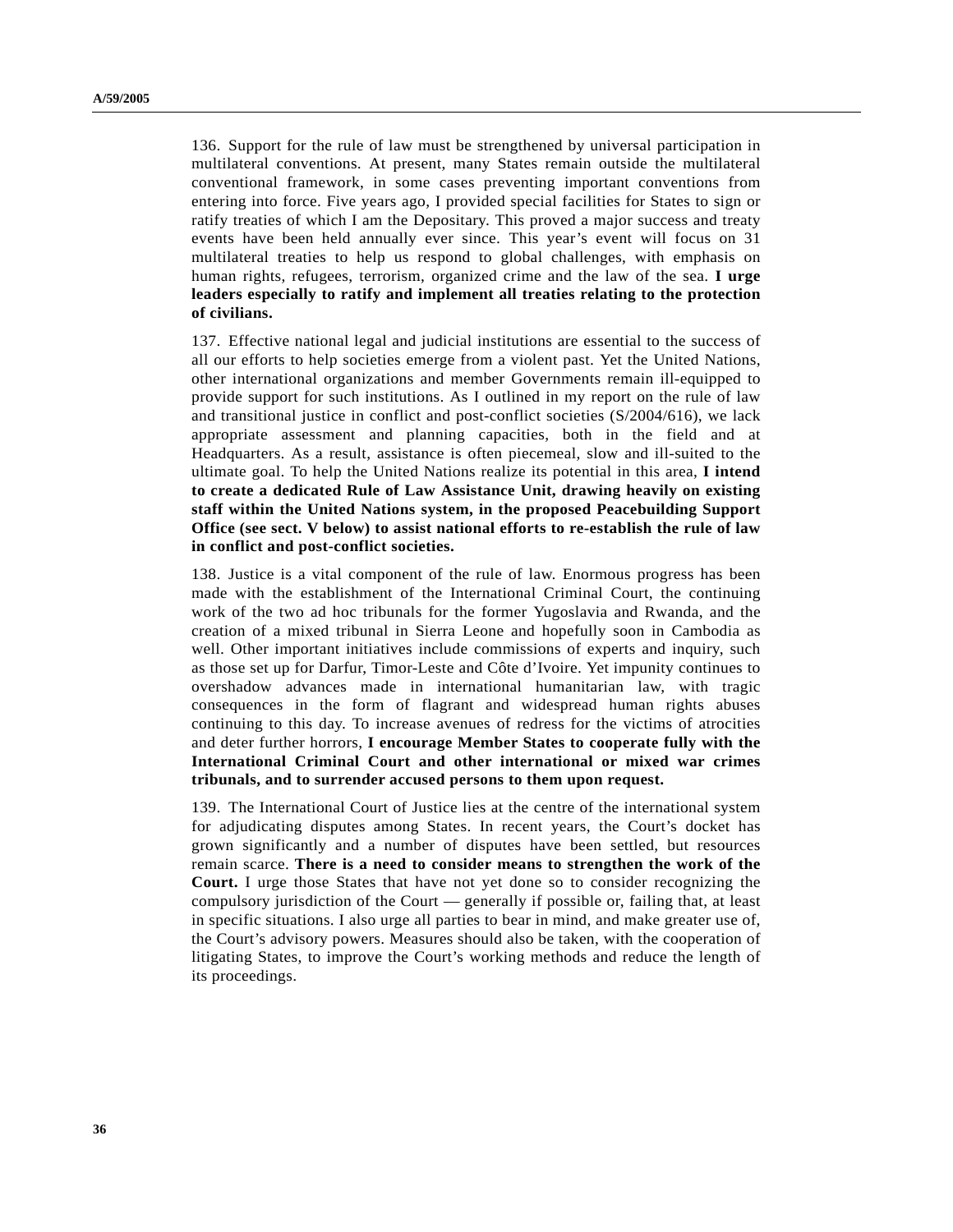### **B. Human rights**

140. Human rights are as fundamental to the poor as to the rich, and their protection is as important to the security and prosperity of the developed world as it is to that of the developing world. It would be a mistake to treat human rights as though there were a trade-off to be made between human rights and such goals as security or development. We only weaken our hand in fighting the horrors of extreme poverty or terrorism if, in our efforts to do so, we deny the very human rights that these scourges take away from citizens. Strategies based on the protection of human rights are vital for both our moral standing and the practical effectiveness of our actions.

141. Since its establishment, the United Nations has committed itself to striving for a world of peace and justice grounded in universal respect for human rights — a mission reaffirmed five years ago by the Millennium Declaration. But the system for protecting human rights at the international level is today under considerable strain. Change is needed if the United Nations is to sustain long-term, high-level engagement on human rights issues, across the range of the Organization's work.

142. Important change is already under way. Since the Millennium Declaration, the United Nations human rights machinery has expanded its protection work, technical assistance and support for national human rights institutions, so that international human rights standards are now better implemented in many countries. Last year, I launched "Action 2", a global programme designed to equip United Nations interagency country teams to work with Member States, at their request, to bolster their national human rights promotion and protection systems. **This programme urgently needs more resources and staff, including a stronger capacity to train country teams within the Office of the United Nations High Commissioner for Human Rights.**

143. But technical assistance and long-term institution-building are of little or no value where the basic principle of protection is being actively violated. A greater human rights field presence during times of crisis would provide timely information to United Nations bodies and, when necessary, draw urgent attention to situations requiring action.

144. The increasing frequency of the Security Council's invitations to the High Commissioner to brief it on specific situations shows that there is now a greater awareness of the need to take human rights into account in resolutions on peace and security. **The High Commissioner must play a more active role in the deliberations of the Security Council and of the proposed Peacebuilding Commission, with emphasis on the implementation of relevant provisions in Security Council resolutions.** Indeed, human rights must be incorporated into decision-making and discussion throughout the work of the Organization. The concept of "mainstreaming" human rights has gained greater attention in recent years, but it has still not been adequately reflected in key policy and resource decisions.

145. These observations all point to the need to strengthen the Office of the High Commissioner for Human Rights. While the role of the High Commissioner has expanded in the areas of crisis response, national human rights capacity-building, support for the Millennium Development Goals and conflict prevention, her Office remains woefully ill-equipped to respond to the broad range of human rights challenges facing the international community. **Member States' proclaimed**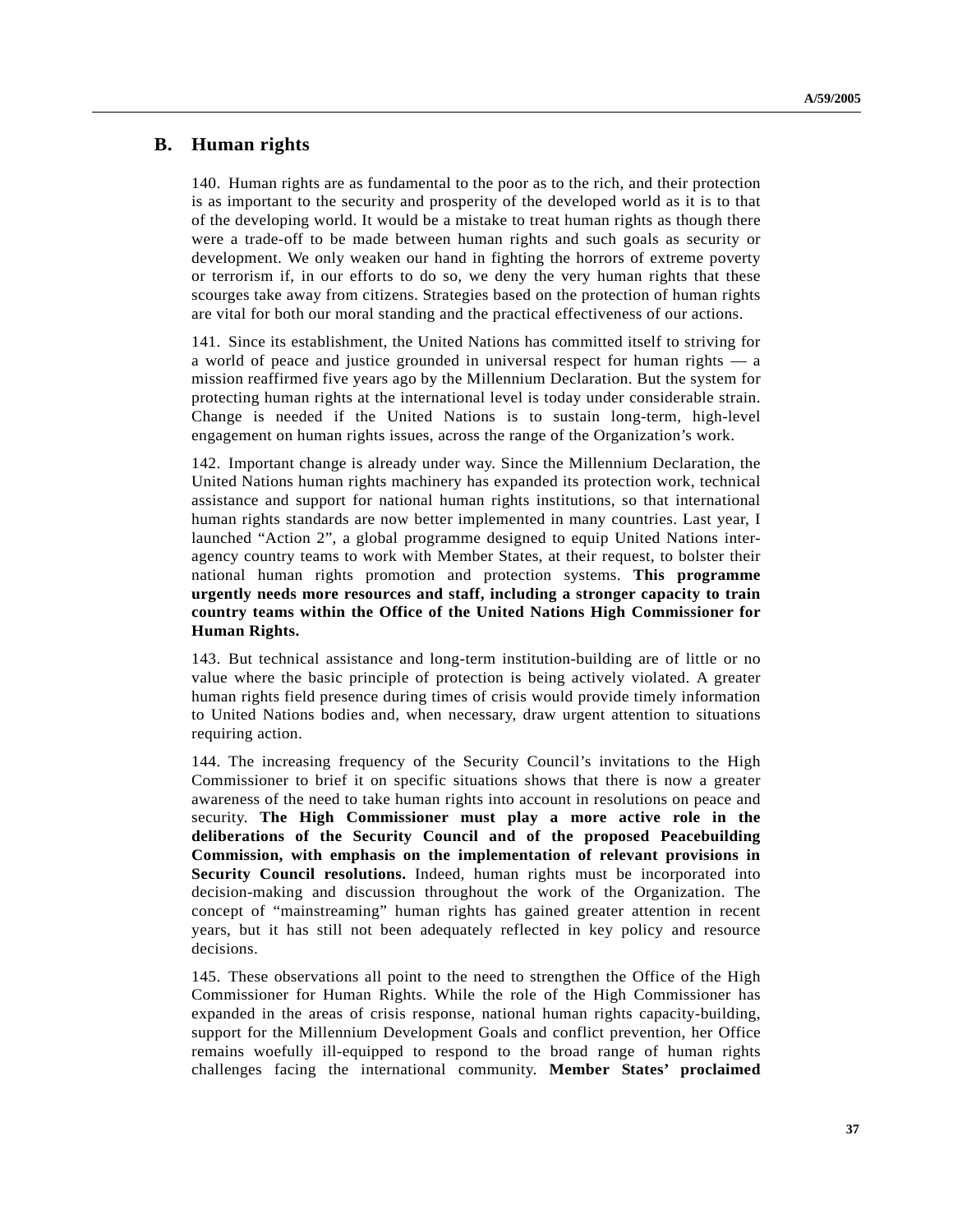### **commitment to human rights must be matched by resources to strengthen the Office's ability to discharge its vital mandate. I have asked the High Commissioner to submit a plan of action within 60 days.**

146. The High Commissioner and her Office need to be involved in the whole spectrum of United Nations activities. But this can only work if the intergovernmental foundations of our human rights machinery are strong. In section V below, therefore, I shall make a proposal to transform the body which should be the central pillar of the United Nations human rights system — the Commission on Human Rights.

147. But the human rights treaty bodies, too, need to be much more effective and more responsive to violations of the rights that they are mandated to uphold. The treaty body system remains little known; is compromised by the failure of many States to report on time if at all, as well as the duplication of reporting requirements; and is weakened further by poor implementation of recommendations. **Harmonized guidelines on reporting to all treaty bodies should be finalized and implemented so that these bodies can function as a unified system.**

### **C. Democracy**

148. The Universal Declaration of Human Rights, $19$  adopted by the General Assembly in 1948, enunciated the essentials of democracy. Ever since its adoption, it has inspired constitution-making in every corner of the world, and it has contributed greatly to the eventual global acceptance of democracy as a universal value. The right to choose how they are ruled, and who rules them, must be the birthright of all people, and its universal achievement must be a central objective of an Organization devoted to the cause of larger freedom.

149. In the Millennium Declaration, every Member State pledged to strengthen its capacity to implement the principles and practices of democracy. That same year, the General Assembly adopted a resolution on promoting and consolidating democracy.20 More than 100 countries have now signed the Warsaw Declaration of the Community of Democracies (see A/55/328, annex I), and in 2002 that Community endorsed the Seoul Plan of Action (see A/57/618, annex I), which listed the essential elements of representative democracy and set forth a range of measures to promote it. Regional organizations in many parts of the world have made democracy promotion a core component of their work, and the emergence of a strong community of global and regional civil society organizations that promote democratic governance is also encouraging. All of which reinforces the principle that democracy does not belong to any country or region but is a universal right.

150. However, commitments must be matched by performance and protecting democracy requires vigilance. Threats to democracy have by no means ceased to exist. As we have seen time and again, the transition to democracy is delicate and difficult and can suffer severe setbacks. The United Nations assists Member States by supporting emerging democracies with legal, technical and financial assistance and advice. For example, the United Nations has given concrete support for elections in more and more countries, often at decisive moments in their history more than 20 in the last year alone, including Afghanistan, Palestine, Iraq and Burundi. Similarly, the Organization's work to improve governance throughout the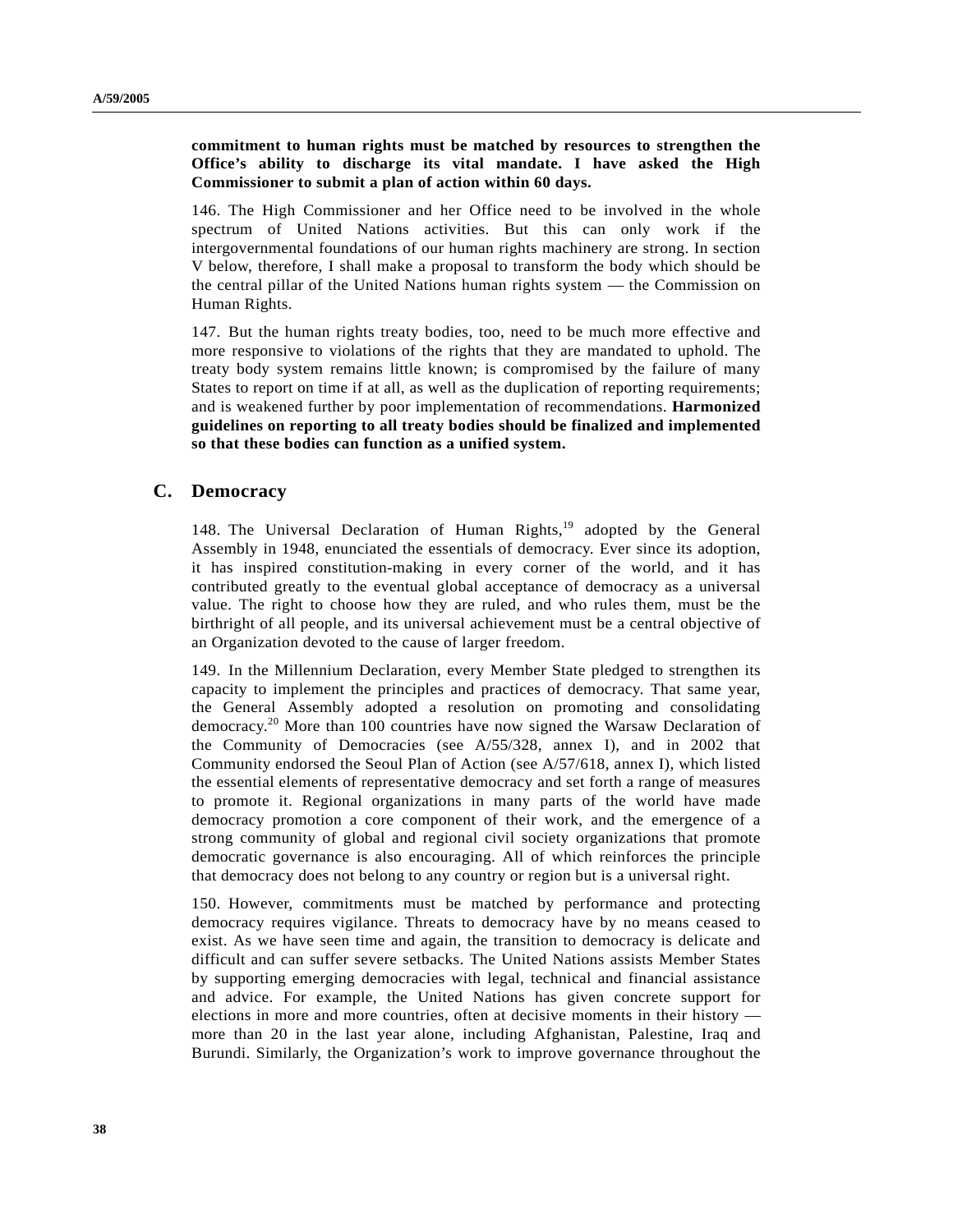developing world and to rebuild the rule of law and State institutions in war-torn countries is vital to ensuring that democracy takes root and endures.

151. The United Nations does more than any other single organization to promote and strengthen democratic institutions and practices around the world, but this fact is little known. The impact of our work is reduced by the way we disperse it among different parts of our bureaucracy. It is time to join up the dots. But there are significant gaps in our capacity in several critical areas. The Organization as a whole needs to be better coordinated and should mobilize resources more effectively. The United Nations should not restrict its role to norm-setting but should expand its help to its members to further broaden and deepen democratic trends throughout the world. **To that end, I support the creation of a democracy fund at the United Nations to provide assistance to countries seeking to establish or strengthen their democracy. Furthermore, I intend to ensure that our activities in this area are more closely coordinated by establishing a more explicit link between the democratic governance work of the United Nations Development Programme and the Electoral Assistance Division of the Department of Political Affairs.**

152. In sections II to IV, I have outlined the interconnected challenges of advancing the cause of larger freedom in the new century. I have also indicated what I believe to be the essential elements of our collective response, including many areas where I believe the United Nations should be better equipped to make its proper contribution. In section V below, I shall focus in some detail on the specific reforms that I believe are needed if our Organization is to play its due part in shaping and implementing such a collective response across the whole range of global issues.

# **V. Strengthening the United Nations**

153. In the present report, I have argued that the principles and purposes of the United Nations, as set out in the Charter, remain as valid and relevant today as they were in 1945, and that the present moment is a precious opportunity to put them into practice. But while purposes should be firm and principles constant, practice and organization need to move with the times. If the United Nations is to be a useful instrument for its Member States and for the world's peoples, in responding to the challenges described in sections II to IV above it must be fully adapted to the needs and circumstances of the twenty-first century. It must be open not only to States but also to civil society, which at both the national and international levels plays an increasingly important role in world affairs. Its strength must be drawn from the breadth of its partnerships and from its ability to bring those partners into effective coalitions for change across the whole spectrum of issues on which action is required to advance the cause of larger freedom.

154. Clearly our Organization, as an organization, was built for a different era. Equally clearly, not all our current practices are adapted to the needs of today. That is why Heads of State and Government, in the Millennium Declaration, recognized the need to strengthen the United Nations to make it a more effective instrument for pursuing their priorities.

155. Indeed, ever since I took office as Secretary-General in 1997, one of my main priorities has been to reform the internal structures and culture of the United Nations to make the Organization more useful to its Member States and to the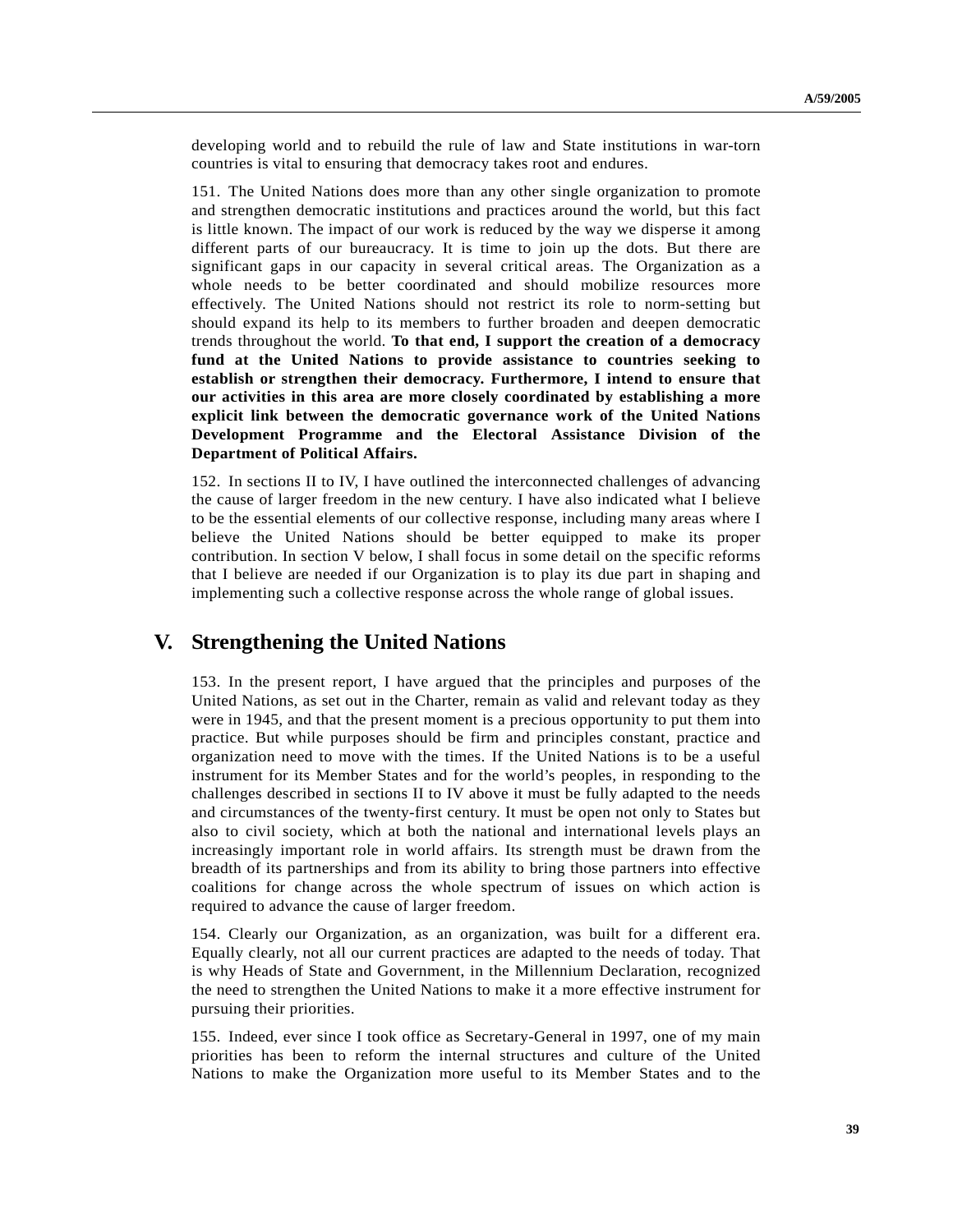world's peoples. And much has been achieved. Today, the Organization's structures are more streamlined, its working methods more effective and its various programmes better coordinated, and it has developed working partnerships in many areas with civil society and the private sector. In the economic and social spheres, the Millennium Development Goals now serve as a common policy framework for the entire United Nations system, and indeed for the broader international development community. United Nations peacekeeping missions today are much better designed than they used to be, and have a more integrated understanding of the many different tasks involved in preventing a recurrence of fighting and laying the foundations of lasting peace. And we have built strategic partnerships with a wide range of non-State actors who have an important contribution to make to global security, prosperity and freedom.

156. But many more changes are needed. As things stand now, different governance structures for the many parts of the system, overlapping mandates and mandates that reflect earlier rather than current priorities all combine to hobble our effectiveness. It is essential to give managers real authority so that they can fully align the system's activities with the goals endorsed by Member States — which I hope will be those outlined in the present report. We must also do more to professionalize the Secretariat and to hold its staff and management more rigorously accountable for their performance. And we need to ensure greater coherence, both among the various United Nations representatives and activities in each country and in the wider United Nations system, particularly in the economic and social fields.

157. But reform, if it is to be effective, cannot be confined to the executive branch. It is time to breathe new life also into the intergovernmental organs of the United Nations.

### **A. General Assembly**

158. As the Millennium Declaration reaffirmed, the General Assembly has a central position as the chief deliberative, policy-making and representative organ of the United Nations. In particular, it has the authority to consider and approve the budget and it elects the members of the other deliberative bodies, including the Security Council. Member States are therefore rightly concerned about the decline in the Assembly's prestige and its diminishing contribution to the Organization's activities. This decline must be reversed, and that will only happen if the Assembly becomes more effective.

159. In recent years, the number of General Assembly resolutions approved by consensus has increased steadily. That would be good if it reflected a genuine unity of purpose among Member States in responding to global challenges. But unfortunately, consensus (often interpreted as requiring unanimity) has become an end in itself. It is sought first within each regional group and then at the level of the whole. This has not proved an effective way of reconciling the interests of Member States. Rather, it prompts the Assembly to retreat into generalities, abandoning any serious effort to take action. Such real debates as there are tend to focus on process rather than substance and many so-called decisions simply reflect the lowest common denominator of widely different opinions.

160. Member States agree, as they have for years, that the Assembly needs to streamline its procedures and structures so as to improve the deliberative process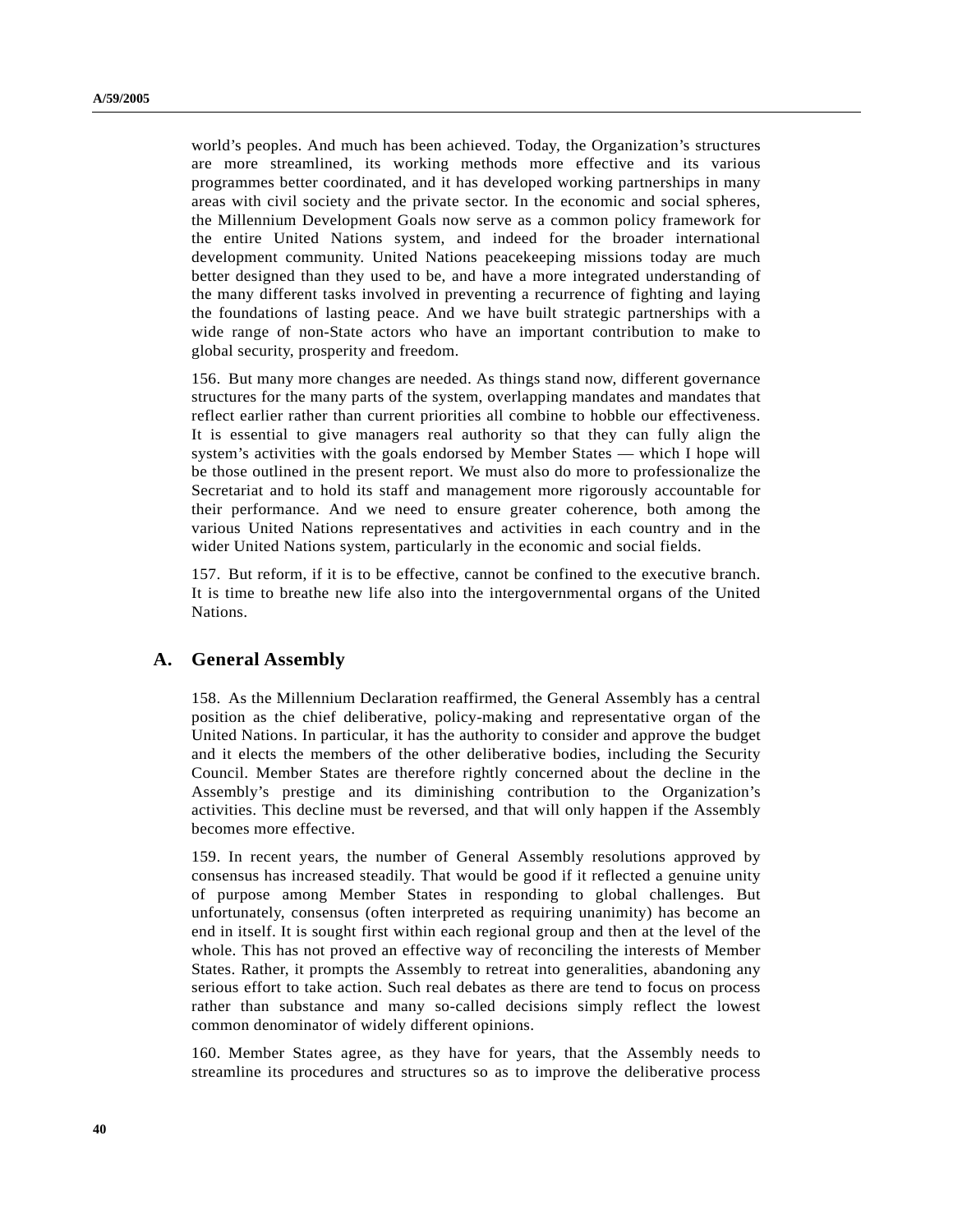and make it more effective. Many modest steps have been taken. Now, new proposals to "revitalize" the Assembly have been put forward by a wide range of Member States. **The General Assembly should now take bold measures to rationalize its work and speed up the deliberative process, notably by streamlining its agenda, its committee structure and its procedures for holding plenary debates and requesting reports, and by strengthening the role and authority of its President.**

161. At present, the General Assembly addresses a broad agenda covering a wide range of often overlapping issues. **It should give focus to its substantive agenda by concentrating on addressing the major substantive issues of the day, such as international migration and the long-debated comprehensive convention on terrorism.**

162. It should also engage much more actively with civil society — reflecting the fact that, after a decade of rapidly increasing interaction, civil society is now involved in most United Nations activities. Indeed, the goals of the United Nations can only be achieved if civil society and Governments are fully engaged. The Panel of Eminent Persons on United Nations-Civil Society Relations, which I appointed in 2003, made many useful recommendations for improving our work with civil society, and I have commended its report (see A/58/817 and Corr.1) to the General Assembly together with my views. **The General Assembly should act on these recommendations and establish mechanisms enabling it to engage fully and systematically with civil society.**

163. The Assembly also needs to review its committee structure, the way committees function, the oversight it provides to them and their outputs. The General Assembly needs a mechanism to review the decisions of its committees so as to avoid overloading the organization with unfunded mandates and continuing the current problem of micromanagement of the budget and the allocation of posts within the Secretariat. If the General Assembly cannot solve these problems it will not have the focus and flexibility it needs to serve its members effectively.

164. It should be clear that none of this will happen unless Member States take a serious interest in the Assembly at the highest level and insist that their representatives engage in its debates with a view to achieving real and positive results. If they fail to do this the Assembly's performance will continue to disappoint them and they should not be surprised.

### **B. The Councils**

165. Its founders endowed the United Nations with three Councils, each having major responsibilities in its own area: the Security Council, the Economic and Social Council and the Trusteeship Council. Over time, the division of responsibilities between them has become less and less balanced: the Security Council has increasingly asserted its authority and, especially since the end of the cold war, has enjoyed greater unity of purpose among its permanent members but has seen that authority questioned on the grounds that its composition is anachronistic or insufficiently representative; the Economic and Social Council has been too often relegated to the margins of global economic and social governance; and the Trusteeship Council, having successfully carried out its functions, is now reduced to a purely formal existence.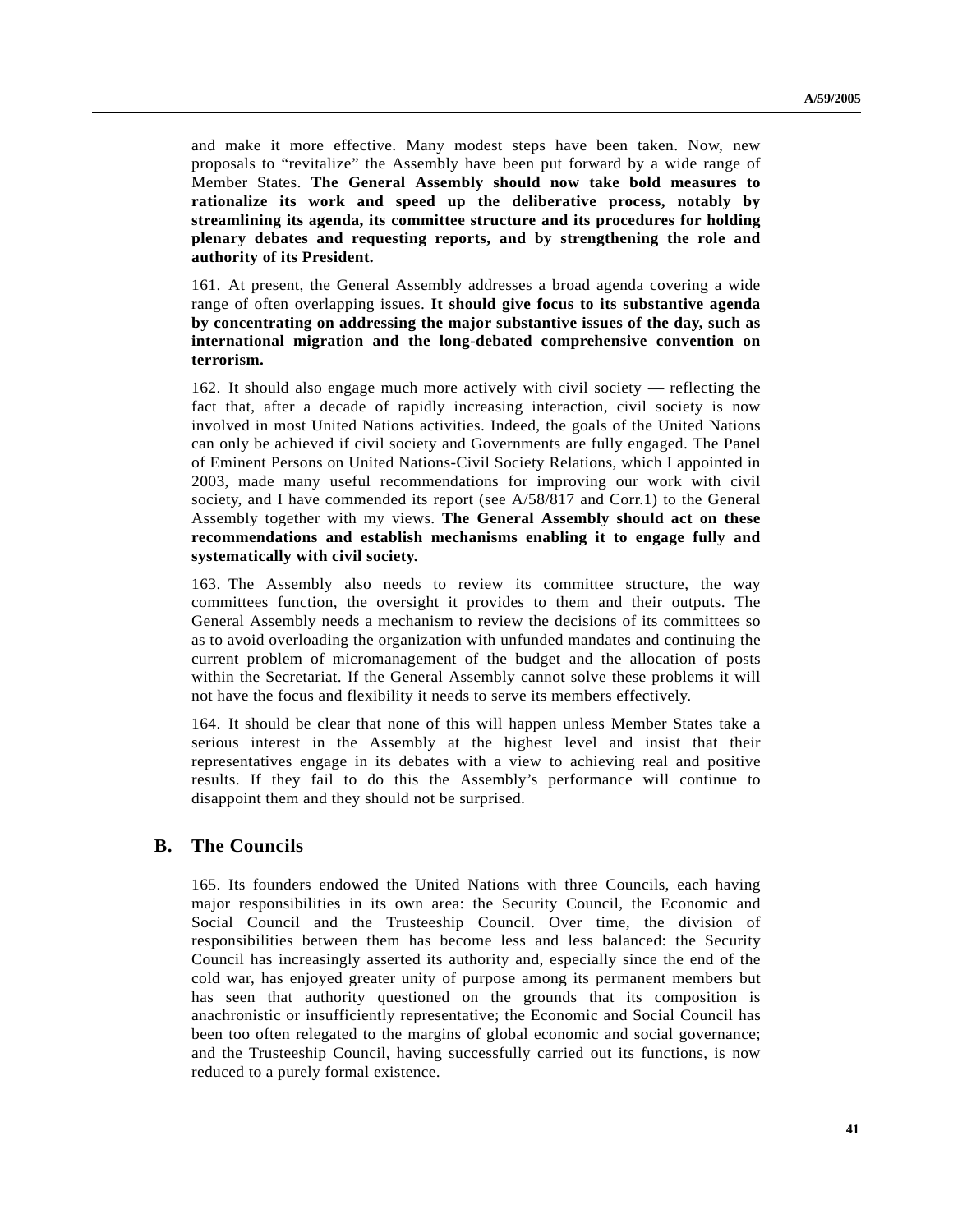166. I believe we need to restore the balance, with three Councils covering respectively, (a) international peace and security, (b) economic and social issues, and (c) human rights, the promotion of which has been one of the purposes of the Organization from its beginnings but now clearly requires more effective operational structures. These Councils together should have the task of driving forward the agenda that emerges from summit and other conferences of Member States, and should be the global forms in which the issues of security, development and justice can be properly addressed. The first two Councils, of course, already exist but need to be strengthened. The third requires a far-reaching overhaul and upgrading of our existing human rights machinery.

#### **Security Council**

167. By adhering to the Charter of the United Nations, all Member States recognize that the Security Council has the primary responsibility for the maintenance of international peace and security and agree to be bound by its decisions. It is therefore of vital importance, not only to the Organization but to the world, that the Council should be equipped to carry out this responsibility and that its decisions should command worldwide respect.

168. In the Millennium Declaration, all States resolved to intensify their efforts "to achieve a comprehensive reform of the Security Council in all its aspects" (see General Assembly resolution 55/2, para. 30). This reflected the view, long held by the majority, that a change in the Council's composition is needed to make it more broadly representative of the international community as a whole, as well as of the geopolitical realities of today, and thereby more legitimate in the eyes of the world. Its working methods also need to be made more efficient and transparent. The Council must be not only more representative but also more able and willing to take action when action is needed. Reconciling these two imperatives is the hard test that any reform proposal must pass.

169. Two years ago, I declared that in my view no reform of the United Nations would be complete without reform of the Security Council. That is still my belief. The Security Council must be broadly representative of the realities of power in today's world. I therefore support the position set out in the report of the High-level Panel on Threats, Challenges and Change (A/59/565) concerning the reforms of the Security Council, namely:

They should, in honouring Article 23 of the Charter, increase the involvement in decision-making of those who contribute most to the United Nations financially, militarily and diplomatically, specifically in terms of contributions to United Nations assessed budgets, participation in mandated peace operations, contributions to voluntary activities of the United Nations in the areas of security and development, and diplomatic activities in support of United Nations objectives and mandates. Among developed countries, achieving or making substantial progress towards the internationally agreed level of 0.7 per cent of GNP for ODA should be considered an important criterion of contribution;

(b) They should bring into the decision-making process countries more representative of the broader membership, especially of the developing world;

- (c) They should not impair the effectiveness of the Security Council;
- (d) They should increase the democratic and accountable nature of the body.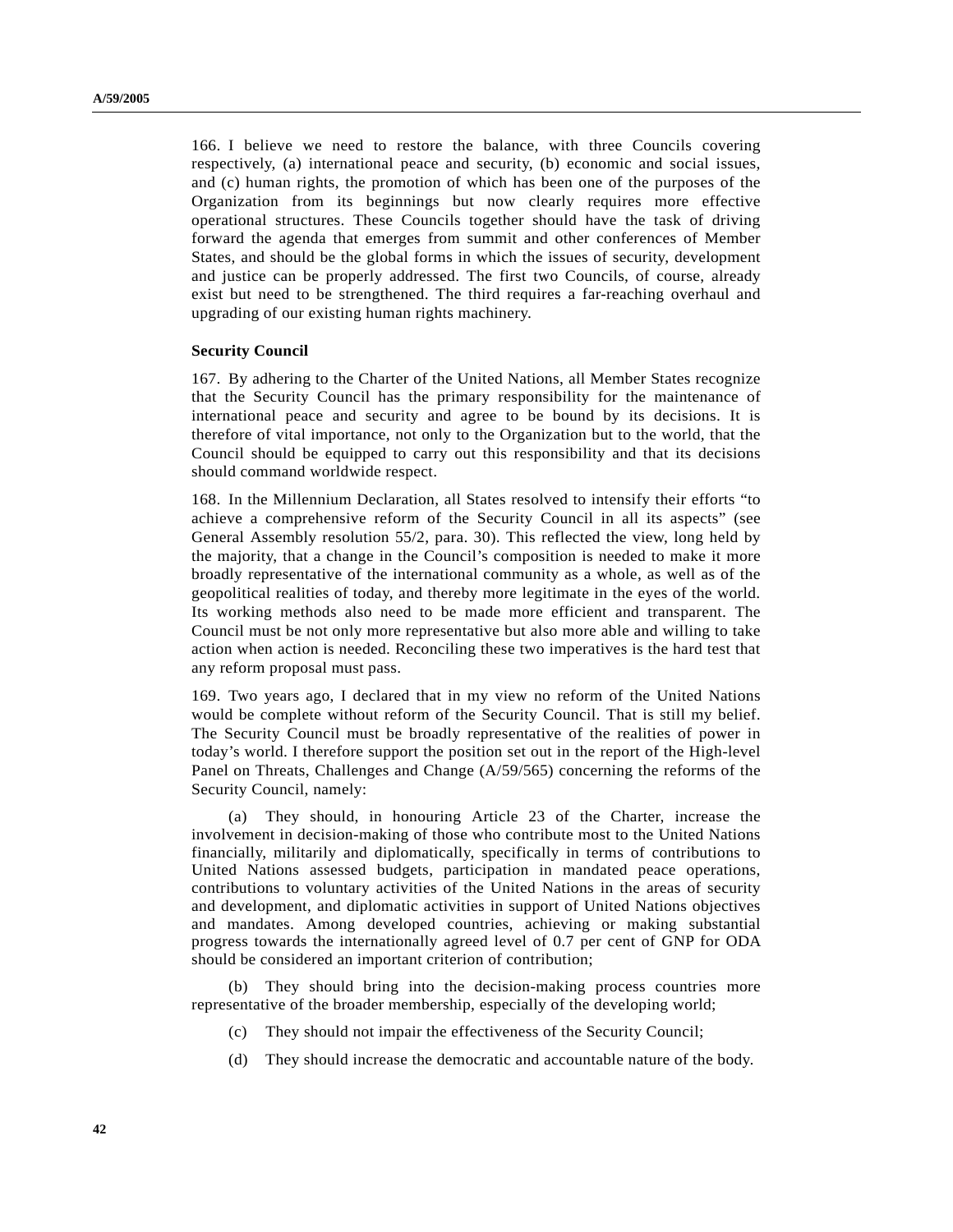170. I urge Member States to consider the two options, models A and B, proposed in that report (see box 5), or any other viable proposals in terms of size and balance that have emerged on the basis of either model. Member States should agree to take a decision on this important issue before the summit in September 2005. It would be very preferable for Member States to take this vital decision by consensus, but if they are unable to reach consensus this must not become an excuse for postponing action.

### **Box 5**

### **Security Council reform: models A and B**

Model A provides for six new permanent seats, with no veto being created, and three new two-year term non-permanent seats, divided among the major regional areas as follows:

| Regional area            | No. of States | seats<br>(continuing) | Permanent Proposed new<br>permanent<br>seats | Proposed<br>two-year<br>seats (non-<br>renewable) | Total |
|--------------------------|---------------|-----------------------|----------------------------------------------|---------------------------------------------------|-------|
| Africa                   | 53            | $\Omega$              | 2                                            | 4                                                 | 6     |
| Asia and Pacific         | 56            |                       | $\mathfrak{D}$                               | 3                                                 | 6     |
| Europe                   | 47            | 3                     |                                              | $\mathcal{D}_{\mathcal{L}}$                       | 6     |
| Americas                 | 35            |                       | 1                                            | 4                                                 | 6     |
| <b>Totals</b><br>model A | 191           | 5                     | 6                                            | 13                                                |       |

Model B provides for no new permanent seats but creates a new category of eight four-year renewable-term seats and one new two-year non-permanent (and non-renewable) seat, divided among the major regional areas as follows:

| Regional area            | No. of States | Permanent<br>seats<br>(continuing) | Proposed<br>four-year<br>renewable<br>seats | Proposed<br>two-year<br>seats (non-<br>renewable) | Total |
|--------------------------|---------------|------------------------------------|---------------------------------------------|---------------------------------------------------|-------|
| Africa                   | 53            | 0                                  | 2                                           | 4                                                 | 6     |
| Asia and Pacific         | 56            |                                    | $\mathcal{D}_{\mathcal{L}}$                 | 3                                                 | 6     |
| Europe                   | 47            | 3                                  | $\mathcal{D}_{\mathcal{L}}$                 |                                                   | 6     |
| Americas                 | 35            | 1                                  | $\overline{c}$                              | 3                                                 | 6     |
| <b>Totals</b><br>model B | 191           | 5                                  | 8                                           | 11                                                | 24    |

### **Economic and Social Council**

171. The Charter of the United Nations gives the Economic and Social Council a range of important functions that involve coordination, policy review and policy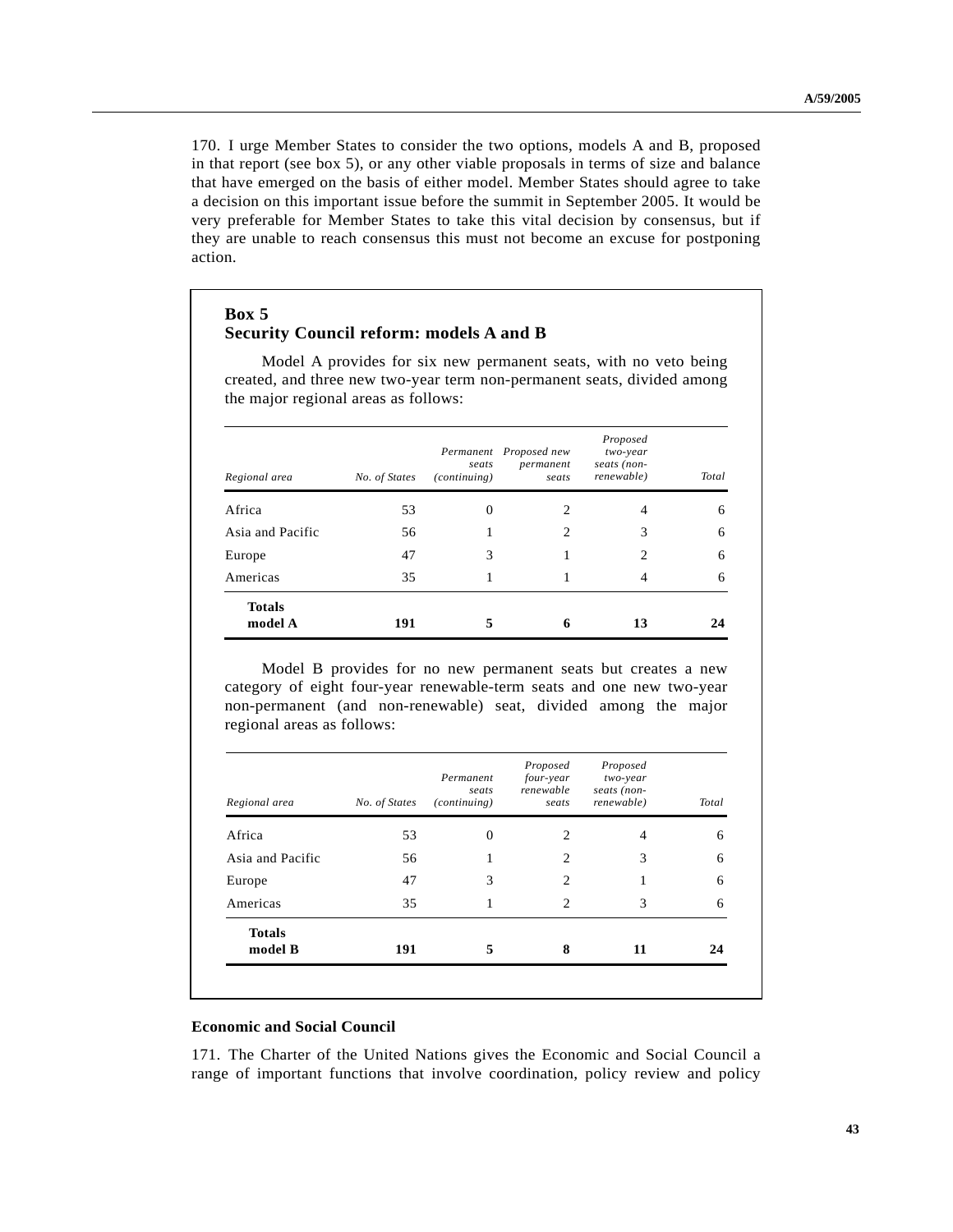dialogue. Most of these seem more critical than ever in this age of globalization, in which a comprehensive United Nations development agenda has emerged from the summits and conferences of the 1990s. More than ever, the United Nations needs to be able to develop and implement policies in this area in a coherent manner. The functions of the Council are generally thought to be uniquely relevant to these challenges, but it has not as yet done justice to them.

172. In 1945, the framers of the Charter did not give the Economic and Social Council enforcement powers. Having agreed at Bretton Woods in the previous year to create powerful international financial institutions and expecting that these would be complemented by a world trade organization in addition to the various specialized agencies, they clearly intended that international economic decisionmaking would be decentralized. But this only makes the Council's potential role as coordinator, convener, forum for policy dialogue and forger of consensus the more important. It is the only organ of the United Nations explicitly mandated by the Charter to coordinate the activities of the specialized agencies and to consult with non-governmental organizations. And it has a network of functional and regional commissions operating under its aegis which are increasingly focused on the implementation of development goals.

173. The Economic and Social Council has put these assets to good use in the recent years, building bridges through an annual special high-level meeting with the trade and financial institutions, for instance, and establishing a unique Information and Communications Technology Task Force. It has also contributed to linking the issues of security and development by establishing country-specific groups.

174. These initiatives have helped to promote greater coherence and coordination among various actors, but there are still visible gaps to be addressed.

175. First, there is an increasing need to integrate, coordinate and review the implementation of the United Nations development agenda that has emerged from the world conferences and summits. **To this end, the Economic and Social Council should hold annual ministerial-level assessments of progress towards agreed development goals, particularly the Millennium Development Goals.** These assessments could be based on peer reviews of progress reports prepared by member States, with support from United Nations agencies and the regional commissions.

176. Second, there is a need to review trends in international development cooperation, promote greater coherence among the development activities of different actors and strengthen the links between the normative and operational work of the United Nations system. **To address this gap, the Economic and Social Council should serve as a high-level development cooperation forum. Such a forum could be held biennially by transforming the high-level segment of the Council.**

177. Third, there is a need to address economic and social challenges, threats and crises as and when they occur. **To this end, the Council should convene timely meetings, as required, to assess threats to development, such as famines, epidemics and major natural disasters, and to promote coordinated responses to them.**

178. Fourth, there is a need to systematically monitor and deal with the economic and social dimensions of conflicts. The Economic and Social Council has tried to fulfil this need by establishing country-specific ad hoc advisory groups. But given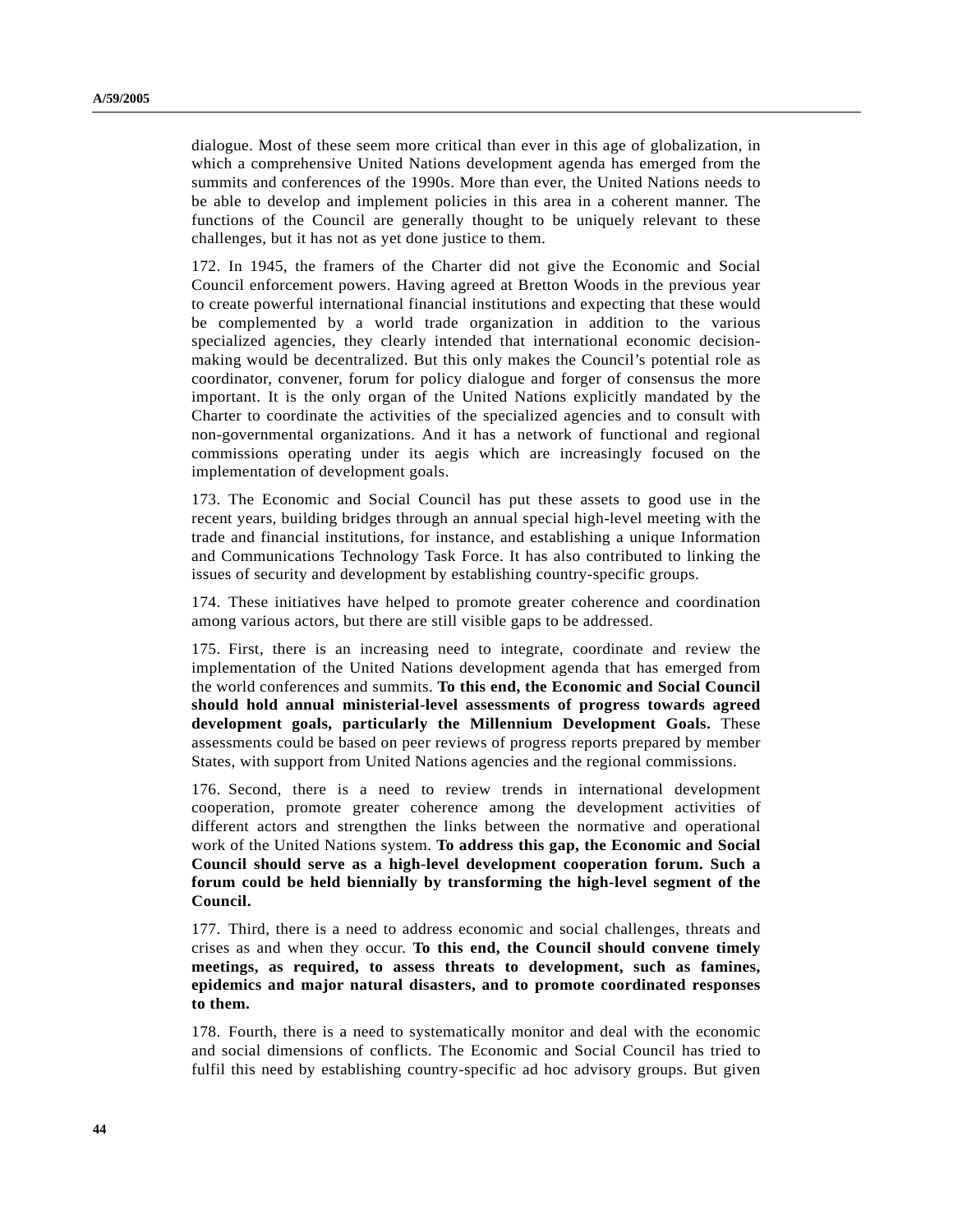the scale and the challenge of long-term recovery, reconstruction and reconciliation, ad hoc arrangements are not enough. **The Economic and Social Council should institutionalize its work in post-conflict management by working with the proposed Peacebuilding Commission. It should also reinforce its links with the Security Council in order to promote structural prevention.**

179. Finally, while the normative and strategy-setting role of the Economic and Social Council is clearly different from the managerial and policy-making role played by the governing bodies of the various international institutions, I would hope that, as the Council starts to assert leadership in driving a global development agenda it will be able to provide direction for the efforts of the various intergovernmental bodies in this area throughout the United Nations system.

180. Implementing all these recommendations would require the Economic and Social Council to function with a new and more flexible structure, not necessarily restricted by the current annual calendar of "segments" and "substantive session". In addition, the Council needs an effective, efficient and representative intergovernmental mechanism for engaging its counterparts in the institutions dealing with finance and trade. This could either be achieved by expanding its Bureau or by establishing an Executive Committee with a regionally balanced composition.

### **Proposed Human Rights Council**

181. The Commission on Human Rights has given the international community a universal human rights framework, comprising the Universal Declaration on Human Rights, the two International Covenants<sup>21</sup> and other core human rights treaties. During its annual session, the Commission draws public attention to human rights issues and debates, provides a forum for the development of United Nations human rights policy and establishes a unique system of independent and expert special procedures to observe and analyse human rights compliance by theme and by country. The Commission's close engagement with hundreds of civil society organizations provides an opportunity for working with civil society that does not exist elsewhere.

182. Yet the Commission's capacity to perform its tasks has been increasingly undermined by its declining credibility and professionalism. In particular, States have sought membership of the Commission not to strengthen human rights but to protect themselves against criticism or to criticize others. As a result, a credibility deficit has developed, which casts a shadow on the reputation of the United Nations system as a whole.

183. **If the United Nations is to meet the expectations of men and women everywhere — and indeed, if the Organization is to take the cause of human rights as seriously as those of security and development — then Member States should agree to replace the Commission on Human Rights with a smaller standing Human Rights Council.** Member States would need to decide if they want the Human Rights Council to be a principal organ of the United Nations or a subsidiary body of the General Assembly, but in either case its members would be elected directly by the General Assembly by a two-thirds majority of members present and voting. The creation of the Council would accord human rights a more authoritative position, corresponding to the primacy of human rights in the Charter of the United Nations. Member States should determine the composition of the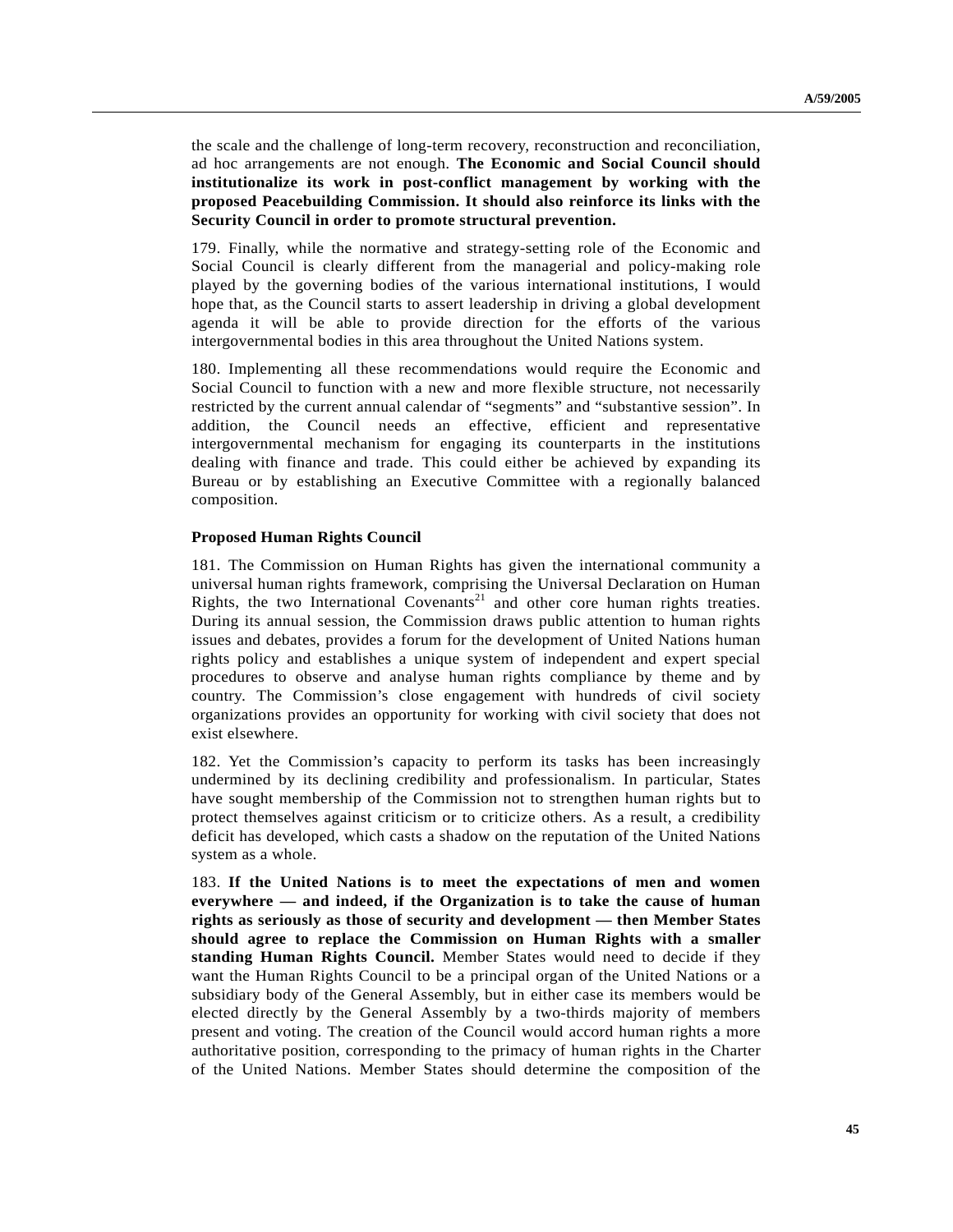Council and the term of office of its members. Those elected to the Council should undertake to abide by the highest human rights standards.

### **C. The Secretariat**

184. A capable and effective Secretariat is indispensable to the work of the United Nations. As the needs of the Organization have changed, so too must the Secretariat. That is why in 1997 I launched a package of structural reforms for the Secretariat and followed up with a further set of managerial and technical improvements in 2002, aimed at giving the Organization a more focused work programme and a simpler system of planning and budgeting and enabling the Secretariat to provide better service.

185. I am glad that the General Assembly has given broad support to these changes and I believe they have improved our ability to do the job the world expects of us. Thanks to changes in budgeting, procurement, human resources management and the way peacekeeping missions are supported, we now do business in a new and different way. But these reforms do not go far enough. If the United Nations is to be truly effective the Secretariat will have to be completely transformed.

186. Those with the power to make decisions — essentially the General Assembly and the Security Council — must take care, when they assign mandates to the Secretariat, that they also provide resources adequate for the task. In return, management must be made more accountable and the capacity of intergovernmental bodies to oversee it must be strengthened. The Secretary-General and his or her managers must be given the discretion, the means, the authority and the expert assistance that they need to manage an organization which is expected to meet fastchanging operational needs in many different parts of the world. Similarly, Member States must have the oversight tools that they need to hold the Secretary-General truly accountable for his/her strategy and leadership.

187. Member States also have a central role to play in ensuring that the Organization's mandates stay current. **I therefore ask the General Assembly to review all mandates older than five years to see whether the activities concerned are still genuinely needed or whether the resources assigned to them can be reallocated in response to new and emerging challenges.**

188. Today's United Nations staff must be: (a) aligned with the new substantive challenges of the twenty-first century; (b) empowered to manage complex global operations; and (c) held accountable.

189. First, I am taking steps to realign the Secretariat's structure to match the priorities outlined in the present report. This will entail creating a peacebuilding support office and strengthening support both for mediation (my "good offices" function) and for democracy and the rule of law. In addition, I intend to appoint a Scientific Adviser to the Secretary-General, who will provide strategic forwardlooking scientific advice on policy matters, mobilizing scientific and technological expertise within the United Nations system and from the broader scientific and academic community.

190. Achieving real progress in new areas requires staff with the skills and experience to address new challenges. It also requires a renewed effort to secure "the highest standards of efficiency, competence and integrity", as required by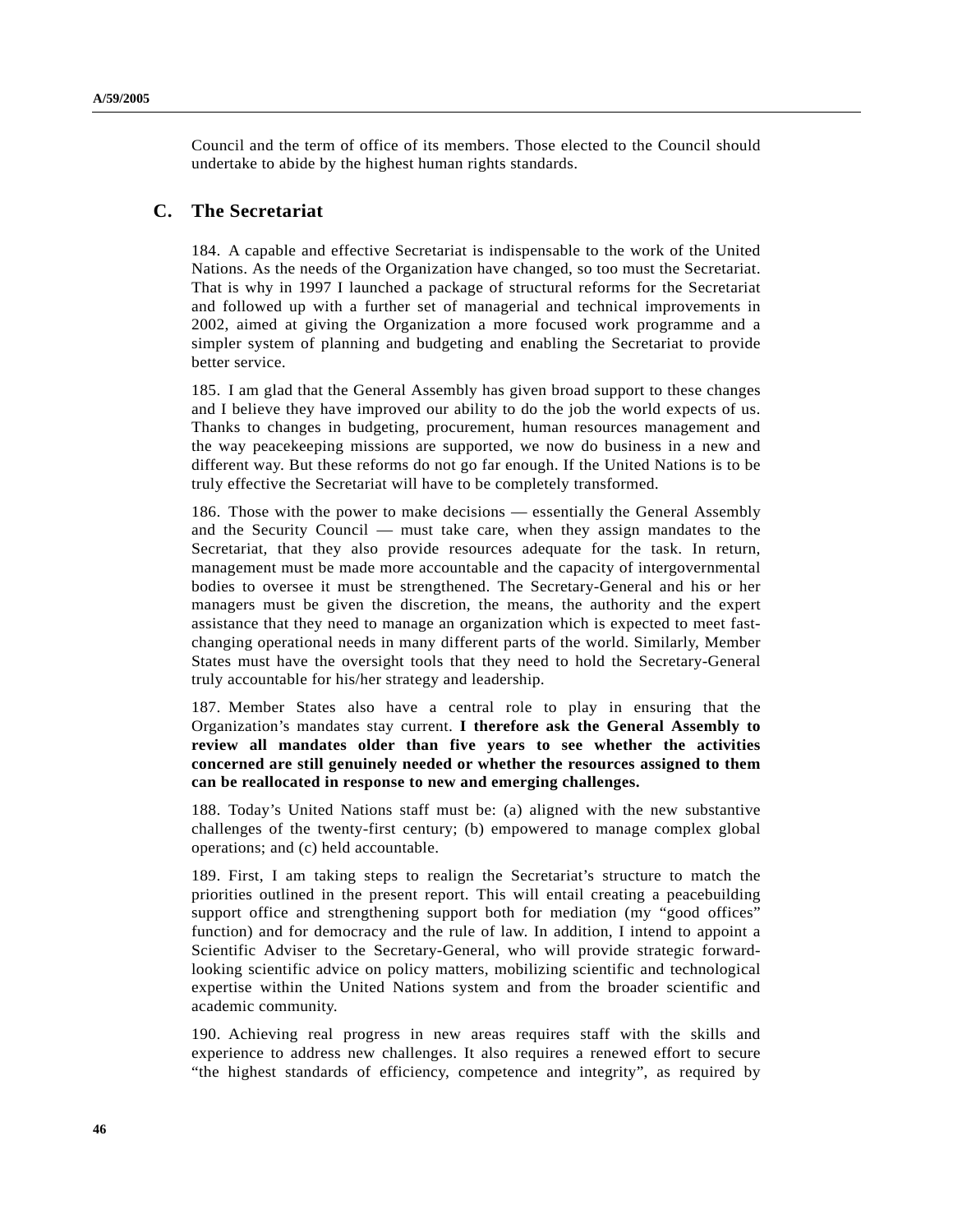Article 101.3 of the Charter of the United Nations, while "recruiting the staff on as wide a geographical basis as possible" and, we must add today, ensuring a just balance between men and women. While existing staff must have reasonable opportunities to develop within the Organization we cannot continue to rely on the same pool of people to address all our new needs. **I therefore request the General Assembly to provide me with the authority and resources to pursue a one-time staff buyout so as to refresh and realign the staff to meet current needs.**

191. Second, the Secretariat must be empowered to do its work. The High-level Panel suggested that I appoint a second Deputy Secretary-General to improve the decision-making process on peace and security. Instead, I have decided to create a cabinet-style decision-making mechanism (with stronger executive powers than the present Senior Management Group) to improve both policy and management. It will be supported by a small cabinet secretariat to ensure the preparation and follow-up of decision making. In this way, I expect to be able to ensure more focused, orderly and accountable decision-making. This should help but will not by itself be enough to ensure the effective management of the worldwide operations of such a complex Organization. The Secretary-General, as Chief Administrative Officer of the Organization, must be given a higher level of managerial authority and flexibility. He or she needs to have the ability to adjust the staffing table as necessary and without undue constraint. And our administrative system needs to be thoroughly modernized. **Therefore, I ask Member States to work with me to undertake a comprehensive review of the budget and human resources rules under which we operate.**

192. Third, we must continue to improve the transparency and accountability of the Secretariat. The General Assembly has taken an important step towards greater transparency by making internal audits available to Member States upon request. I am in the process of identifying other categories of information that could be made available routinely. I am establishing a Management Performance Board to ensure that senior officials are held accountable for their actions and the results their units achieve. A number of other internal improvements are under way. These aim to align our management systems and human resource policies with the best practices of other global public and commercial organizations. **In order to further improve accountability and oversight I have proposed that the General Assembly commission a comprehensive review of the Office of Internal Oversight Services with a view to strengthening its independence and authority as well as its expertise and capacity.** I hope the Assembly will act promptly on this proposal.

### **D. System coherence**

193. Beyond the Secretariat, the United Nations system of funds, programmes and specialized agencies brings together a unique wealth of expertise and resources, encompassing the full spectrum of global issues. And what is true for the United Nations proper is valid also for the other parts of the system. All must be clearly accountable to both their governing bodies and the people they serve.

194. Over the past few decades, responding to steadily growing demand, the system has seen a welcome expansion in its membership as well as in the scale and scope of its activities. One unfortunate side-effect of this has been that there is now often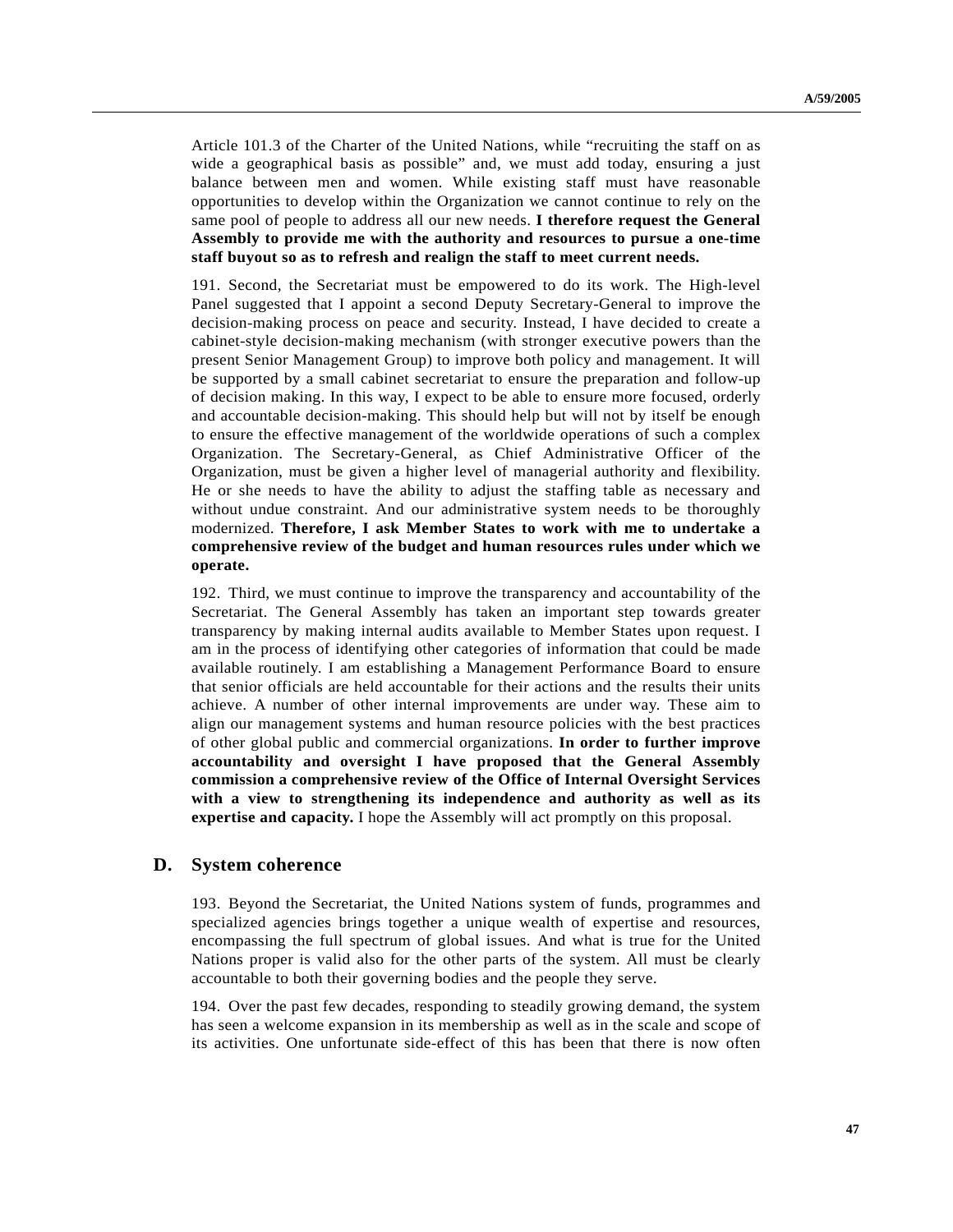significant duplication of mandates and actions between different bodies within the system. Another has been significant shortfalls in necessary funding.

195. To try to address some of these problems I have launched two sets of major reforms during my time as Secretary-General. First, in my 1997 report, entitled "Renewing the United Nations: a programme for reform" (A/51/950), I introduced several measures, including notably the creation of executive committees, to strengthen the leadership capacity of the Secretariat and provide better coordination in the humanitarian and development fields. Then in 2002, in a second report, entitled "Strengthening the United Nations: an agenda for further change" (A/57/387 and Corr.1), I set out further steps aimed more directly at improving our work at country level, particularly by strengthening the resident coordinator system. I have also given more authority to my special representatives and instituted a system of integrated peace operations.

196. These efforts have paid significant dividends by enabling the various agencies to work more closely together at the country level, both with each other and with other partners, such as the World Bank. Nevertheless, the United Nations system as a whole is still not delivering services in the coherent, effective way that the world's citizens need and deserve.

197. Part of the problem is clearly related to the structural constraints we face. In the medium and longer term, we will need to consider much more radical reforms to address these. Such reforms could include grouping the various agencies, funds and programmes into tightly managed entities, dealing respectively with development, the environment and humanitarian action. And this regrouping might involve eliminating or merging those funds, programmes and agencies which have complementary or overlapping mandates and expertise.

198. Meanwhile, there are more immediate actions that we can and should take now. In particular, I am introducing further improvements in the coordination of the United Nations system presence and performance at the country level, based on a simple principle: at every stage of United Nations activities, the senior United Nations official present in any given country — special representative, resident coordinator or humanitarian coordinator — should have the authority and resources necessary to manage an integrated United Nations mission or "country presence" so that the United Nations can truly function as one integrated entity.

#### **The United Nations at the country level**

199. In every country where the United Nations has a development presence, United Nations agencies, funds and programmes should organize their technical efforts to help that country develop and implement the national Millennium Development Goals-based poverty reduction strategies set out in section II above. While the management of the resident coordinator system should remain with the United Nations Development Programme (UNDP), which is our principal development institution, the broader United Nations Development Group (UNDG) should guide resident United Nations country teams, led by properly resourced and empowered resident coordinators. The United Nations Development Assistance Framework should identify a clear set of strategic objectives and define the specific assistance that each United Nations entity must give to help our national partners achieve the Goals and meet their broader development needs. Governments and the United Nations itself can then use this "results matrix" to monitor and assess the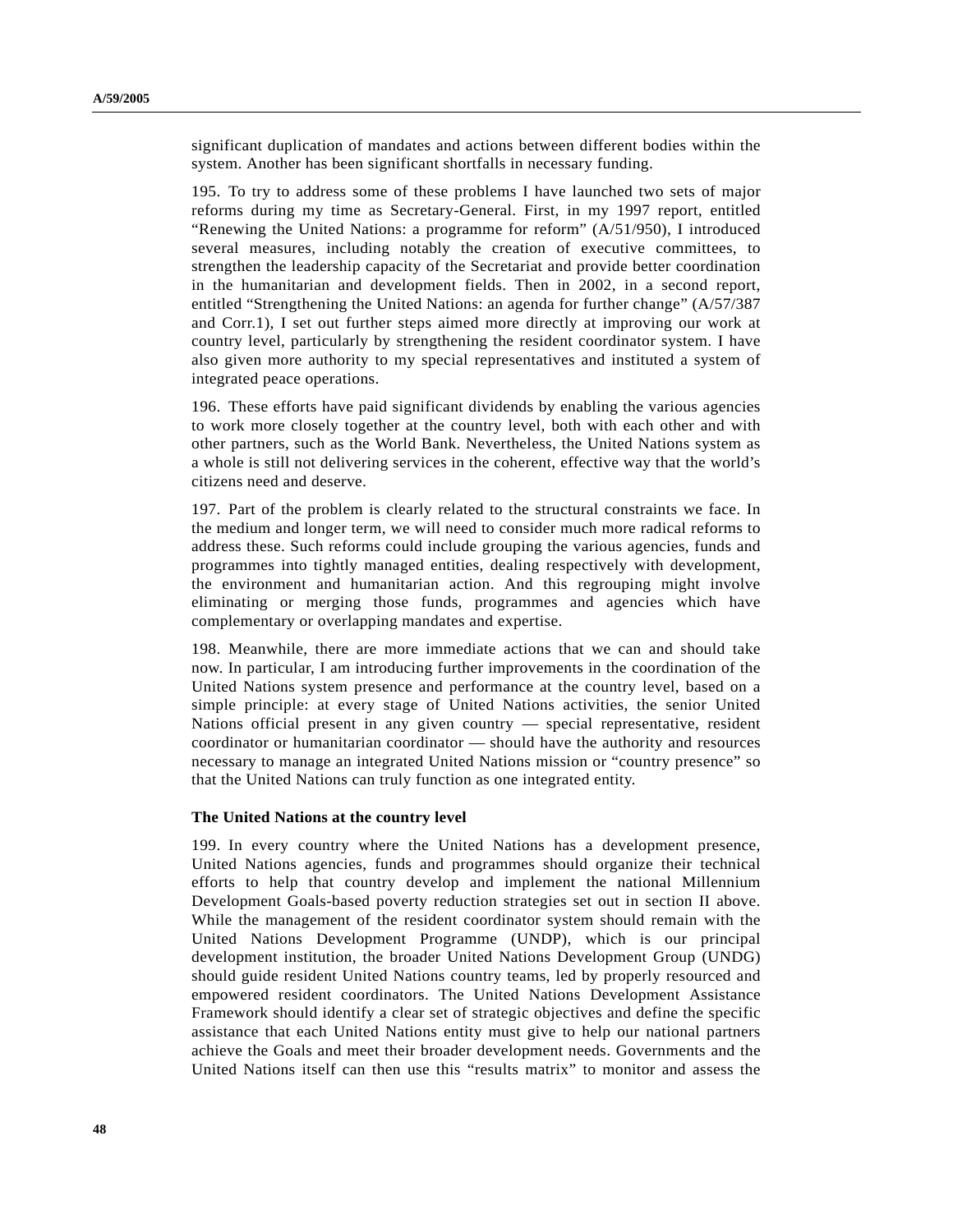performance of the United Nations system at the country level and hold its representatives accountable.

#### *Strengthening the resident coordinator system*

200. To drive this process, I shall further strengthen the role of my resident coordinators, giving them more authority so that they can coordinate better. But the governing boards of different agencies also need to provide guidance to support this process. **I call on Member States to coordinate their representatives on these governing boards so as to make sure that they pursue a coherent policy in assigning mandates and allocating resources throughout the system.** I also urge Member States to increase core funding and reduce the proportion of earmarked funds so as to help increase coherence in the system. As mentioned above, I hope a reinvigorated Economic and Social Council will give overall direction to this new coherence.

201. In recent years, I have been gratified by the benefits that the United Nations system has derived from working closely with independent scientists, policy makers and political leaders around the world. This is particularly true in the field of development, where we need constantly to integrate the latest advances in science and technology into the practice of our organizations and programmes. In 2005, to consolidate the links between United Nations development efforts and the world's leading minds in relevant fields I intend to launch a Council of Development Advisers. This Council, working in close cooperation with the Secretary-General's Scientific Adviser mentioned above, will comprise some two dozen people, who should represent a cross-section of leading world scientists, policy-making officials and political leaders. They will advise both me and UNDG on the best ways to support the achievement of the Millennium Development Goals, will issue periodic reports and commentaries, and will liaise with scientific, civil society and other bodies with relevant expertise. Their advice will also be available to the Economic and Social Council.

#### **Humanitarian response system**

202. From the Indian Ocean tsunami to the crises in Darfur and the eastern Democratic Republic of the Congo, recent months have provided eloquent testimony to the ever-growing range and scale of demands being placed on the international humanitarian response system. With leadership and coordination from the United Nations, the system that comprises the humanitarian community of agencies and non-governmental organizations has been performing reasonably well, under the circumstances. Expert humanitarian workers get deployed and large quantities of food and other relief items are now provided to victims of war and natural disasters anywhere in the world within a matter of days. There is less overlap between agencies and a more effective coordination between non-governmental and intergovernmental actors on the ground.

203. The system was able to provide massive relief to all tsunami-affected communities in the Indian Ocean, against all odds, in the course of a few weeks. Yet at the same time, assistance to displaced people in Darfur is falling well short of what had been pledged, while major crises, such as the one in the Democratic Republic of Congo, where more than 3.8 million people have been killed and 2.3 million displaced since 1997, remain woefully underfunded. Humanitarian response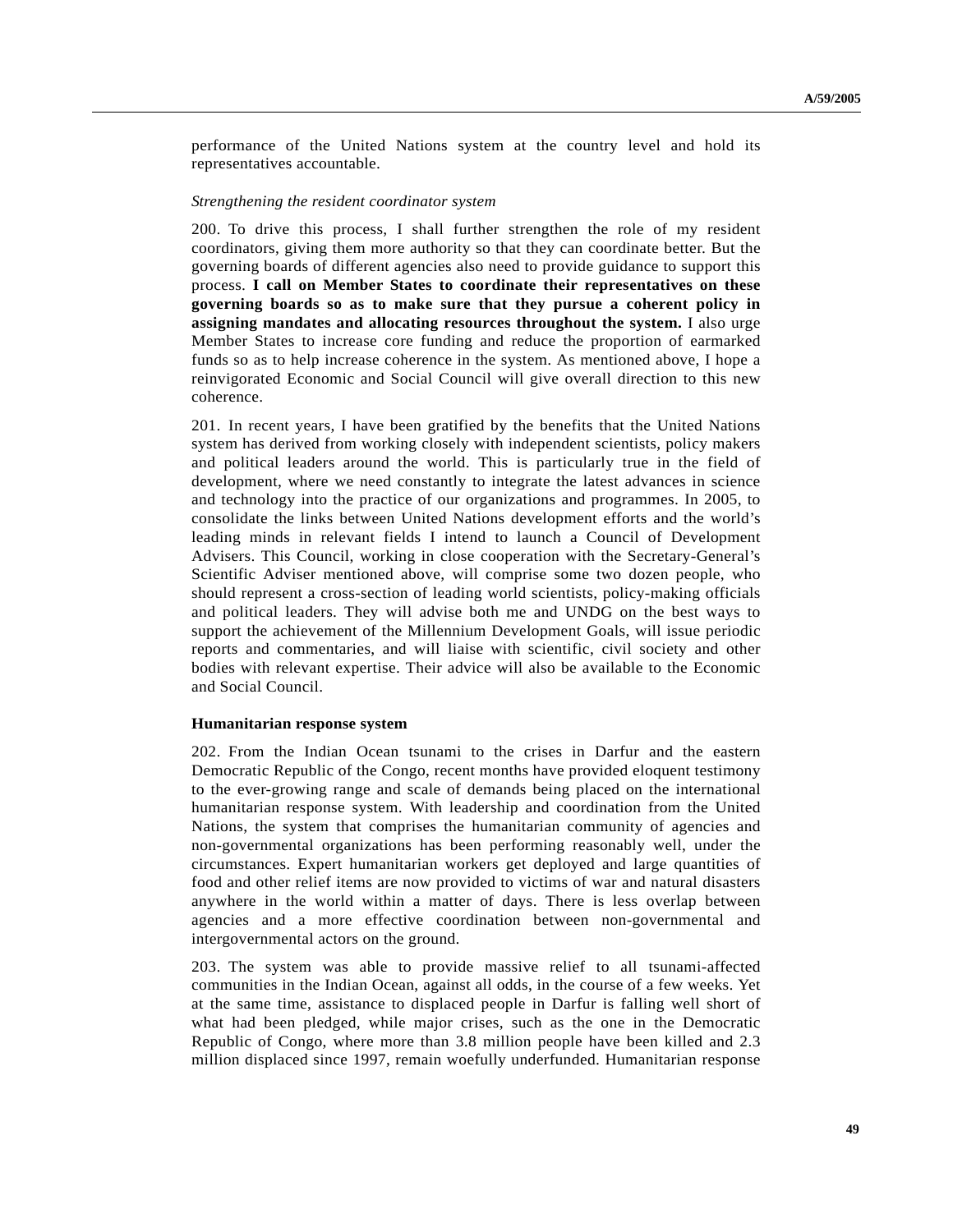needs to become more predictable in all emergencies. To achieve that we need to make rapid progress on three fronts.

204. First, the humanitarian system needs to have a more predictable response capacity in areas where now there too often are gaps, ranging from the provision of water and sanitation to shelter and camp management. When crises are already under way there is a need to operate quickly and flexibly. This is particularly the case in complex emergencies, during which humanitarian requirements are linked to the dynamics of conflict and circumstances can change rapidly. In general, it is the relevant United Nations country team, under the leadership of the humanitarian coordinator, which is best placed to identify the opportunities and constraints. However, there is a clear need to strengthen field coordination structures, notably by better preparing and equipping United Nations country teams, strengthening the leadership of the humanitarian coordinator and ensuring that sufficient and flexible resources are immediately available to support these field structures.

205. Second, we need predictable funding to meet the needs of vulnerable communities. We need to ensure that the generous outpouring of global support to the tsunami crisis becomes the rule, not the exception. This means building on the humanitarian community's work with the donor community and more systematically engaging with new donor Governments and the private sector. Ensuring consistent and timely responses to crises requires both that pledges be rapidly converted into tangible resources and that more predictable and flexible funding be made available for humanitarian operations, particularly in the initial emergency phases.

206. Third, we need to have a predictable right of access and guaranteed security for our humanitarian workers and operations in the field. Humanitarian personnel are too often blocked from providing assistance because government forces or armed groups prevent them from doing their jobs. Elsewhere, terrorists attack our unarmed aid workers and paralyse operations, in violation of basic international law.

207. I am working with my Emergency Relief Coordinator to address these issues and to come up with concrete recommendations for strengthened action. A comprehensive humanitarian response review is currently under way and its findings will be made available in June 2005. **I expect them to include a series of proposals for new standby arrangements for personnel and equipment to ensure the capacity to respond immediately to major disasters and other emergencies, if need be in several areas at the same time.** I shall work with Member States and agencies to ensure that these proposals, once finalized, will be implemented without delay.

208. To enable immediate response to sudden disasters or large unmet needs in neglected emergencies, we need to consider the adequacy of the financial tools at our disposal. **We should examine whether the existing Central Emergency Revolving Fund should be upgraded or a new funding mechanism should be established.** In the latter case, the proposal put forward by donors to set up a \$1 billion voluntary fund deserves serious consideration.

209. Special attention is due to the growing problem of internally displaced persons. Unlike refugees, who have crossed an international border, those displaced within their own countries by violence and war are not protected by established minimum standards.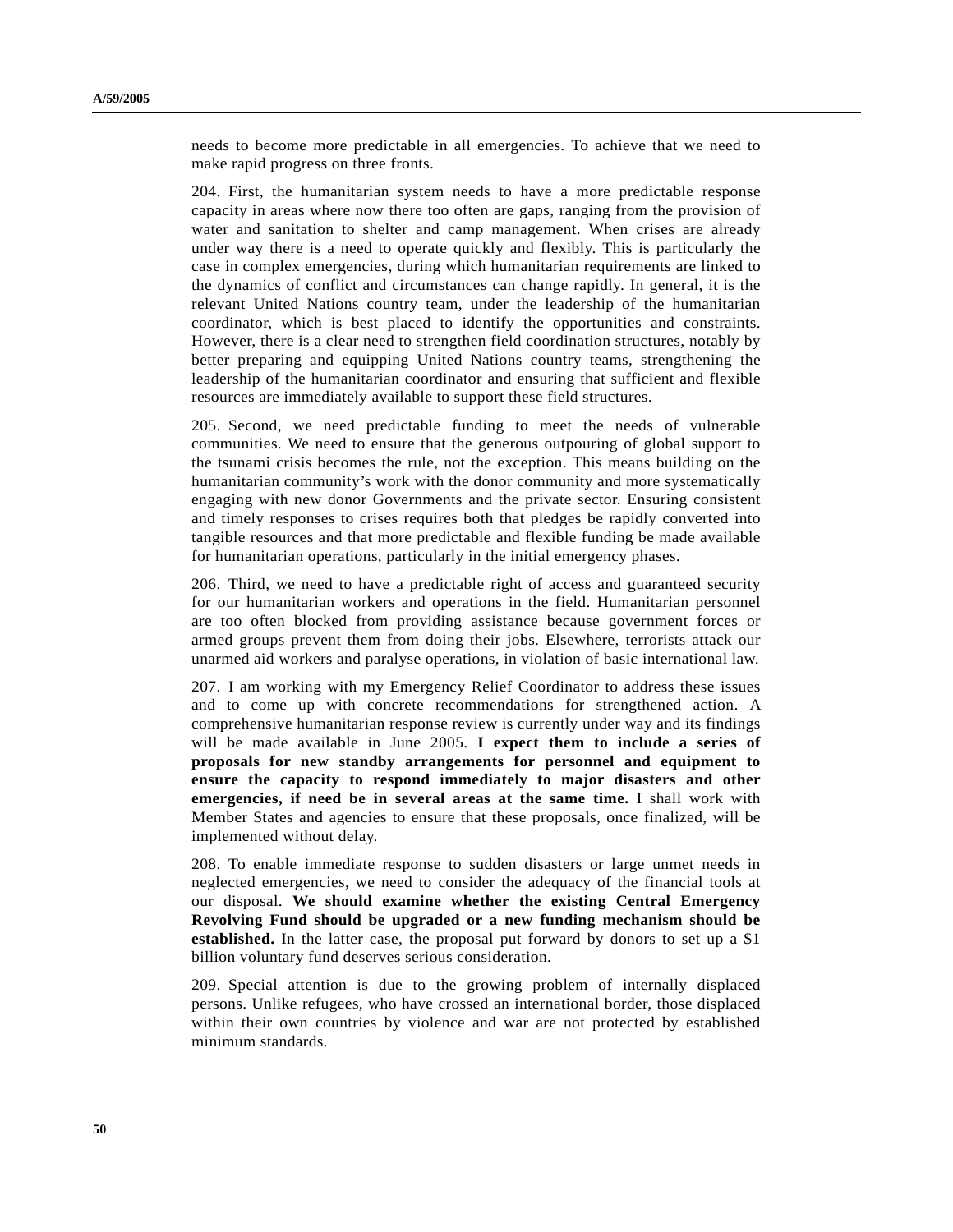210. Yet this acutely vulnerable group now totals roughly 25 million, more than double the estimated number of refugees. **I urge Member States to accept the Guiding Principles on Internal Displacement (E/CN.4/1998/53/Add.2) prepared by my Special Representative as the basic international norm for protection of such persons, and to commit themselves to promote the adoption of these principles through national legislation.** Unlike refugees, who are looked after by the Office of the United Nations High Commissioner for Refugees, internally displaced persons and their needs often fall into the cracks between different humanitarian bodies. Recent steps have been taken to ensure that agencies provide assistance to such groups within their respective areas of competence, on a collaborative basis. But, as we have seen most recently in Darfur, more is needed. **I intend to strengthen further the inter-agency response to the needs of internally displaced persons, under the global leadership of my Emergency Relief Coordinator, and at the country level through the humanitarian coordinator system. I trust that Member States will support me in this effort.**

211. Finally, I intend to call more systematically on Member States in general and the Security Council in particular to address the unacceptable humanitarian access blockages that we are too often facing. **In order to save unnecessary pain and suffering it is essential to protect humanitarian space and ensure that humanitarian actors have safe and unimpeded access to vulnerable populations.** I shall also take measures, through the newly established Secretariat Department of Safety and Security, to make our risk management system more robust so that humanitarian workers can undertake their life-saving operations in high risk areas without unduly endangering their own lives.

#### **Governance of the global environment**

212. Given the number and complexity of international agreements and agencies that cover it, the environment poses particular challenges to coherence. There are now more than 400 regional and universal multilateral environmental treaties in force, covering a broad range of environmental issues, including biodiversity, climate change and desertification. The sectoral character of these legal instruments and the fragmented machinery for monitoring their implementation make it harder to mount effective responses across the board. There is a clear need to streamline and consolidate our efforts to follow up and implement these treaties. Already in 2002, the World Summit on Sustainable Development, held in Johannesburg, emphasized the need for a more coherent institutional framework of international environmental governance, with better coordination and monitoring. **It is now high time to consider a more integrated structure for environmental standardsetting, scientific discussion and monitoring treaty compliance. This should be built on existing institutions, such as the United Nations Environment Programme, as well as the treaty bodies and specialized agencies. Meanwhile, environmental activities at the country level should benefit from improved synergies, on both normative and operational aspects, between United Nations agencies, making optimal use of their comparative advantages, so that we have an integrated approach to sustainable development, in which both halves of that term are given their due weight.**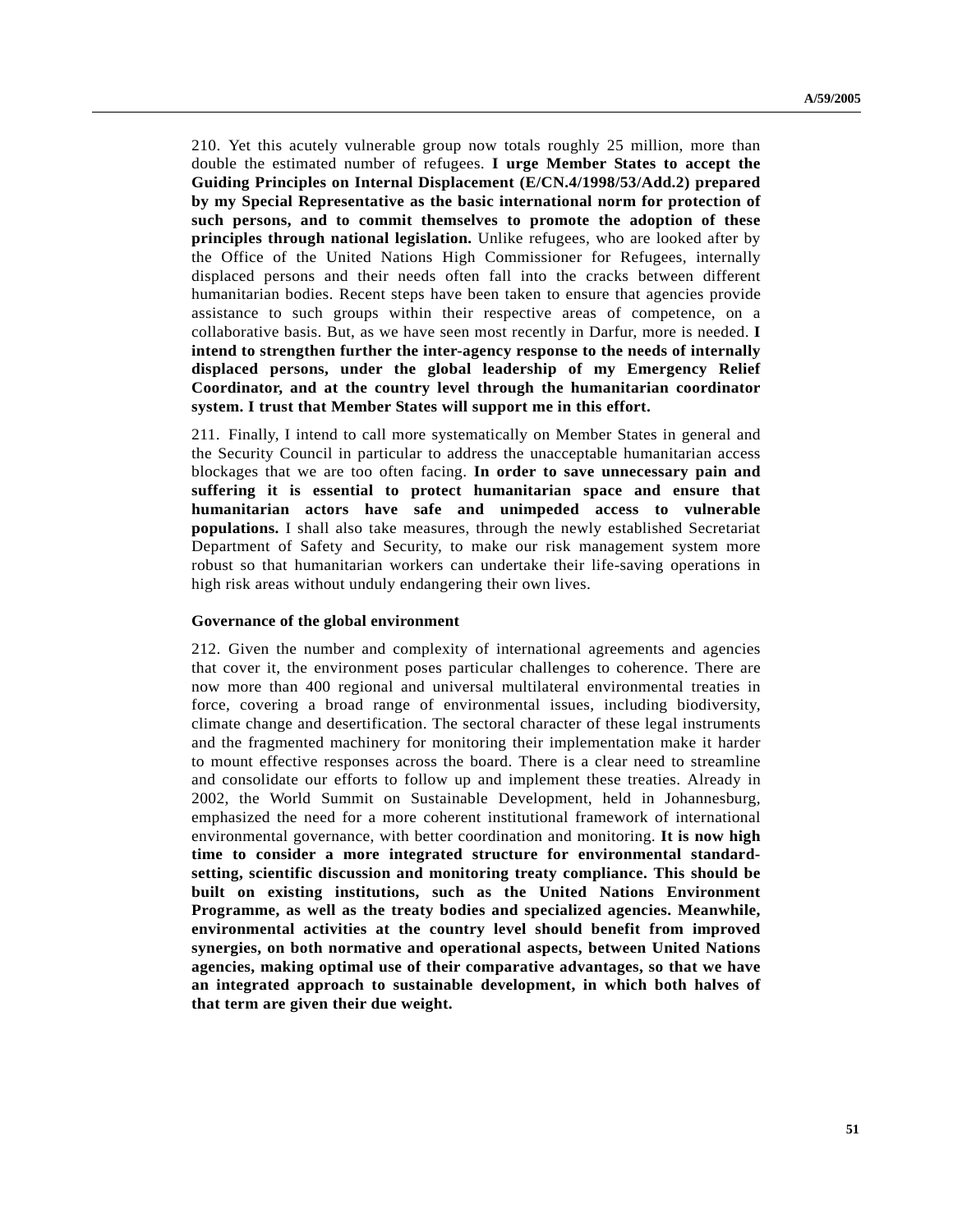### **E. Regional organizations**

213. A considerable number of regional and subregional organizations are now active around the world, making important contributions to the stability and prosperity of their members, as well as of the broader international system. The United Nations and regional organizations should play complementary roles in facing the challenges to international peace and security. **In this connection, donor countries should pay particular attention to the need for a 10-year plan for capacity-building with the African Union.** To improve coordination between the United Nations and regional organizations, within the framework of the Charter of the United Nations, I intend to introduce memoranda of understanding between the United Nations and individual organizations, governing the sharing of information, expertise and resources, as appropriate in each case. For regional organizations that have a conflict prevention or peacekeeping capacity, these memoranda of understanding could place those capacities within the framework of the United Nations Standby Arrangements System.

214. I also intend to invite regional organizations to participate in meetings of United Nations system coordinating bodies, when issues in which they have a particular interest are discussed.

215. **The rules of the United Nations peacekeeping budget should be amended to give the United Nations the option, in very exceptional circumstances, to use assessed contributions to finance regional operations authorized by the Security Council, or the participation of regional organizations in multi-pillar peace operations under the overall United Nations umbrella.**

### **F. Updating the Charter of the United Nations**

216. As I remarked at the beginning of section V, the principles of the Charter of the United Nations remain fully valid, and the Charter itself, in the main, continues to provide a solid foundation for all our work. It is still essentially the document that was drafted at the San Francisco Conference six decades ago. Much has been achieved by changes in practice without the need for amendment. In fact, the Charter has been amended only twice during the history of the Organization — for the purpose of enlarging the membership of the Security Council and the Economic and Social Council.

217. Nonetheless, the United Nations now operates in a radically different world from that of 1945, and the Charter should reflect the realities of today. **In particular, it is high time to eliminate the anachronistic "enemy" clauses in Articles 53 and 107 of the Charter.**

218. The Trusteeship Council played a vital role in raising standards of administration in the trust territories and promoting the wider process of decolonization. But its work is long since complete. **Chapter XIII, "The Trusteeship Council", should be deleted from the Charter.**

219. **For similar reasons, Article 47 on The Military Staff Committee should be deleted, as should all references to this Committee in Articles 26, 45 and 46.**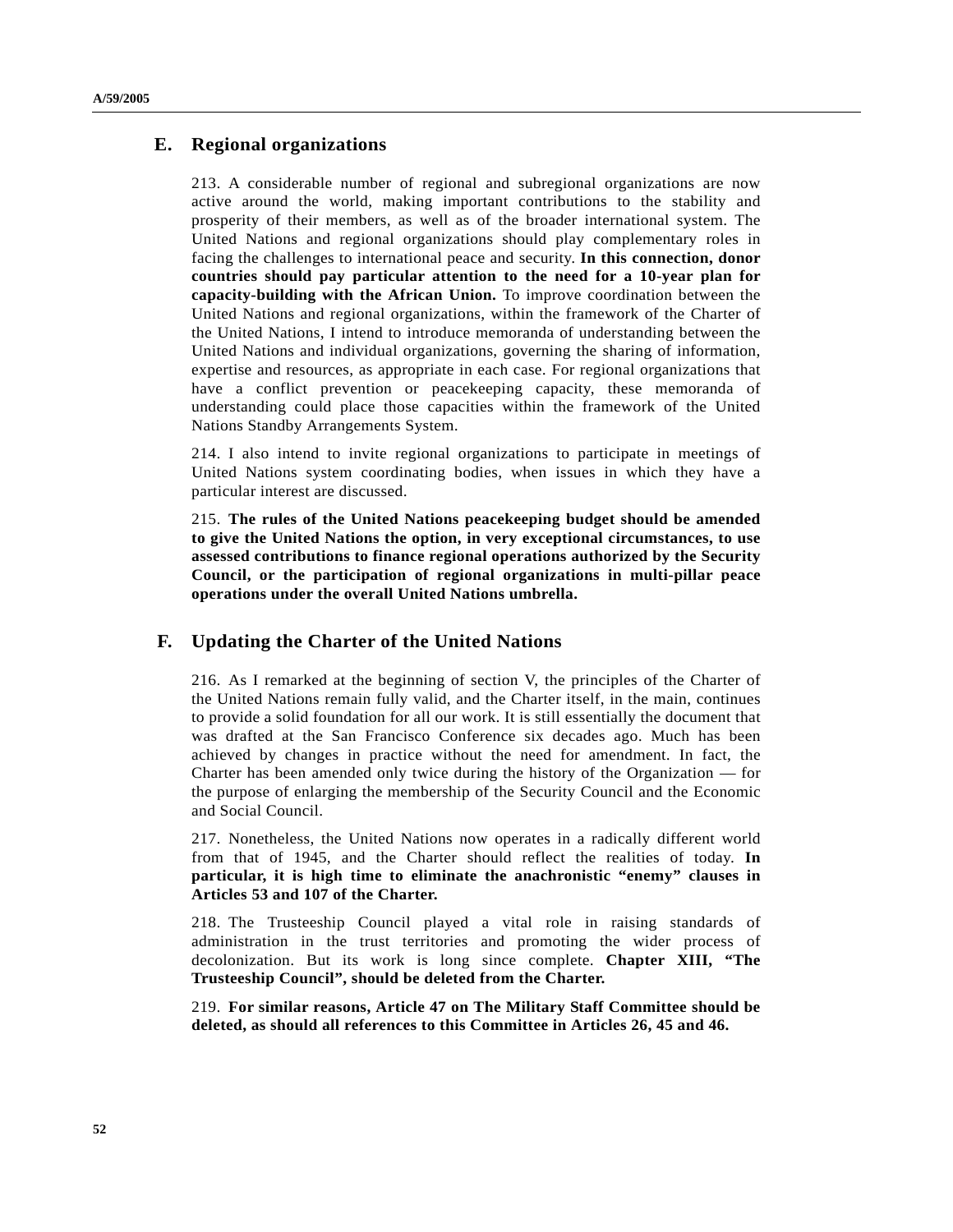# **VI. Conclusion: our opportunity and our challenge**

220. At no time in human history have the fates of every woman, man and child been so intertwined across the globe. We are united both by moral imperatives and by objective interests. We can build a world in larger freedom — but to do it we must find common ground and sustain collective action. This task can seem daunting, and it is easy to descend into generalities or stray into areas of such deep disagreement that differences are reinforced not overcome.

221. Yet it is for us to decide whether this moment of uncertainty presages wider conflict, deepening inequality and the erosion of the rule of law, or is used to renew our common institutions for peace, prosperity and human rights. Now is the time to act. Enough words and good intentions: in the present report I have largely limited myself to the decisions that I believe are both needed and achievable in 2005. In the annex, I have listed a number of specific items for consideration by Heads of State and Government.

222. To make the right choice, leaders will need what United States President Franklin D. Roosevelt, whose vision was so central to the founding of the United Nations, called "the courage to fulfil [their] responsibilities in an admittedly imperfect world".22 They will also need the wisdom to transcend their differences. Given firm, clear-sighted leadership, both within States and among them, I am confident that they can. I am also certain that they must. What I have called for here is possible. It is within reach. From pragmatic beginnings could emerge a visionary change of direction in our world. That is our opportunity and our challenge.

#### *Notes*

 $1$  General Assembly resolution 55/2.

- <sup>2</sup> *Investing in Development: A Practical Plan to Achieve the Millennium Development Goals* (United Nations publication, Sales No. 05.III.B.4); see also http://www.unmillenniumproject.org.
- <sup>3</sup> *A Fair Globalization: Creating Opportunities for All (Geneva, International Labour* Organization, 2004).
- <sup>4</sup> *Unleashing Entrepreneurship: Making Business Work for the Poor* (United Nations publication, Sales No. 04.III.B.4).
- <sup>5</sup> See *Report of the International Conference on Financing for Development, Monterrey, Mexico, 18-22 March 2002* (United Nations publication, Sales No. E.02.II.A.7), chap. I, resolution 1, annex.
- <sup>6</sup> United Nations, *Treaty Series*, vol. 1522, No. 26369.
- <sup>7</sup> United Nations, *Treaty Series*, vol. 1954, No. 33480.
- <sup>8</sup> See United Nations Environment Programme, Convention on Biological Diversity (Environmental Law and Institution Programme Activity Centre), June 1992.
- <sup>9</sup> See *Report of the World Summit on Sustainable Development, Johannesburg, South Africa, 26 August-4 September 2002* (United Nations publication, Sales No. E.03.II.A.1), chap. I, resolution 2, annex, para. 44.
- $10$  FCCC/CP/1997/7/Add.1, decision 1/CP.3, annex.

 $11$  A/AC.237/18 (Part II)/Add.1 and Corr.1, annex I.

<sup>12</sup> United Nations, *Treaty Series*, vol. 729, No. 10485.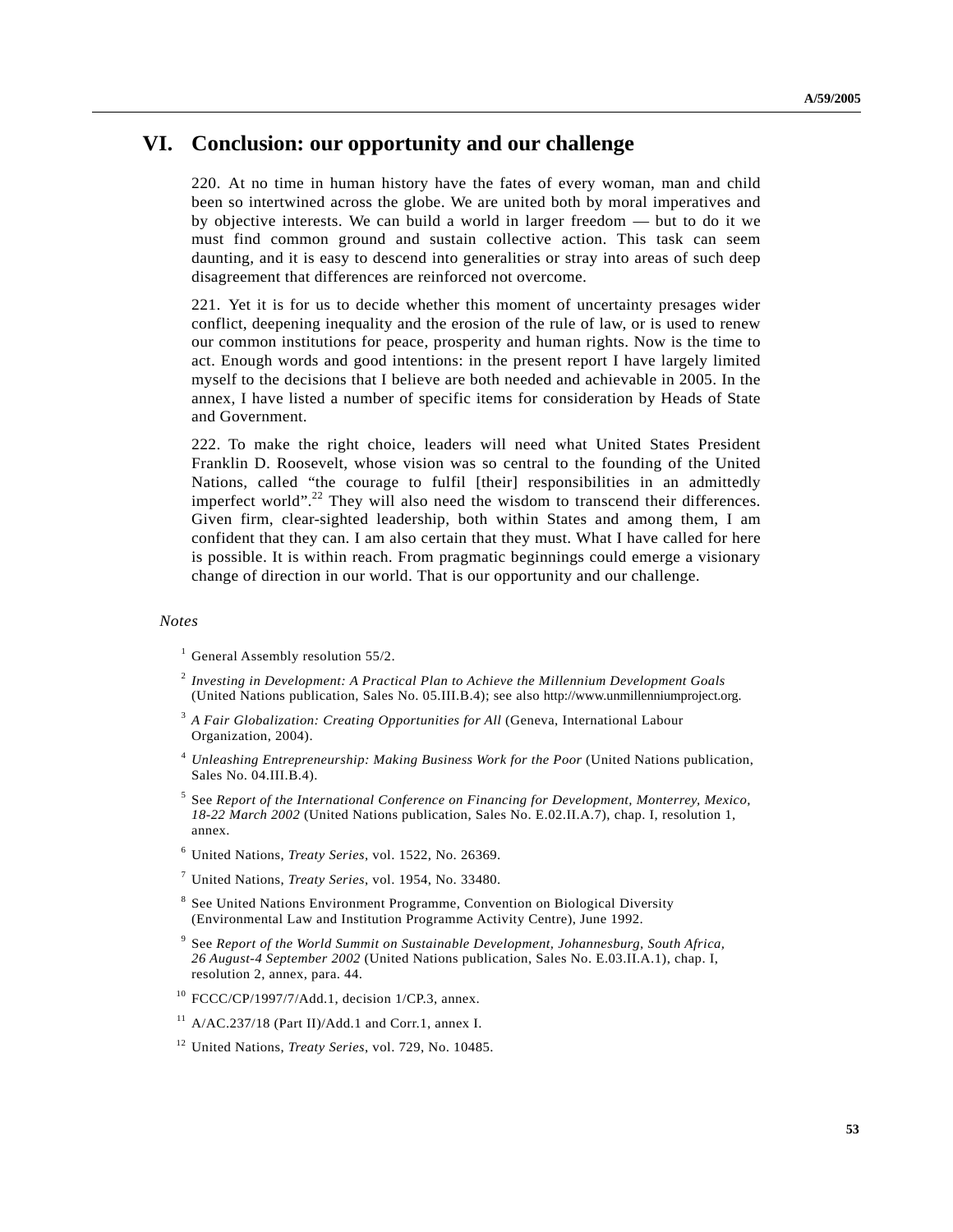- <sup>13</sup> See *Official Records of the General Assembly, Forty-seventh Session, Supplement No. 27* (A/47/27), appendix I.
- <sup>14</sup> General Assembly resolution 2826 (XXVI), annex.
- <sup>15</sup> See *Report of the United Nations Conference on the Illicit Trade in Small Arms and Light Weapons in All Its Aspects, New York, 9-20 July 2001* (A/CONF. 192/15), chap. IV.
- $16$  CD/1478.
- $17$  CCW/CONF.I/16 (Part I), annex B.
- <sup>18</sup> See *The United Nations Disarmament Yearbook*, vol. 5: 1980 (United Nations publications, Sales No. E.81.IX.4), appendix VII.
- <sup>19</sup> General Assembly resolution 217 A (III).
- <sup>20</sup> General Assembly resolution 55/96.
- <sup>21</sup> General Assembly resolution 2200 A (XXI).
- $22$  See message of the United States President to Congress dated 6 January 1945.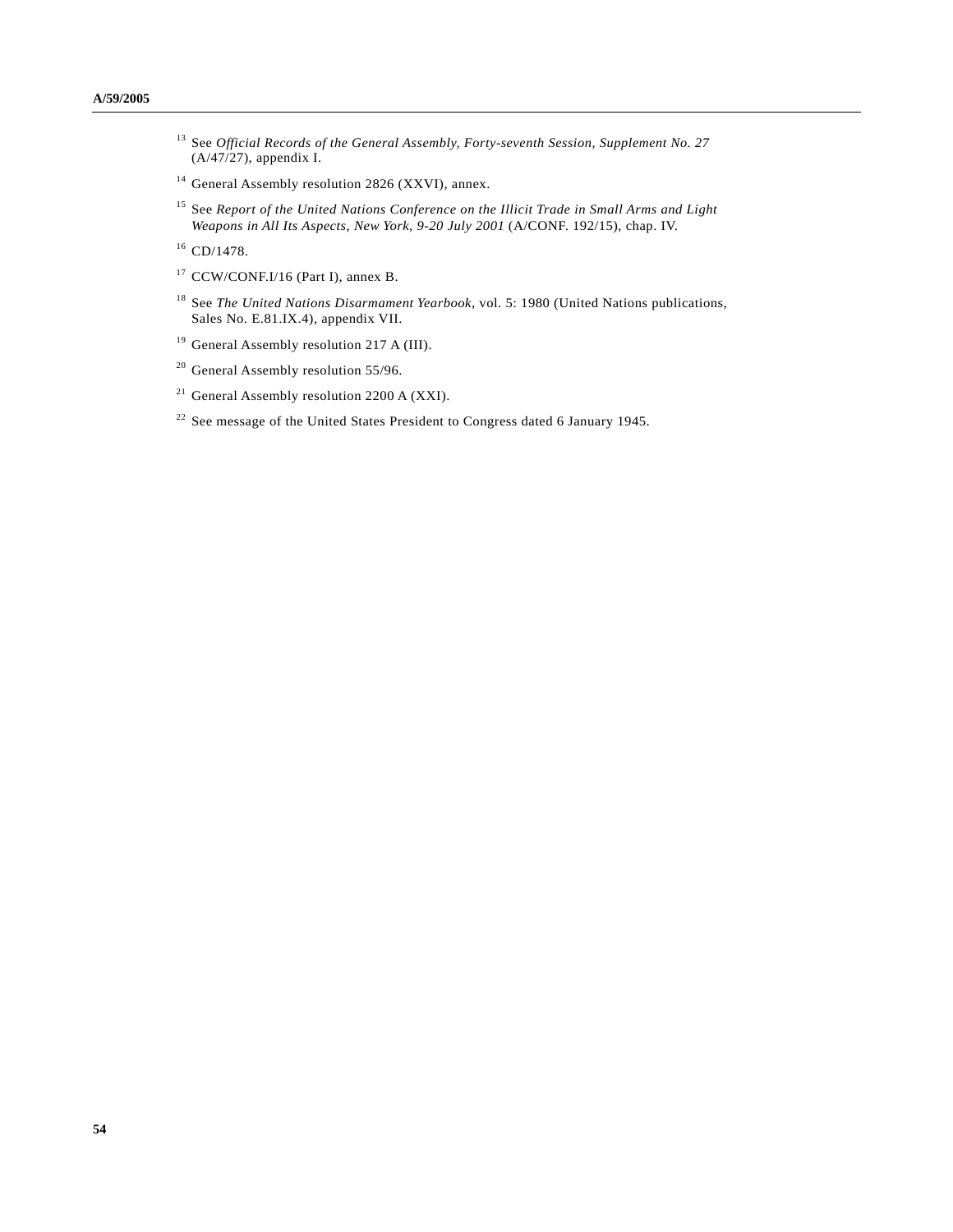# **Annex**

# **For decision by Heads of State and Government**

1. The Summit will be a unique opportunity for the world's leaders to consider a broad range of issues and make decisions that will improve the lives of people around the world significantly. This is a major undertaking — one worthy of the world's leaders collectively assembled.

2. In the twenty-first century, all States and their collective institutions must advance the cause of larger freedom — by ensuring freedom from want, freedom from fear and freedom to live in dignity. In an increasingly interconnected world, progress in the areas of development, security and human rights must go hand in hand. There will be no development without security and no security without development. And both development and security also depend on respect for human rights and the rule of law.

3. No State can stand wholly alone in today's world. We all share responsibility for each other's development and security. Collective strategies, collective institutions and collective action are indispensable.

4. Heads of State and Government must therefore agree on the nature of the threats and opportunities before us and take decisive action.

# **I. Freedom from want**

5. In order to reduce poverty and promote global prosperity for all, I urge Heads of State and Government to:

(a) Reaffirm, and commit themselves to implementing, the development consensus based on mutual responsibility and accountability agreed in 2002 at the International Conference on Financing for Development held in Monterrey, Mexico, and the World Summit on Sustainable Development held in Johannesburg, South Africa. Consistent with that historic compact, centred on the Millennium Development Goals:

(i) Developing countries should recommit themselves to taking primary responsibility for their own development by strengthening governance, combating corruption and putting in place the policies and investments to drive private-sector led growth and maximize domestic resources to fund national development strategies;

(ii) Developed countries should undertake to support these efforts through increased development assistance, a more development-oriented trade system and wider and deeper debt relief;

(b) Recognize the special needs of Africa and reaffirm the solemn commitments made to address those needs on an urgent basis;

(c) Decide that each developing country with extreme poverty should by 2006 adopt and begin to implement a comprehensive national strategy bold enough to meet the Millennium Development Goals targets for 2015;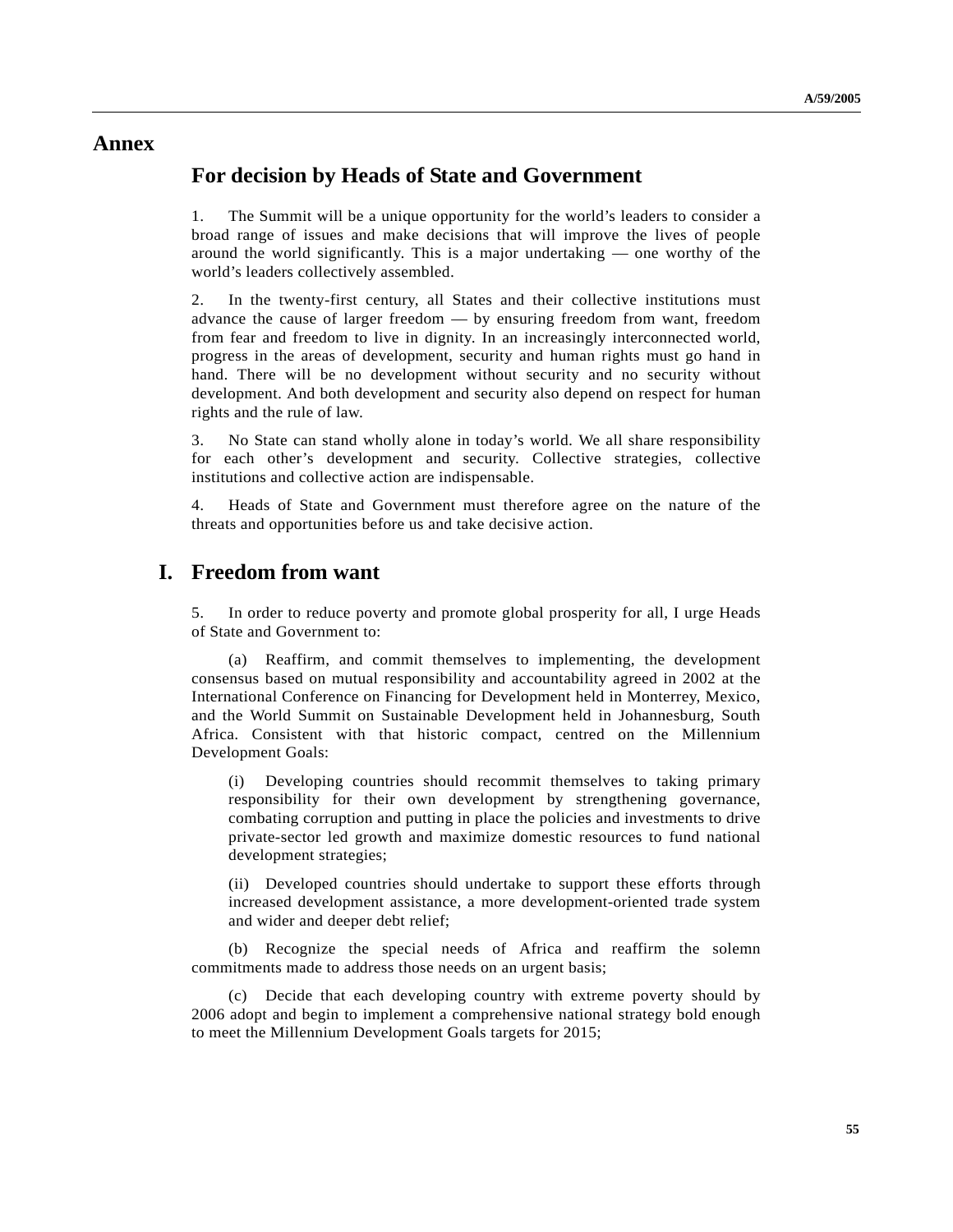(d) Undertake to ensure that developed countries that have not already done so establish timetables to achieve the target of 0.7 per cent of gross national income for official development assistance by no later than 2015, starting with significant increases no later than 2006 and reaching at least 0.5 per cent by 2009;

(e) Decide that debt sustainability should be redefined as the level of debt that allows a country to both achieve the Millennium Development Goals and reach 2015 without an increase in its debt ratios; that, for most HIPC countries, this will require exclusively grant-based finance and 100 per cent debt cancellation, while for many heavily indebted non-HIPC and middle-income countries it will require significantly more debt reduction than has yet been on offer; and that additional debt cancellation should be achieved without reducing the resources available to other developing countries and without jeopardizing the long-term financial viability of international financial institutions;

(f) Complete the World Trade Organization Doha round of multilateral trade negotiations no later than 2006, with full commitment to realizing its development focus, and as a first step provide immediate duty-free and quota-free market access for all exports from the least developed countries;

(g) Decide to launch, in 2005, an International Financial Facility to support an immediate front-loading of official development assistance, underpinned by commitments to achieving the 0.7 per cent ODA target no later than 2015; and to consider other innovative sources of finance for development to supplement the Facility in the longer term;

(h) Decide to launch a series of "quick win" initiatives so as to realize major immediate progress towards the Millennium Development Goals through such measures as the free distribution of malaria bednets and effective antimalaria medicines, the expansion of home-grown school meals programmes using locally produced foods and the elimination of user fees for primary education and health services;

(i) Ensure that the international community urgently provides the resources needed for an expanded and comprehensive response to HIV/AIDS, as identified by UNAIDS and its partners, and full funding for the Global Fund to fight AIDS, tuberculosis and malaria;

(j) Reaffirm gender equality and the need to overcome pervasive gender bias by increasing primary school completion and secondary school access for girls, ensuring secure tenure of property to women, ensuring access to reproductive health services, promoting equal access to labour markets, providing opportunity for greater representation in government decision-making bodies, and supporting direct interventions to protect women from violence;

(k) Recognize the need for significantly increased international support for scientific research and development to address the special needs of the poor in the areas of health, agriculture, natural resource and environmental management, energy and climate;

(l) Ensure concerted global action to mitigate climate change, including through technological innovation, and therefore resolve to develop a more inclusive international framework for climate change beyond 2012, with broader participation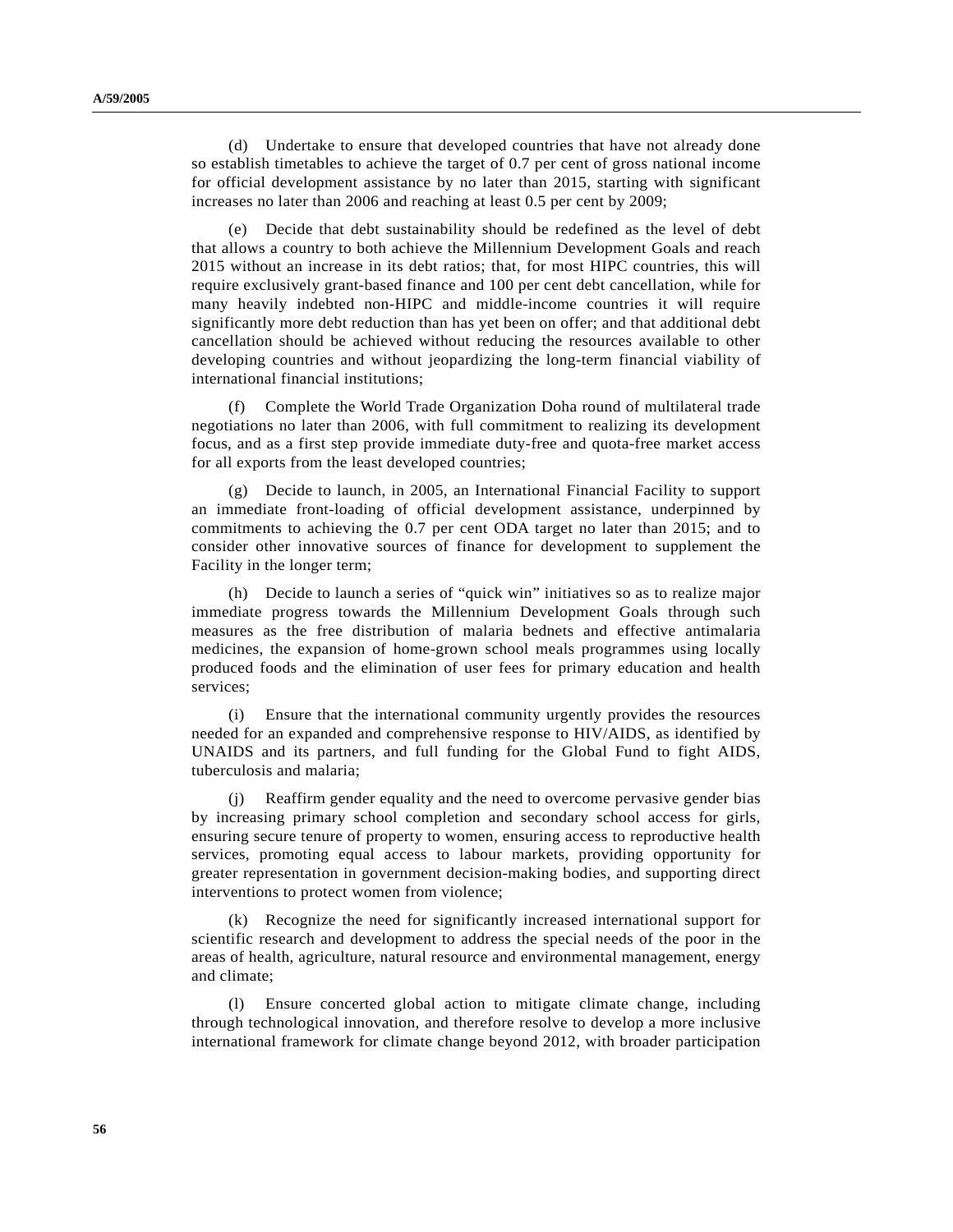by all major emitters and both developing and developed countries, taking into account the principle of common but differentiated responsibilities;

(m) Resolve to establish a worldwide early warning system for all natural hazards, building on existing national and regional capacity;

(n) Decide that, starting in 2005, developing countries that put forward sound, transparent and accountable national strategies and require increased development assistance should receive a sufficient increase in aid, of sufficient quality and arriving with sufficient speed to enable them to achieve the Millennium Development Goals.

## **II. Freedom from fear**

6. In order to provide effective collective security in the twenty-first century, I urge Heads of State and Government to pledge concerted action against the whole range of threats to international peace and security, and in particular to:

(a) Affirm and commit themselves to implementing a new security consensus based on the recognition that threats are interlinked, that development, security and human rights are mutually interdependent, that no State can protect itself acting entirely alone and that all States need an equitable, efficient and effective collective security system; and therefore commit themselves to agreeing on, and implementing, comprehensive strategies for confronting the whole range of threats, from international war through weapons of mass destruction, terrorism, State collapse and civil conflict to deadly infectious disease, extreme poverty and the destruction of the environment;

(b) Pledge full compliance with all articles of the Treaty on the Non-Proliferation of Nuclear Weapons, the Biological and Toxin Weapons Convention, and the Chemical Weapons Convention in order to further strengthen the multilateral framework for non-proliferation and disarmament, and in particular:

(i) Resolve to bring to an early conclusion negotiations on a fissile material cut-off treaty;

(ii) Reaffirm their commitment to a moratorium on nuclear test explosions and to the objective of the entry into force of the Comprehensive Nuclear Test-Ban Treaty;

(iii) Resolve to adopt the Model Additional Protocol as the norm for verifying compliance with the Treaty on the Non-Proliferation of Nuclear Weapons;

(iv) Commit themselves to expediting agreement on alternatives, consistent with the Treaty on the Non-Proliferation of Nuclear Weapons principles of the right to peaceful uses and the obligations for non-proliferation, to the acquisition of domestic uranium enrichment and plutonium separation facilities;

(v) Commit themselves to further strengthening the Biological and Toxin Weapons Convention;

(vi) Urge all chemical-weapon States to expedite the scheduled destruction of chemical-weapon stockpiles;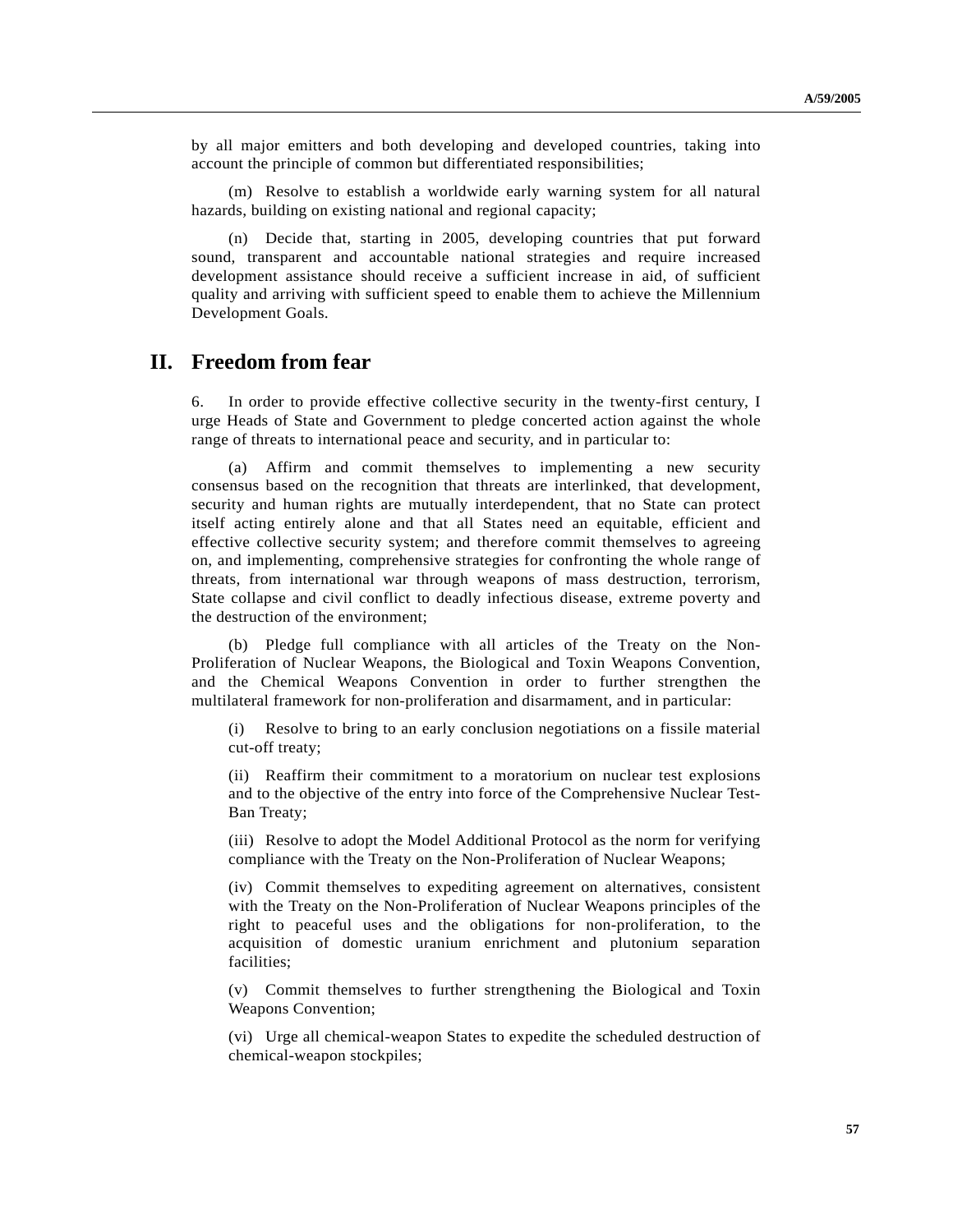(c) Develop legally binding international instruments to regulate the marking, tracing and illicit brokering of small arms and light weapons; and ensure the effective monitoring and enforcement of United Nations arms embargoes;

(d) Affirm that no cause or grievance, no matter how legitimate, justifies the targeting and deliberate killing of civilians and non-combatants; and declare that any action that is intended to cause death or serious bodily harm to civilians or noncombatants, when the purpose of such an act, by its nature or context, is to intimidate a population or to compel a Government or an international organization to do or to abstain from doing any act, constitutes an act of terrorism;

(e) Resolve to implement the comprehensive United Nations counterterrorism strategy presented by the Secretary-General to dissuade people from resorting to terrorism or supporting it; deny terrorists access to funds and materials; deter States from sponsoring terrorism; develop State capacity to defeat terrorism; and defend human rights;

(f) Resolve to accede to all 12 international conventions against terrorism; and instruct their representatives to:

(i) Conclude a convention on nuclear terrorism as a matter of urgency;

(ii) Conclude a comprehensive convention on terrorism before the end of the sixtieth session of the General Assembly;

(g) Commit themselves to acceding, as soon as possible, to all relevant international conventions on organized crime and corruption, and take all necessary steps to implement them effectively, including by incorporating the provisions of those conventions into national legislation and strengthening criminal justice systems;

(h) Request the Security Council to adopt a resolution on the use of force that sets out principles for the use of force and expresses its intention to be guided by them when deciding whether to authorize or mandate the use of force; such principles should include: a reaffirmation of the provisions of the Charter of the United Nations with respect to the use of force, including those of Article 51; a reaffirmation of the central role of the Security Council in the area of peace and security; a reaffirmation of the right of the Security Council to use military force, including preventively, to preserve international peace and security, including in cases of genocide, ethnic cleansing and other such crimes against humanity; and the need to consider — when contemplating whether to authorize or endorse the use of force — the seriousness of the threat, the proper purpose of the proposed military action, whether means short of the use of force might reasonably succeed in stopping the threat, whether the military option is proportional to the threat at hand and whether there is a reasonable chance of success;

(i) Agree to establish a Peacebuilding Commission along the lines suggested in the present report, and agree to establish and support a voluntary standing fund for peacebuilding;

(j) Create strategic reserves for United Nations peacekeeping; support the efforts by the European Union, the African Union and others to establish standby capacities as part of an interlocking system of peacekeeping capacities; and establish a United Nations civilian police standby capacity;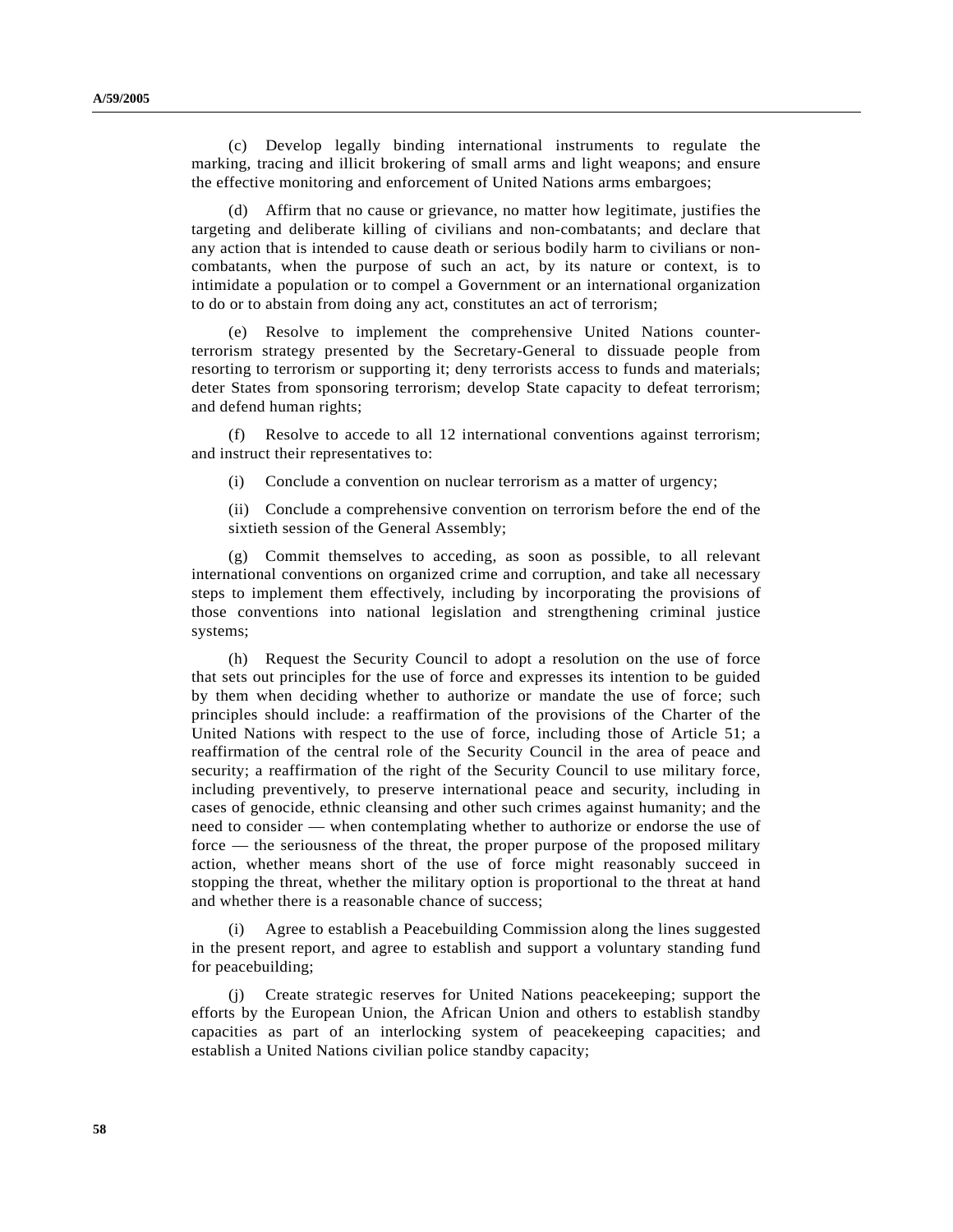(k) Ensure that Security Council sanctions are effectively implemented and enforced, including by strengthening the capacity of Member States to implement sanctions, establishing well resourced monitoring mechanisms, and ensuring effective and accountable mechanisms to mitigate the humanitarian consequences of sanctions.

# **III. Freedom to live in dignity**

7. I urge Heads of State and Government to recommit themselves to supporting the rule of law, human rights and democracy — principles at the heart of the Charter of the United Nations and the Universal Declaration of Human Rights. To this end, they should:

(a) Reaffirm their commitment to human dignity by action to strengthen the rule of law, ensure respect for human rights and fundamental freedoms and promote democracy so that universally recognized principles are implemented in all countries;

(b) Embrace the "responsibility to protect" as a basis for collective action against genocide, ethnic cleansing and crimes against humanity, and agree to act on this responsibility, recognizing that this responsibility lies first and foremost with each individual State, whose duty it is to protect its population, but that if national authorities are unwilling or unable to protect their citizens, then the responsibility shifts to the international community to use diplomatic, humanitarian and other methods to help protect civilian populations, and that if such methods appear insufficient the Security Council may out of necessity decide to take action under the Charter, including enforcement action, if so required;

(c) Support the 2005 treaty event, focusing on 31 multilateral treaties, and encourage any Government that has not done so to agree to ratify and implement all treaties relating to the protection of civilians;

(d) Commit themselves to supporting democracy in their own countries, their regions and the world, and resolve to strengthen the United Nations capacity to assist emerging democracies, and to that end welcome the creation of a Democracy Fund at the United Nations to provide funding and technical assistance to countries seeking to establish or strengthen their democracy;

(e) Recognize the important role of the International Court of Justice in adjudicating disputes among countries and agree to consider means to strengthen the work of the Court.

# **IV. The imperative for collective action: strengthening the United Nations**

8. To make the United Nations a more effective and efficient instrument for forging a united response to shared threats and shared needs, I urge Heads of State and Government to:

(a) Reaffirm the broad vision of the founders of the United Nations, as set out in the Charter of the United Nations, for it to be organized, resourced and equipped to address the full range of challenges confronting the peoples of the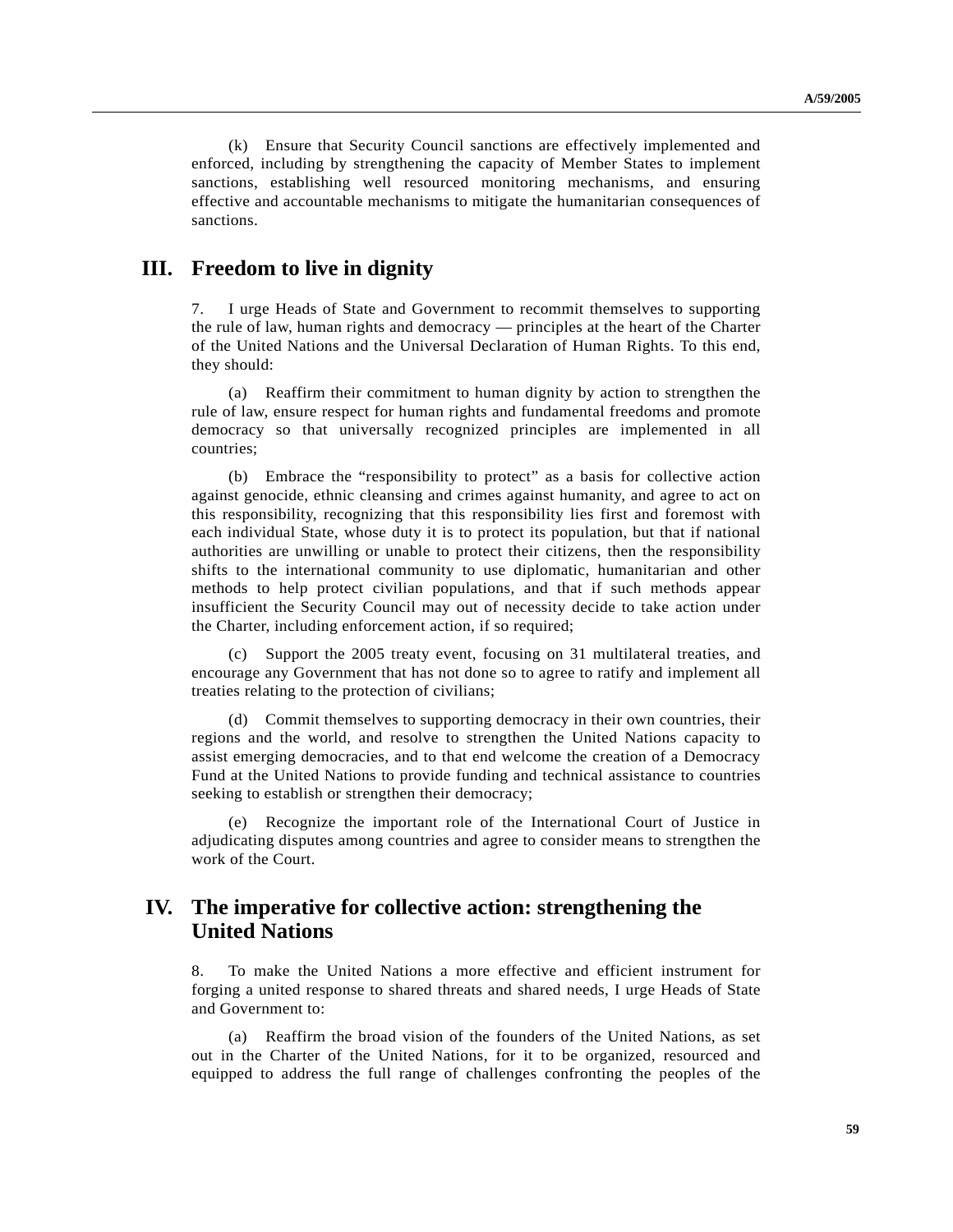world across the broad fields of security, economic and social issues, and human rights, and in that spirit to commit themselves to reforming, restructuring and revitalizing its major organs and institutions, where necessary, to enable them to respond effectively to the changed threats, needs and circumstances of the twentyfirst century;

#### **General Assembly**

(b) Revitalize the General Assembly by:

(i) Instructing their representatives to adopt, at its sixtieth session, a comprehensive package of reforms to revitalize the General Assembly, including by rationalizing its work and speeding up the deliberative process, streamlining its agenda, its committee structure and its procedures for plenary debates and requesting reports, and strengthening the role and authority of its President;

(ii) Resolving to give focus to the substantive agenda of the General Assembly by concentrating on addressing the major substantive issues of the day, such as international migration and the long-debated comprehensive convention on terrorism;

(iii) Establishing mechanisms enabling the Assembly to engage fully and systematically with civil society;

#### **Security Council**

Reform the Security Council to make it more broadly representative of the international community as a whole and the geopolitical realities of today, and to expand its membership to meet these goals, by:

(i) Supporting the principles for the reform of the Council and considering the two options, models A and B, proposed in the present report, as well as any other viable proposals in terms of size and balance that have emerged on the basis of either model;

(ii) Agreeing to take a decision on this important issue before the summit in September 2005. It would be far preferable for Member States to take this vital decision by consensus. If, however, they are unable to reach consensus, this must not become an excuse for postponing action;

#### **Economic and Social Council**

(d) Reform the Economic and Social Council by:

(i) Mandating the Economic and Social Council to hold annual ministeriallevel assessments of progress towards agreed development goals, particularly the Millennium Development Goals;

(ii) Deciding that it should serve as a high-level development cooperation forum, reviewing trends in international development cooperation, promoting greater coherence among the development activities of different actors and strengthening the links between the normative and operational work of the United Nations;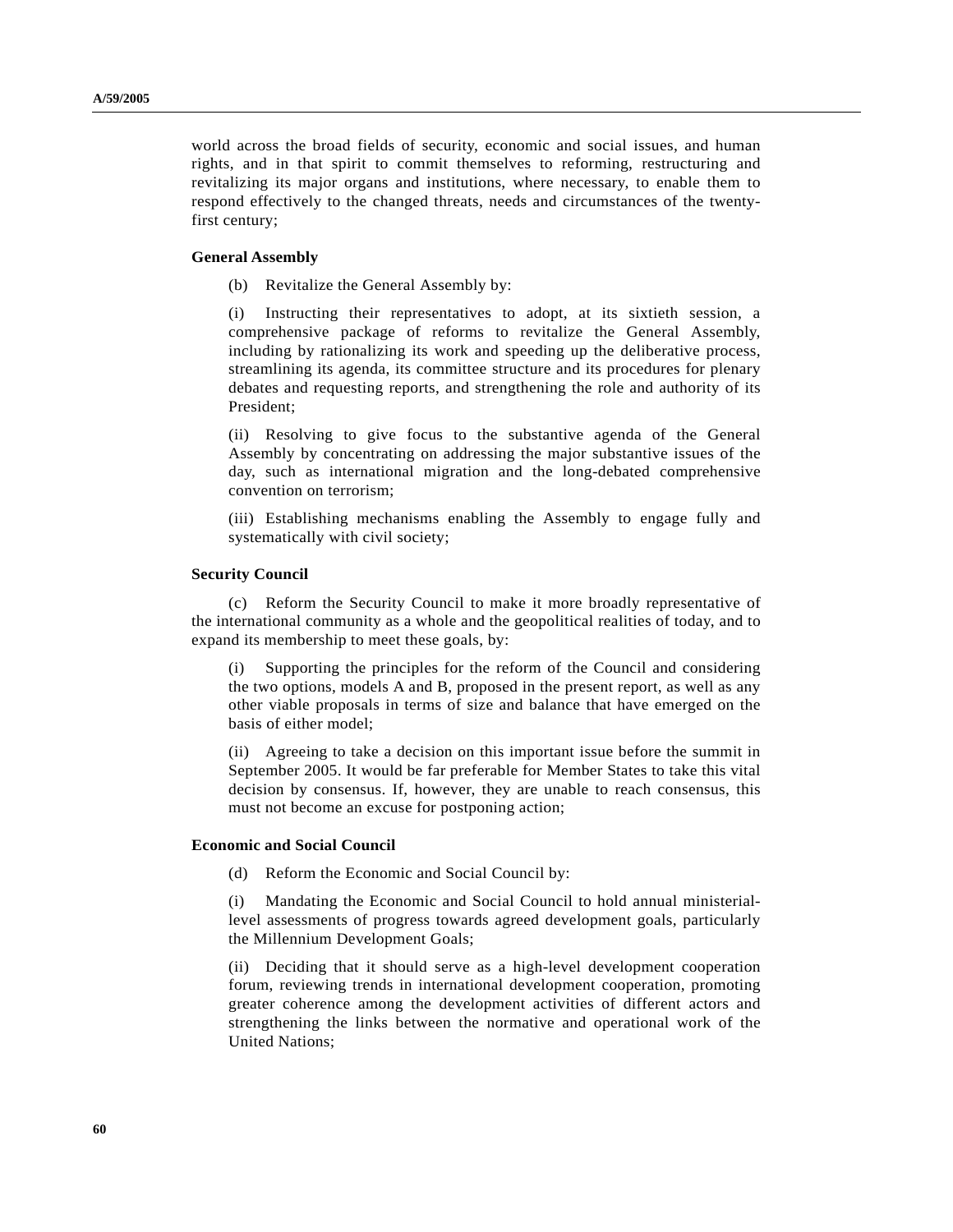(iii) Encouraging it to convene timely meetings, as required, to assess threats to development, such as famines, epidemics and major natural disasters, and to promote coordinated responses to them;

(iv) Deciding that the Council should regularize its work in post-conflict management by working with the proposed Peacebuilding Commission;

#### **Proposed Human Rights Council**

(e) Agree to replace the Commission on Human Rights with a smaller standing Human Rights Council, as a principal organ of the United Nations or subsidiary body of the General Assembly, whose members would be elected directly by the General Assembly by a two-thirds majority of members present and voting;

#### **Secretariat**

(f) Reform the Secretariat by:

(i) Endorsing the Secretary-General's request that the General Assembly review all mandates older than five years to see if the activities concerned are still genuinely needed or whether resources assigned to them can be reallocated in response to new and emerging challenges;

(ii) Agreeing to provide the Secretary-General with the authority and resources to pursue a one-time staff buyout so as to refresh and realign the staff to meet current needs;

(iii) Deciding that Member States should work with the Secretary-General to undertake a comprehensive review of the budget and human resources rules under which the Organization operates;

(iv) Endorsing the package of management reforms that the Secretary-General is undertaking to improve accountability, transparency and efficiency within the Secretariat;

(v) Commissioning a comprehensive review of the Office of Internal Oversight Services with a view to strengthening its independence and authority, as well as its expertise and capacity;

#### **System-wide coherence**

(g) Ensure stronger system-wide coherence by resolving to coordinate their representatives on the governing boards of the various development and humanitarian agencies so as to make sure that they pursue a coherent policy in assigning mandates and allocating resources throughout the system;

(h) Commit themselves to protecting humanitarian space and ensuring that humanitarian actors have safe and unimpeded access to vulnerable populations; resolve to act on proposals to accelerate humanitarian response by developing new funding arrangements to ensure that emergency funding is available immediately; and support the Secretary-General's effort to strengthen the inter-agency and country-level responses to the needs of internally displaced persons;

(i) Recognize the need for a more integrated structure for environmental standard-setting, scientific discussion and monitoring, and treaty compliance that is built on existing institutions, such as UNEP, as well as the treaty bodies and